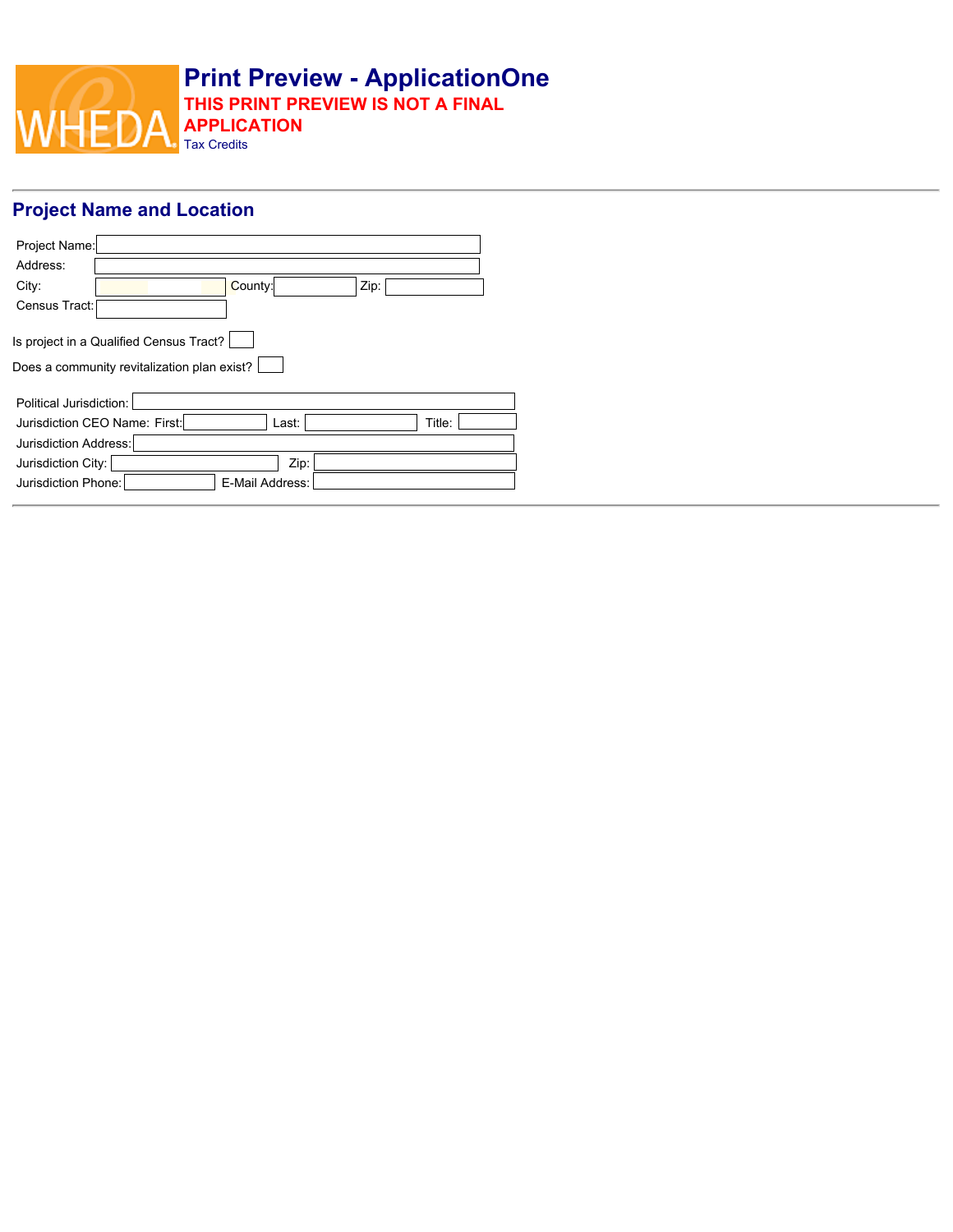### **Project Description**

| New Construction Rehab Adaptive<br>Project Type:*<br>Reuse                                                                                                                        |
|-----------------------------------------------------------------------------------------------------------------------------------------------------------------------------------|
| Is this an application for additional credit?                                                                                                                                     |
| If yes, list name of project and WHEDA application number:                                                                                                                        |
| Will this project be utilizing federal assistance?                                                                                                                                |
| Will the project be receiving project based federal rental assistance?                                                                                                            |
| If yes, provide the subsidy source:<br>and number of units:                                                                                                                       |
| RD/Rental Assistance - number of units:                                                                                                                                           |
| Section 221(d)(3) BMIR - number of units:                                                                                                                                         |
| Section 236 - number of units:                                                                                                                                                    |
| Section 8 Rent Supplemental or Rental Assistance Payment - number of<br>units:                                                                                                    |
| Section 8 Housing Assistance Payment Contract - number of units:                                                                                                                  |
| Other - number of units:                                                                                                                                                          |
| Is HUD approval for transfer of physical asset required?<br>Is RD approval for transfer of physical asset required?<br>Is WHEDA approval for transfer of physical asset required? |
|                                                                                                                                                                                   |

#### **Targeting of units**

| Family - number of units:      | $\blacksquare$ RCAC - number of units:      |
|--------------------------------|---------------------------------------------|
| Elderly - number of units:     | Supportive Housing - number of units:       |
| Homeless - number of<br>units: | Single Room Occupancy - number of<br>units: |

#### **Credit Request**

Guidance on Set-Aside Selection

Nonprofit Set-Aside: Please see requirements in [Appendix B.](https://www.wheda.com/TCA_Appendices_09/Appx%20B_09.pdf)

Rural Set-Aside: See description in the QAP.

Supportive Housing Set-Aside: See description in the QAP.

 Preservation Set-Aside: Limited to preservation of existing housing developments subsidized with federal assistance as defined in the QAP. (No new construction of units).

Set Aside:

Credit percentage applied for:<sup>\*</sup> 4% **6** 9%

Federal financing?<br>Type of federal financing

Disaster Credits: V

#### **Minimum Set-Aside Requirements (Select only one):\***

At least **20%** of the rental residential units in this project will be rent-restricted and occupied by individuals whose income is **50%** or less of area median income as adjusted by family size and published annually by HUD.

At least **40%** of the rental residential units in this project will be rent-restricted and occupied by individuals whose income is **60%** or less of area median income as adjusted by family size and published annually by HUD.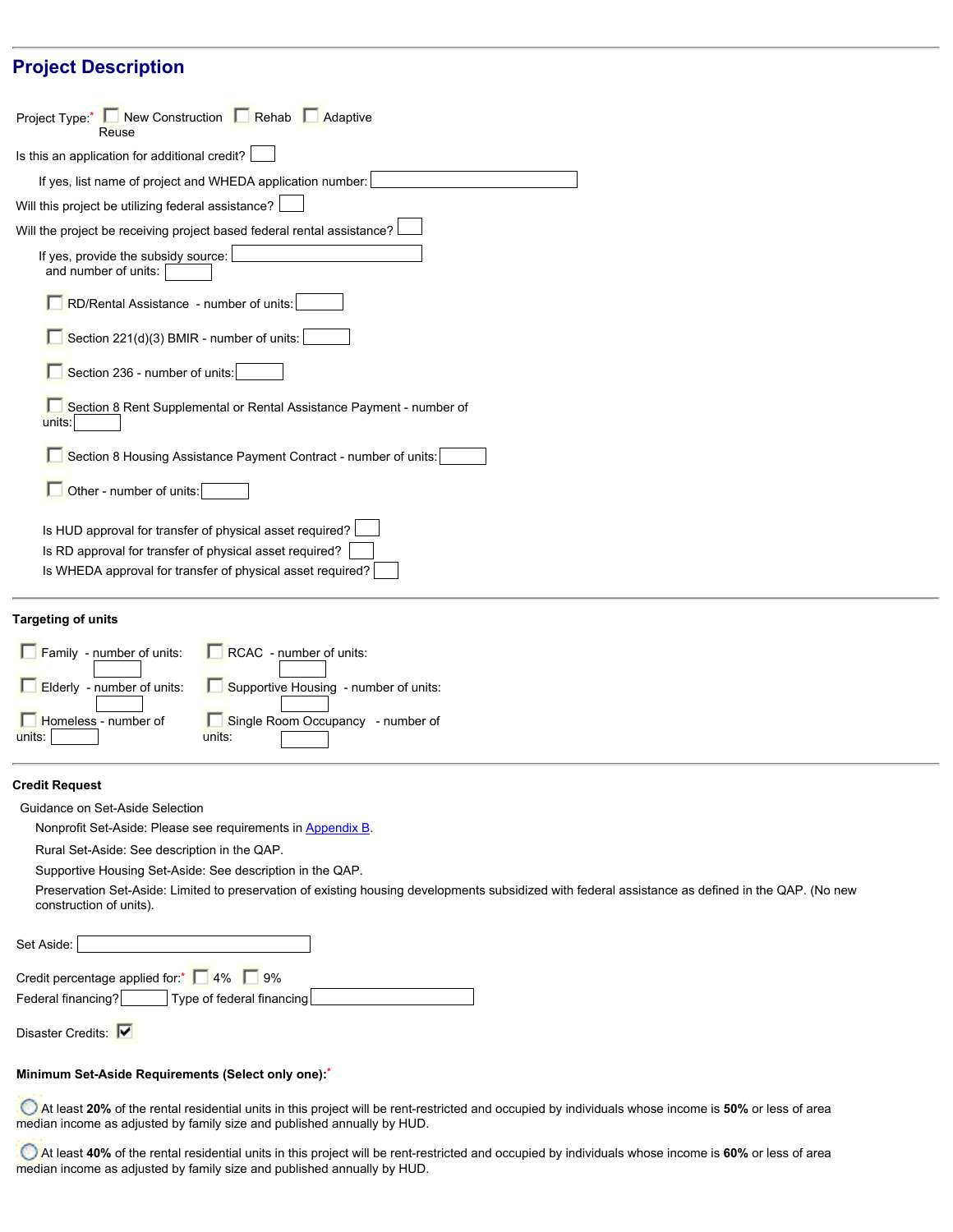#### **HOME Funds (do NOT check if HOME funds are not being applied for):**

At least **40%** of the qualified units are occupied by households with incomes at or below **50%** of median income.

| <b>Project Description</b><br>Apartment Type:* |                                                 |                                                                                                                                                                                                                                                             |
|------------------------------------------------|-------------------------------------------------|-------------------------------------------------------------------------------------------------------------------------------------------------------------------------------------------------------------------------------------------------------------|
|                                                | Elevator Building - number of<br>stories:       | Non-elevator Building - number of<br>stories:                                                                                                                                                                                                               |
|                                                | Row house/town house                            | Detached two-family (duplex)                                                                                                                                                                                                                                |
|                                                | Detached single-family                          | Other:                                                                                                                                                                                                                                                      |
| Construction Type:*                            | Slab on grade <b>Partial Basement</b>           |                                                                                                                                                                                                                                                             |
|                                                | Crawl space<br><b>Full Basement</b>             |                                                                                                                                                                                                                                                             |
| Ownership Type:*                               | Rental                                          |                                                                                                                                                                                                                                                             |
|                                                | Rental Targeted For Eventual Resident Ownership |                                                                                                                                                                                                                                                             |
|                                                | well                                            | A plan must be submitted incorporating an exit strategy including how units will be marketed and sold to the eventual resident owner as<br>as detailing the provision of services including home ownership education, training and down payment assistance. |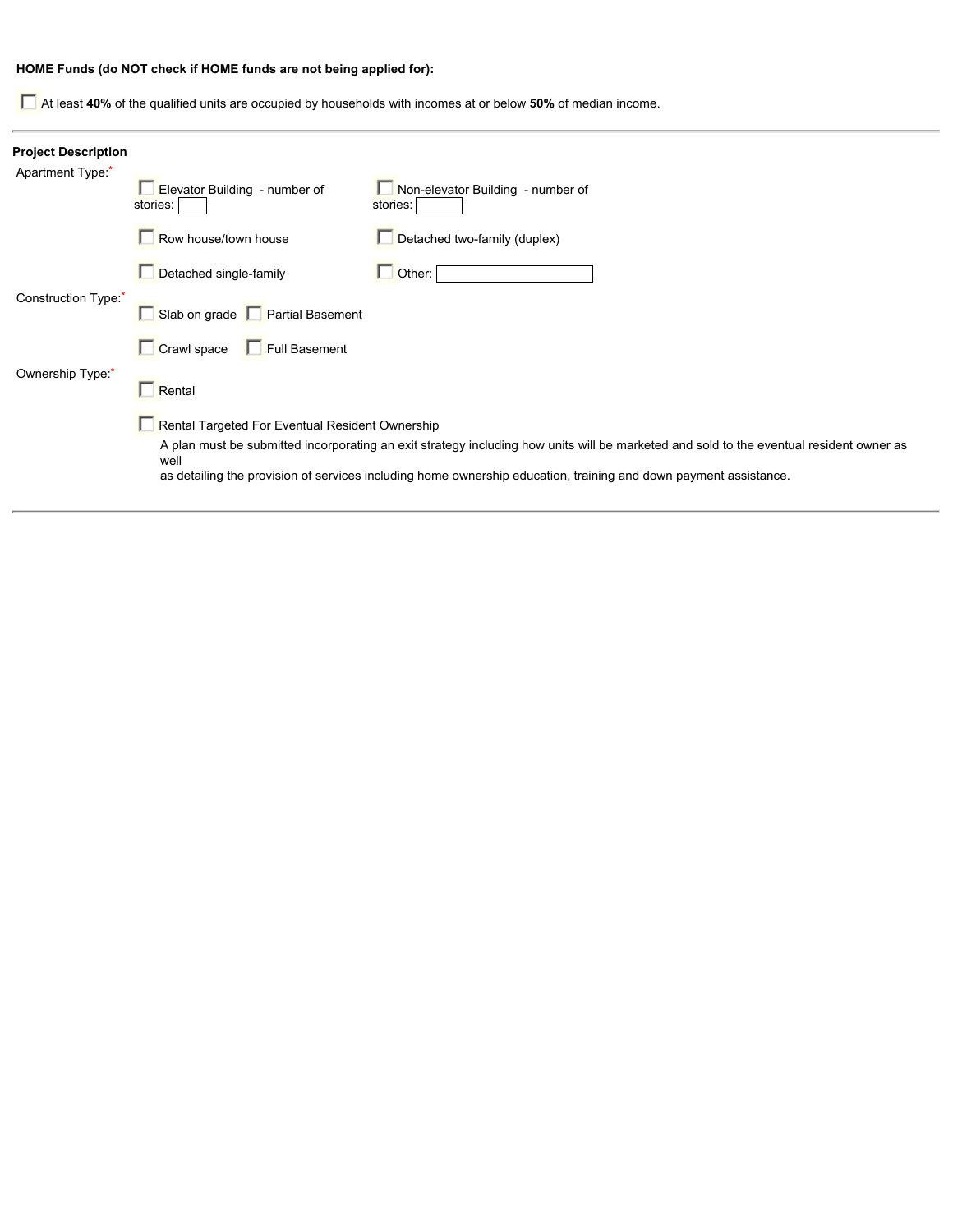### **Applicant Information**

#### **Primary Applicant/Developer**

| Name:                            |                |
|----------------------------------|----------------|
| Address:                         |                |
| City:                            | State:<br>Zip: |
| Primary Contact: First:<br>Last: | Title:         |
| Telephone:                       |                |
| Alt Phone:                       |                |
| Fax:                             |                |
| Email Address:                   |                |

Is there a Co-Applicant?  $\lceil$ 

#### **Co-Applicant/Developer**

| Name:                            |        |        |
|----------------------------------|--------|--------|
| Address:                         |        |        |
| City:                            | State: | Zip:   |
| Primary Contact: First:<br>Last: |        | Title: |
| Telephone:                       |        |        |
| Alt Phone:                       |        |        |
|                                  |        |        |
| Fax:                             |        |        |
|                                  |        |        |
| Email Address:                   |        |        |

#### **Addtional Information**

Do any unsatisfied judgements exist against the applicant(s)/developer(s), its principals, or any related party?

Has any party related to this application been party to any litigation, including real estate foreclosure or bankruptcy within the past 7 years? [

Do any environmental issues or administrative proceedings exist that would adversely affect the ability to timely proceed?  $\mathcal{L}$ 

Explanation (if the answer to any of the three previous questions was yes). If necessary, attach additional documentation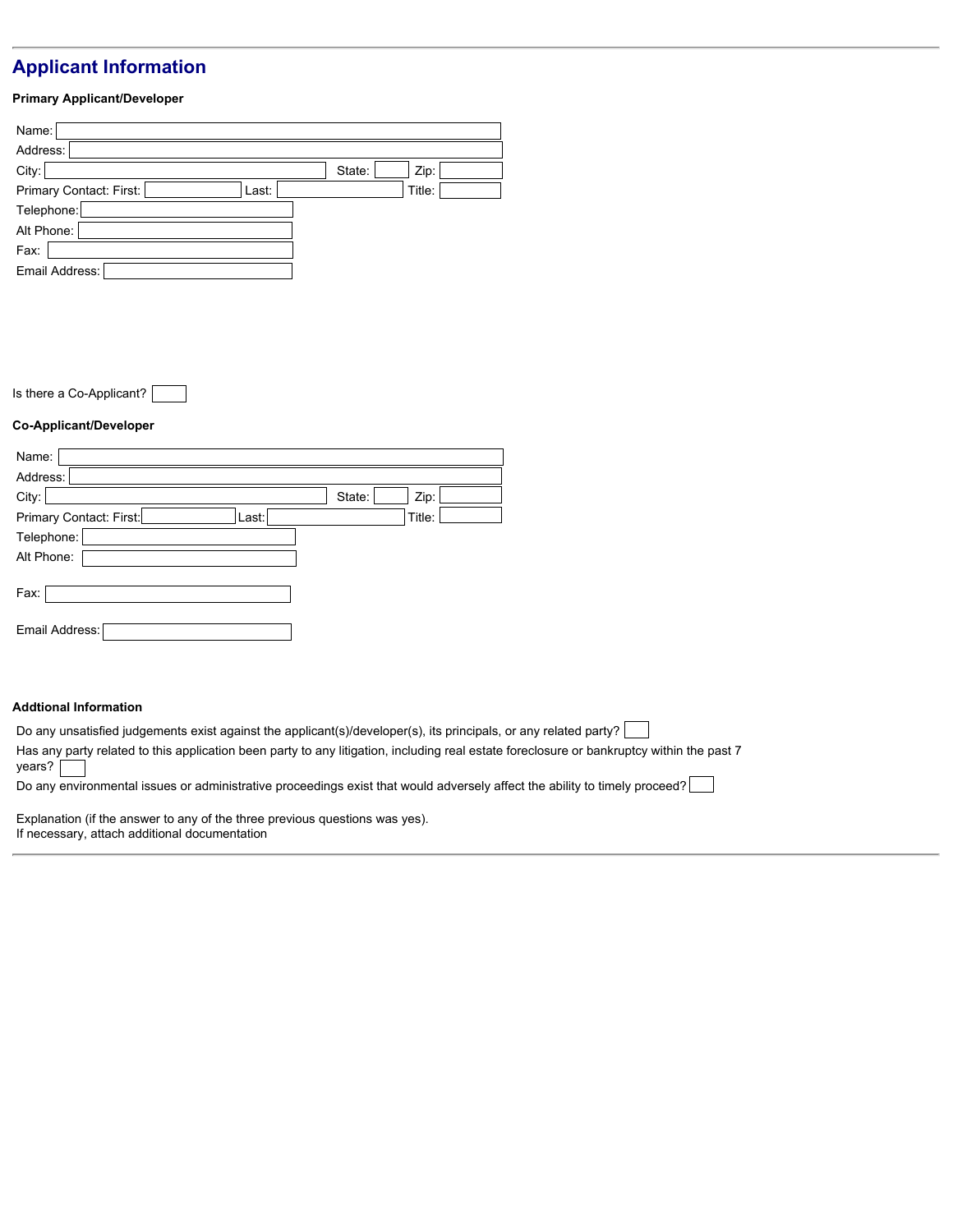# **Site Description**

| Total Site Acreage: |                                                                                                 | Total Buildable Acreage: |  |
|---------------------|-------------------------------------------------------------------------------------------------|--------------------------|--|
|                     | If buildable acreage is less than total acreage, please explain:                                |                          |  |
|                     |                                                                                                 |                          |  |
|                     |                                                                                                 |                          |  |
|                     |                                                                                                 |                          |  |
|                     |                                                                                                 |                          |  |
|                     |                                                                                                 |                          |  |
|                     |                                                                                                 |                          |  |
|                     |                                                                                                 |                          |  |
|                     | Identify utilities and services currently available (and with adequate capacity) for this site: |                          |  |
|                     |                                                                                                 |                          |  |

| Storm Sewer Water Sanitary Sewer Flectric<br>$\Box$ Gas                                                  |
|----------------------------------------------------------------------------------------------------------|
| Is the demolition of any buildings required or planned?<br>If yes, please describe:                      |
|                                                                                                          |
| Are existing buildings on the site currently occupied?<br>If yes:<br>(a) Briefly describe the situation: |
|                                                                                                          |
|                                                                                                          |
| (b) Will tenant displacement be temporary?                                                               |
| (c) Will tenant displacement be permanent?                                                               |
| Describe relocation plan and assistance:                                                                 |
| Legal Description of Property:                                                                           |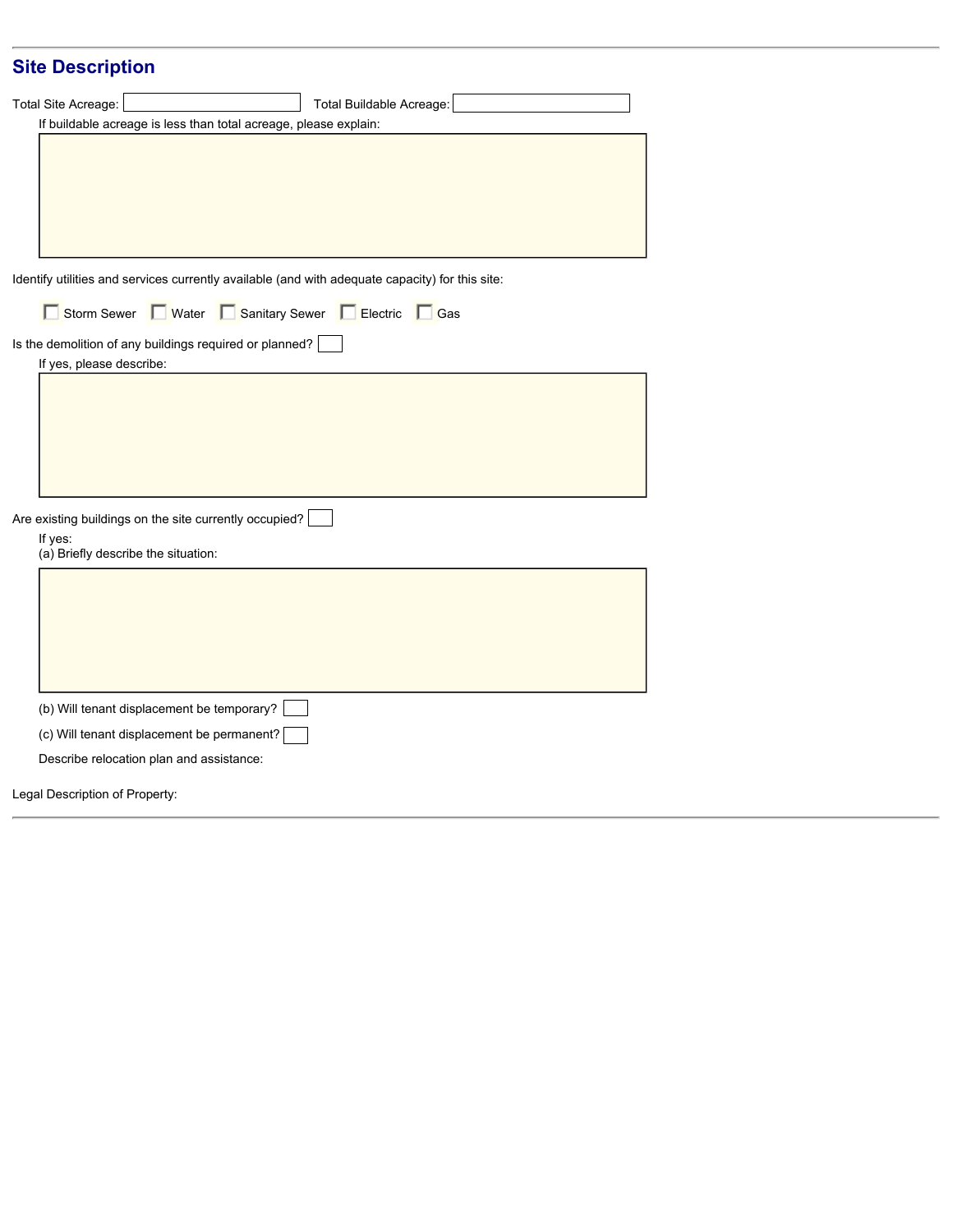### **Site Control**

of the property and the seller of the property?

|                  | If yes, specify the relationship:                                                   |                        |                    |                                       |  |
|------------------|-------------------------------------------------------------------------------------|------------------------|--------------------|---------------------------------------|--|
|                  |                                                                                     |                        |                    |                                       |  |
|                  |                                                                                     |                        |                    |                                       |  |
|                  |                                                                                     |                        |                    |                                       |  |
|                  |                                                                                     |                        |                    |                                       |  |
|                  |                                                                                     |                        |                    |                                       |  |
|                  | Does the owner have fee simple ownership of the property (site/buildings)?          |                        |                    |                                       |  |
|                  | If yes provide:                                                                     |                        |                    |                                       |  |
|                  | Purchase Date:                                                                      | Purchase Price:        |                    |                                       |  |
| If no:           |                                                                                     |                        |                    |                                       |  |
| (a)              | Enter the current expiration date of the option/contract to purchase:               |                        |                    |                                       |  |
| (b)              | Enter Purchase Price:                                                               |                        |                    |                                       |  |
|                  |                                                                                     |                        |                    |                                       |  |
|                  | <b>Development Estimated Schedule</b>                                               |                        |                    |                                       |  |
|                  | Date first building is to be placed in service:                                     |                        |                    |                                       |  |
|                  | Date last building is to be placed in service:                                      |                        |                    |                                       |  |
|                  | <b>Adaptive Re-use or Rehabilitation Projects Only</b>                              |                        |                    |                                       |  |
|                  | Rehabilitation expenditures allocable to low-income units:                          |                        |                    |                                       |  |
|                  | Adjusted building basis:                                                            |                        |                    |                                       |  |
|                  |                                                                                     |                        |                    |                                       |  |
|                  | Acquisition of Existing Buildings (Adaptive Re-use or Rehabilitation Projects Only) |                        |                    |                                       |  |
|                  | How many buildings will be acquired for the development?                            |                        |                    |                                       |  |
|                  | Are all of the buildings currently under site control for the development?          |                        |                    |                                       |  |
| <b>Buildings</b> |                                                                                     |                        |                    |                                       |  |
|                  |                                                                                     | <b>Expiration Date</b> |                    |                                       |  |
| Address          | Type of Control                                                                     | of Control<br>Document | Number of<br>Units | <b>Acquistion Cost</b><br>of Building |  |
|                  |                                                                                     |                        |                    |                                       |  |

Does an identity of interest (direct or indirect) exist between the owner/principal or ownership entity with the option/contract for purchase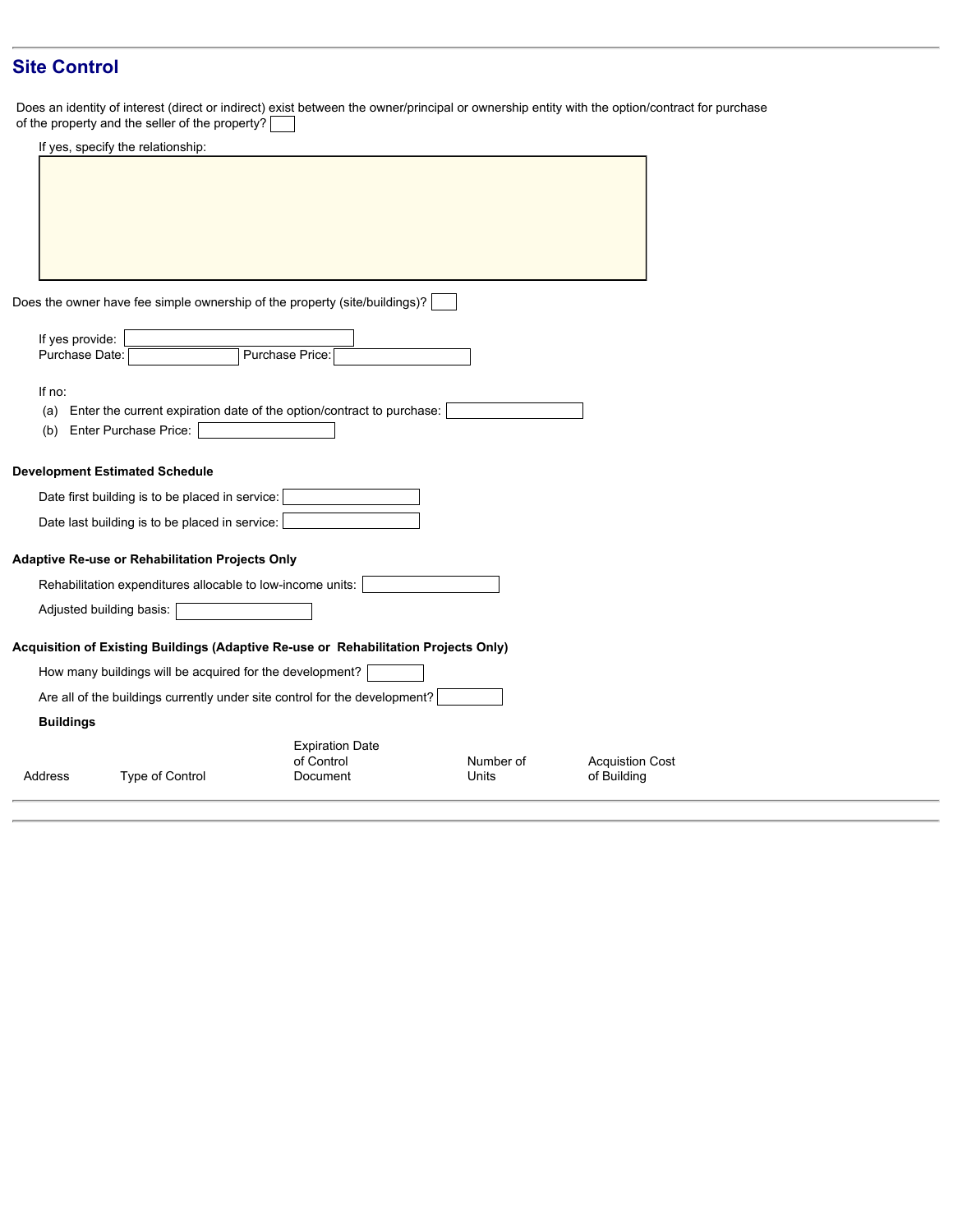### **Zoning**

Present zoning classification of the site:

Is mutifamily use permitted? |

Are variances, special or conditional use permits or any other item requiring a public hearing needed to develop this proposal?

|  | If yes, have the hearings been completed and permits been obtained? |  |  |  |  |  |
|--|---------------------------------------------------------------------|--|--|--|--|--|
|--|---------------------------------------------------------------------|--|--|--|--|--|

If yes, specify permit or variance required and date obtained.

If no, describe permits/variances required and schedule for obtaining them:

Are there any existing conditions of historical significance located on the project site that will require Wisconsin State Historical Society office review? If yes, describe below:

 $\Box$ 

Are there any existing conditions of environmental significance located on the project site?

If yes, describe below: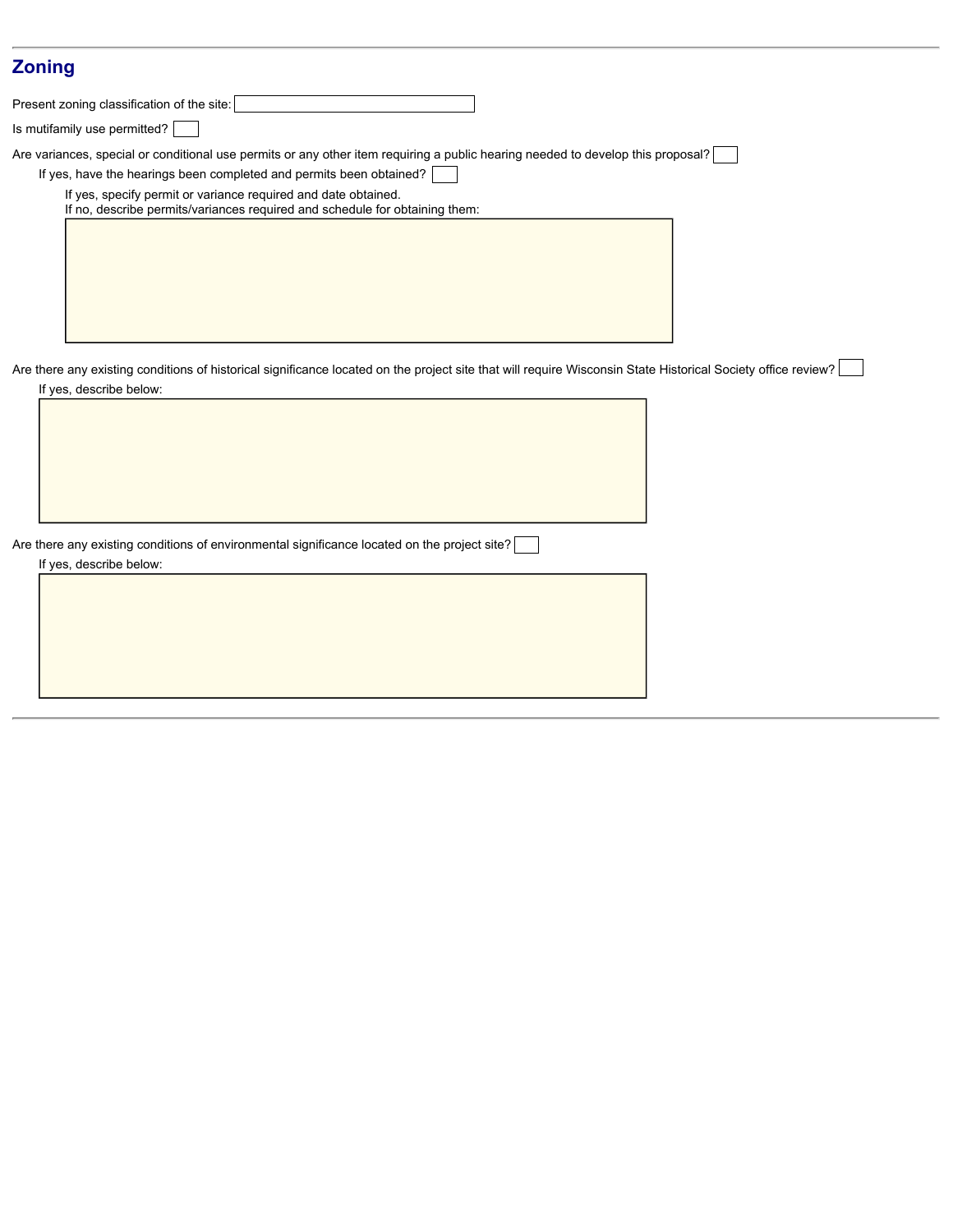## **Ownership Entity**

| Owner Name:                                |                |            |  |
|--------------------------------------------|----------------|------------|--|
| Address:                                   |                |            |  |
| City:                                      | State:<br>Zip: |            |  |
| Federal Tax ID Number of Ownership Entity: |                |            |  |
| Entity Type:                               |                |            |  |
| Entity Status:                             |                |            |  |
| Ownership Contact Person: First Name:      |                | Last Name: |  |

**List all general partners, members, and principals. Specify nonprofit, corporate, general partners, or members. Click [Add] to add additional partners, members, and principals.**

| <b>Entity/Principal Name:</b> |            |                              |
|-------------------------------|------------|------------------------------|
| First Name:                   | Last Name: | Entity/Principal Function: * |
| Address:                      |            |                              |
| City:                         | State:     | Zip:                         |
| Phone:                        | Fax:       |                              |
| EMail:                        | Nonprofit: | TaxID                        |
| Ownership Percentage: [       |            |                              |
|                               |            |                              |
|                               |            |                              |
|                               |            |                              |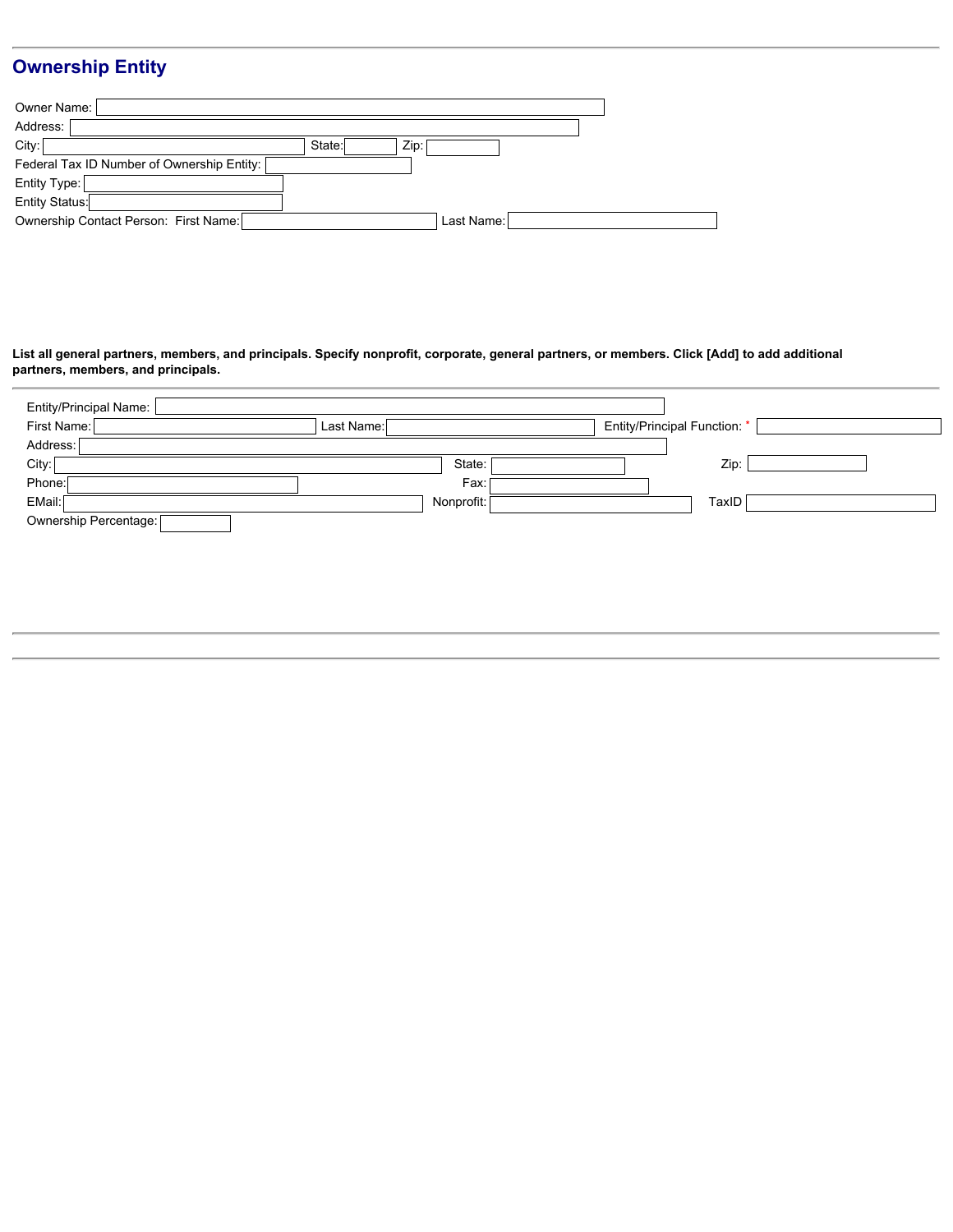### **Project Team**

Provide contact information for development team members below:

| Management Agent<br>Identity of Interest? |                |
|-------------------------------------------|----------------|
| Company:                                  |                |
| Address:                                  |                |
| City:                                     | State:<br>Zip: |
| Phone                                     | Email:         |
| Contact Name: First:                      | Last:          |

Is there a Consultant/Application Preparer?

| Consultant/Application Preparer (if different from developer)   dentity of Interest? |  |  |
|--------------------------------------------------------------------------------------|--|--|
|--------------------------------------------------------------------------------------|--|--|

| Company:             |                |
|----------------------|----------------|
| Address:             |                |
| City:                | State:<br>Zip: |
| Phone                | Email:         |
| Contact Name: First: | Last:          |

 $\overline{\phantom{0}}$ 

#### General Contractor **ID** Identity of Interest?

| Company:             |                |
|----------------------|----------------|
| Address:             |                |
| City:                | State:<br>Zip: |
| Phone                | Email:         |
| Contact Name: First: | ∟ast:          |

### Equity Investor/Syndicator **I**dentity of Interest

| Percentage of Interest: |                |
|-------------------------|----------------|
| Company:                |                |
| Address:                |                |
| City:                   | State:<br>Zip: |
| Phone                   | Email:         |
| Contact Name: First:    | Last:          |
|                         |                |

Is there a Design Architect?

### **Design Architect ID** Identity of Interest?

| Company:             |                |
|----------------------|----------------|
| Address:             |                |
| City:                | State:<br>Zip: |
| Phone                | Email:         |
| Contact Name: First: | Last:          |
|                      |                |

Is there a Supervisory Architect?

| <b>Supervisory Architect</b>   Identity of Interest |                |
|-----------------------------------------------------|----------------|
| Company:                                            |                |
| Address:                                            |                |
| City:                                               | State:<br>Zip: |
| Phone                                               | Email:         |
| Contact Name: First:                                | Last:          |
|                                                     |                |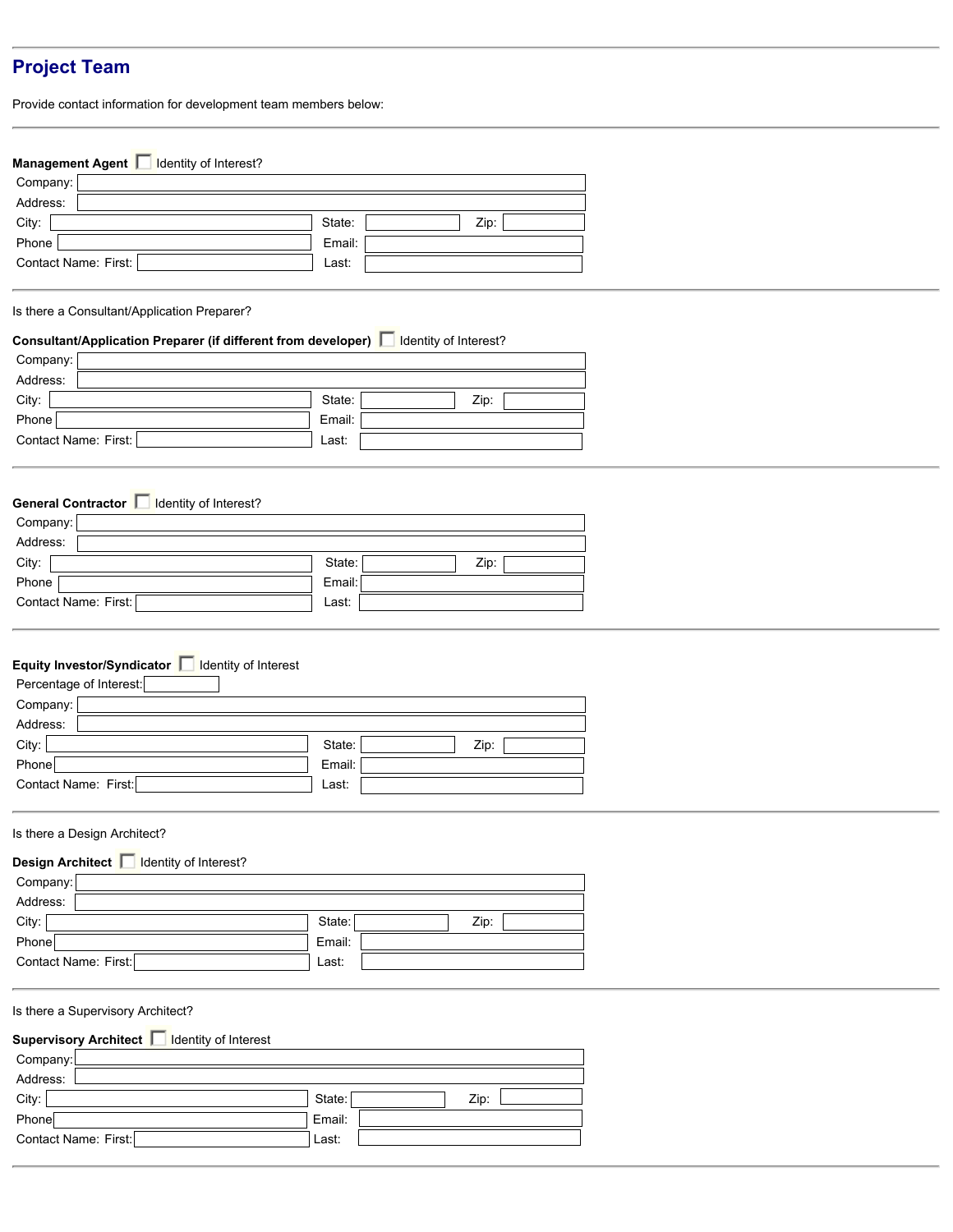| <b>Attorney</b><br>Identity of Interest |                |
|-----------------------------------------|----------------|
| Company:                                |                |
| Address:                                |                |
| City:                                   | State:<br>Zip: |
| Phone                                   | Email:         |
| Contact Name: First:                    | Last:          |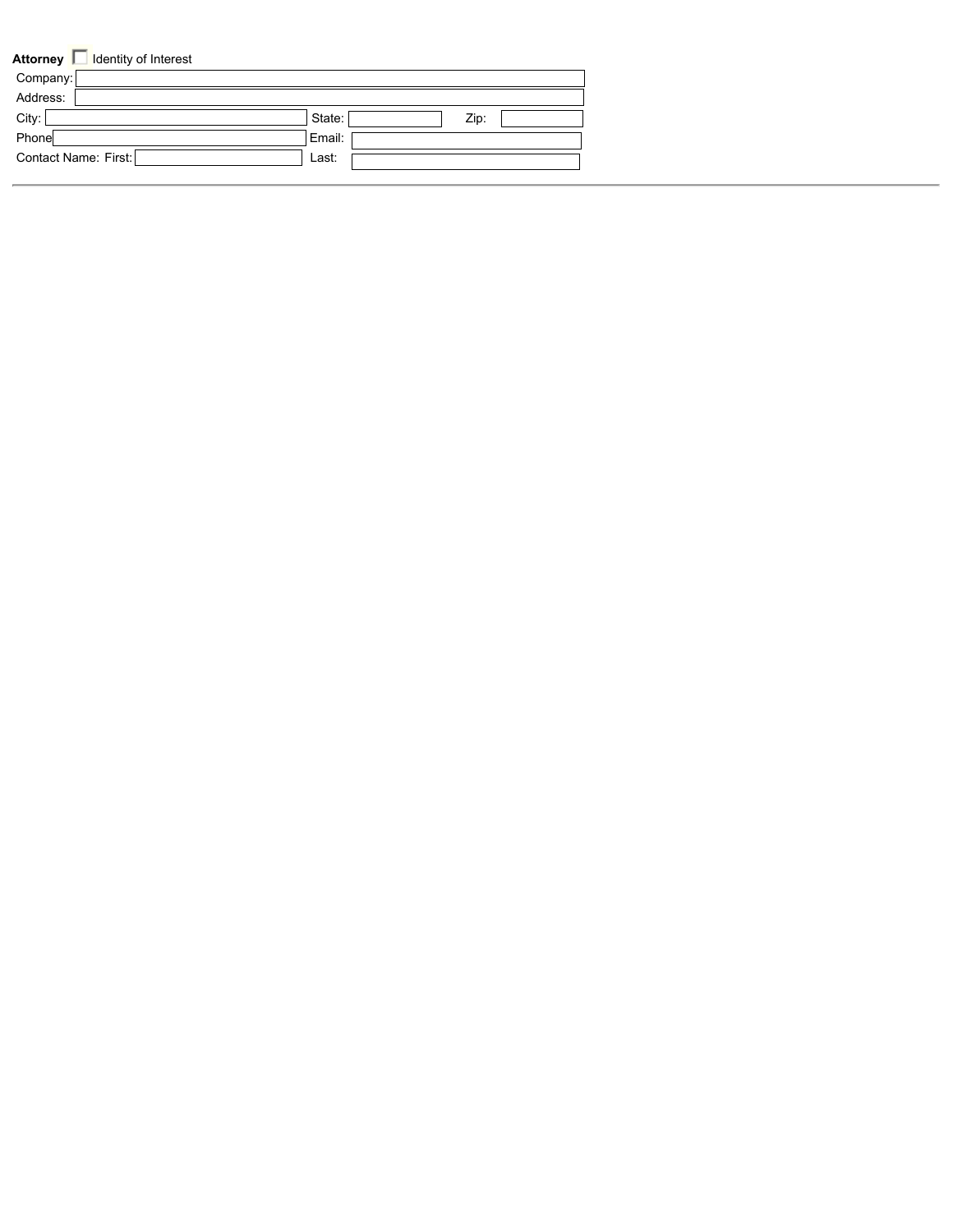# **Project and Unit Amenities**

Please provide a detailed description of the proposed project:

Site Amenities (check all that apply):

| one America (cricer all that apply).                             |                                                          |                         |                                                                                                               |                                           |                    |
|------------------------------------------------------------------|----------------------------------------------------------|-------------------------|---------------------------------------------------------------------------------------------------------------|-------------------------------------------|--------------------|
| Community Bldg - Sq Ft:                                          |                                                          | Community Room - Sq Ft: |                                                                                                               |                                           |                    |
| $\Box$ Garages                                                   | Number:                                                  | Rent                    |                                                                                                               |                                           |                    |
| Surface Parking                                                  | Number:                                                  | Rent                    |                                                                                                               |                                           |                    |
| Underground Parking                                              | Number:                                                  | Rent                    |                                                                                                               |                                           |                    |
| $\Box$ Laundry Rm                                                |                                                          | Screened Porch          | Resident Computer Center FExam Rm                                                                             |                                           | Reading Rm/Library |
| Game/Craft Rm                                                    |                                                          | Exercise Rm             | Media Center Rm                                                                                               | Beauty Salon/Barber                       | Guest Lodging      |
| $\Box$ Chapel                                                    | Picnic Area                                              |                         | Garden Plots                                                                                                  | Covered Drive Thru                        | $\Box$ Pool        |
| Car Care Area                                                    | Playground                                               |                         | Onsite Leasing Office                                                                                         | Storage Units                             | $\Box$ Gazebos     |
| <b>Nalking Trails</b>                                            |                                                          | Security Locked Bldg    | Community Dining Rm                                                                                           | Therapeutic Whirlpool Tub Community Patio |                    |
|                                                                  | Trash Disposal Chutes   24 Hour On-site Resident Manager |                         |                                                                                                               |                                           |                    |
| Description of On-site Services and Activities:                  |                                                          |                         |                                                                                                               |                                           |                    |
|                                                                  |                                                          |                         |                                                                                                               |                                           |                    |
|                                                                  |                                                          |                         |                                                                                                               |                                           |                    |
|                                                                  |                                                          |                         |                                                                                                               |                                           |                    |
| Describe Differences in Low-income & Market-rate Unit Amenities: |                                                          |                         |                                                                                                               |                                           |                    |
| Interior Apartment Amenities (check all that apply):             |                                                          |                         |                                                                                                               |                                           |                    |
| Range/Oven                                                       | Range Hood Dishwasher Disposal                           |                         | $\Box$ Refrigerator<br>Storage                                                                                | Exterior                                  |                    |
|                                                                  | Washer/Dryer W/D Hookups Pantry                          |                         | Ceiling fans Malk-in closets Dapes                                                                            |                                           |                    |
| Mini-blinds<br>ш                                                 |                                                          |                         | <b>Example 20 Billion Participal Control Property</b> Patio/Balcony El Microwave El Sunrooms El Front Porches |                                           |                    |
| Flooring: Carpet Vinyl Wood Ceramic Tile Cher                    |                                                          |                         |                                                                                                               |                                           |                    |
|                                                                  |                                                          |                         | Heating/Cooling: Cas Heat C Heat Pump C Electric Pump C Electric Heat C Central Air C Window A/C C A/C Sleeve |                                           |                    |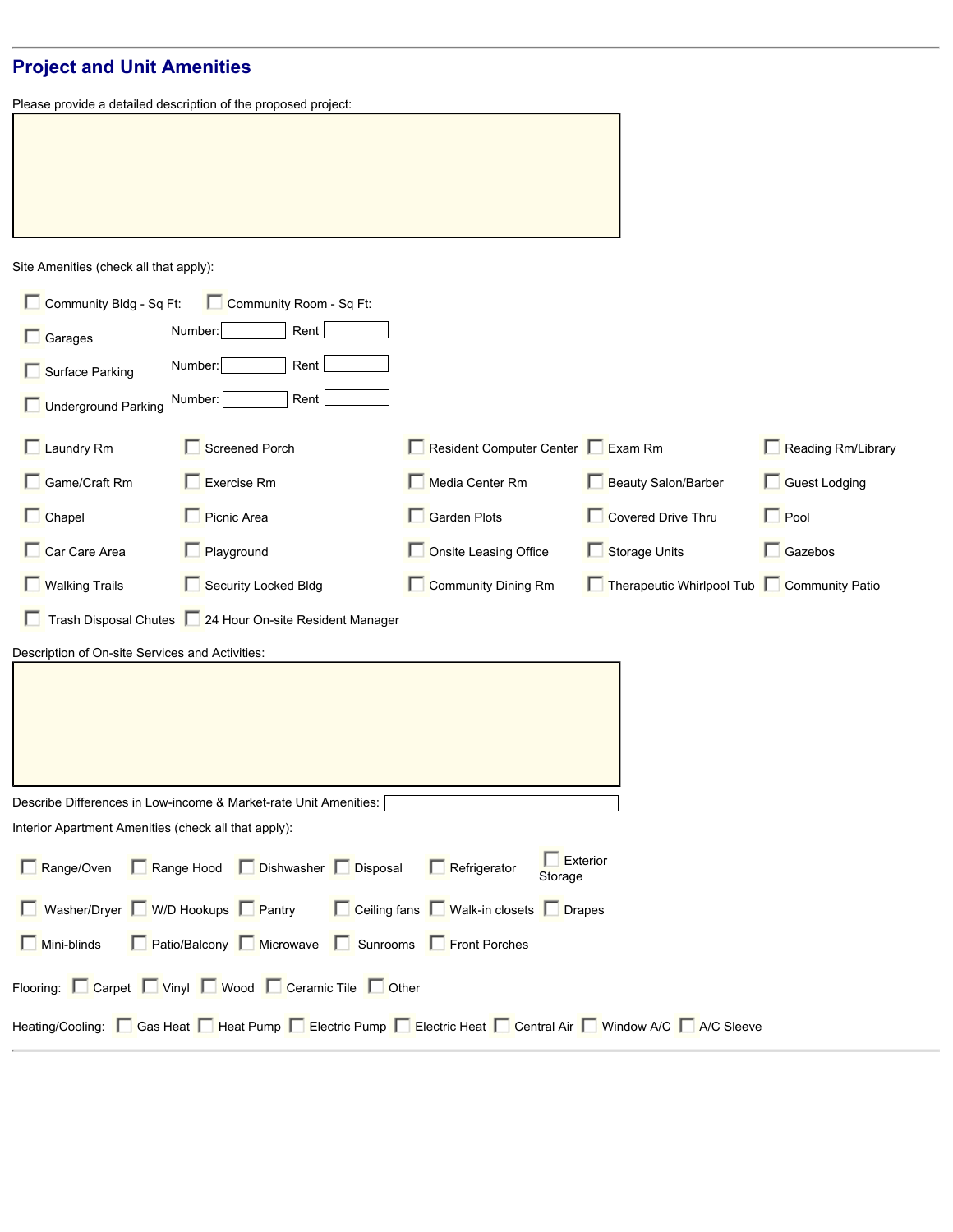#### **Unit Mix**

| Low Income Units                                              |                       |                         |             |                                |                                           |                          |                                                                                                                                                  |
|---------------------------------------------------------------|-----------------------|-------------------------|-------------|--------------------------------|-------------------------------------------|--------------------------|--------------------------------------------------------------------------------------------------------------------------------------------------|
| other subsidy program rents applicable to the project         |                       |                         |             |                                |                                           |                          | Low income rents shall be the lower of market rents as determined by the market study, proposed LIHTC set-aside rents, or the current HAP/RAP or |
|                                                               |                       | Total                   |             | Home Mgr Monthly               | Utility                                   | **Total                  | Rent                                                                                                                                             |
| Type # BRs Net Sq. Ft. # Units                                |                       |                         |             |                                | CMI% Units Units Rent Allowance           | Housing Exp.             | Limit                                                                                                                                            |
|                                                               |                       |                         |             |                                |                                           |                          |                                                                                                                                                  |
|                                                               |                       |                         |             |                                |                                           |                          |                                                                                                                                                  |
|                                                               |                       |                         |             |                                |                                           | <b>Extend Rent Limit</b> |                                                                                                                                                  |
| Utilites included in rents: Water/Sewer FEIectric FGas FOther |                       |                         |             |                                |                                           | <b>Contract Number</b>   |                                                                                                                                                  |
|                                                               |                       |                         |             |                                |                                           |                          |                                                                                                                                                  |
|                                                               |                       |                         |             |                                |                                           |                          |                                                                                                                                                  |
| Manager Units treated as common space                         |                       |                         |             |                                | Total Monthly                             |                          |                                                                                                                                                  |
| Type # BRs Net Sq.Ft.                                         |                       |                         |             |                                | # Units Rent                              |                          |                                                                                                                                                  |
|                                                               |                       |                         |             |                                |                                           |                          |                                                                                                                                                  |
| Utilites included in rents: Water/Sewer Electric Gas Cother   |                       |                         |             |                                |                                           |                          |                                                                                                                                                  |
|                                                               |                       |                         |             |                                |                                           |                          |                                                                                                                                                  |
| <b>Market Rate Units</b>                                      |                       |                         |             |                                |                                           |                          |                                                                                                                                                  |
| Type # BRs<br>Net Sq.Ft.                                      |                       |                         |             | Total                          | Monthly<br># Units Rent                   |                          |                                                                                                                                                  |
|                                                               |                       |                         |             |                                |                                           |                          |                                                                                                                                                  |
| Utilites included in rents: Water/Sewer Electric Gas Dother   |                       |                         |             |                                |                                           |                          |                                                                                                                                                  |
|                                                               |                       |                         |             |                                |                                           |                          |                                                                                                                                                  |
| <b>Statistics</b>                                             |                       |                         |             |                                |                                           |                          |                                                                                                                                                  |
|                                                               |                       |                         |             | All Home Manager Gross Monthly |                                           |                          |                                                                                                                                                  |
|                                                               |                       | Units Units             |             | Units Rental Income            |                                           |                          |                                                                                                                                                  |
| Low Income                                                    |                       |                         |             |                                |                                           |                          |                                                                                                                                                  |
|                                                               | 30% CMI               | $\bf{0}$                | $\mathbf 0$ | $\mathbf 0$                    | $\mathbf 0$                               |                          |                                                                                                                                                  |
|                                                               | 40% CMI               | $\mathbf 0$             | $\mathbf 0$ | $\bf{0}$                       | $\mathbf 0$                               |                          |                                                                                                                                                  |
|                                                               | 50% CMI               | $\bf{0}$                | $\mathbf 0$ | $\mathbf 0$                    | $\bf{0}$                                  |                          |                                                                                                                                                  |
|                                                               | 60% CMI               | $\mathbf 0$             | $\mathbf 0$ | $\mathbf 0$                    | $\mathbf 0$                               |                          |                                                                                                                                                  |
| Low Income Totals                                             |                       |                         |             |                                |                                           |                          |                                                                                                                                                  |
| <b>Common Space</b>                                           | Manager Units         |                         |             | $\bf{0}$                       | $\mathbf 0$                               |                          |                                                                                                                                                  |
| <b>Market Rate</b>                                            |                       | $\bf{0}$<br>$\mathbf 0$ |             |                                | $\mathbf 0$                               |                          |                                                                                                                                                  |
| <b>Totals</b>                                                 |                       | $\bf{0}$                | $\mathbf 0$ | $\bf{0}$                       | $\bf{0}$                                  |                          |                                                                                                                                                  |
|                                                               |                       |                         |             |                                |                                           |                          |                                                                                                                                                  |
| Proposed number of residential buildings:                     |                       |                         |             |                                | Maximum number of stories in building(s): |                          |                                                                                                                                                  |
|                                                               |                       |                         |             |                                |                                           |                          |                                                                                                                                                  |
| Project Includes:                                             | Elevators - Number of |                         |             |                                |                                           |                          |                                                                                                                                                  |
|                                                               | Elevators:            |                         |             |                                |                                           |                          |                                                                                                                                                  |
|                                                               | Accessory Building(s) |                         |             |                                |                                           |                          |                                                                                                                                                  |
|                                                               |                       |                         |             |                                |                                           |                          |                                                                                                                                                  |
|                                                               | Commercial Facilities |                         |             |                                |                                           |                          |                                                                                                                                                  |
|                                                               | Other Facilities      |                         |             |                                |                                           |                          |                                                                                                                                                  |
|                                                               |                       |                         |             |                                |                                           |                          |                                                                                                                                                  |
| Square Footage Information                                    |                       |                         |             |                                |                                           |                          |                                                                                                                                                  |
| Gross Floor Square Footage:                                   |                       |                         |             |                                |                                           |                          |                                                                                                                                                  |
| Residential Sq.Ft. (All Heated Areas):                        |                       |                         |             |                                |                                           |                          |                                                                                                                                                  |
| Commercial/Retail Square Footage:                             |                       |                         |             |                                |                                           |                          |                                                                                                                                                  |
| Remarks concerning Unit Mix:                                  |                       |                         |             |                                |                                           |                          |                                                                                                                                                  |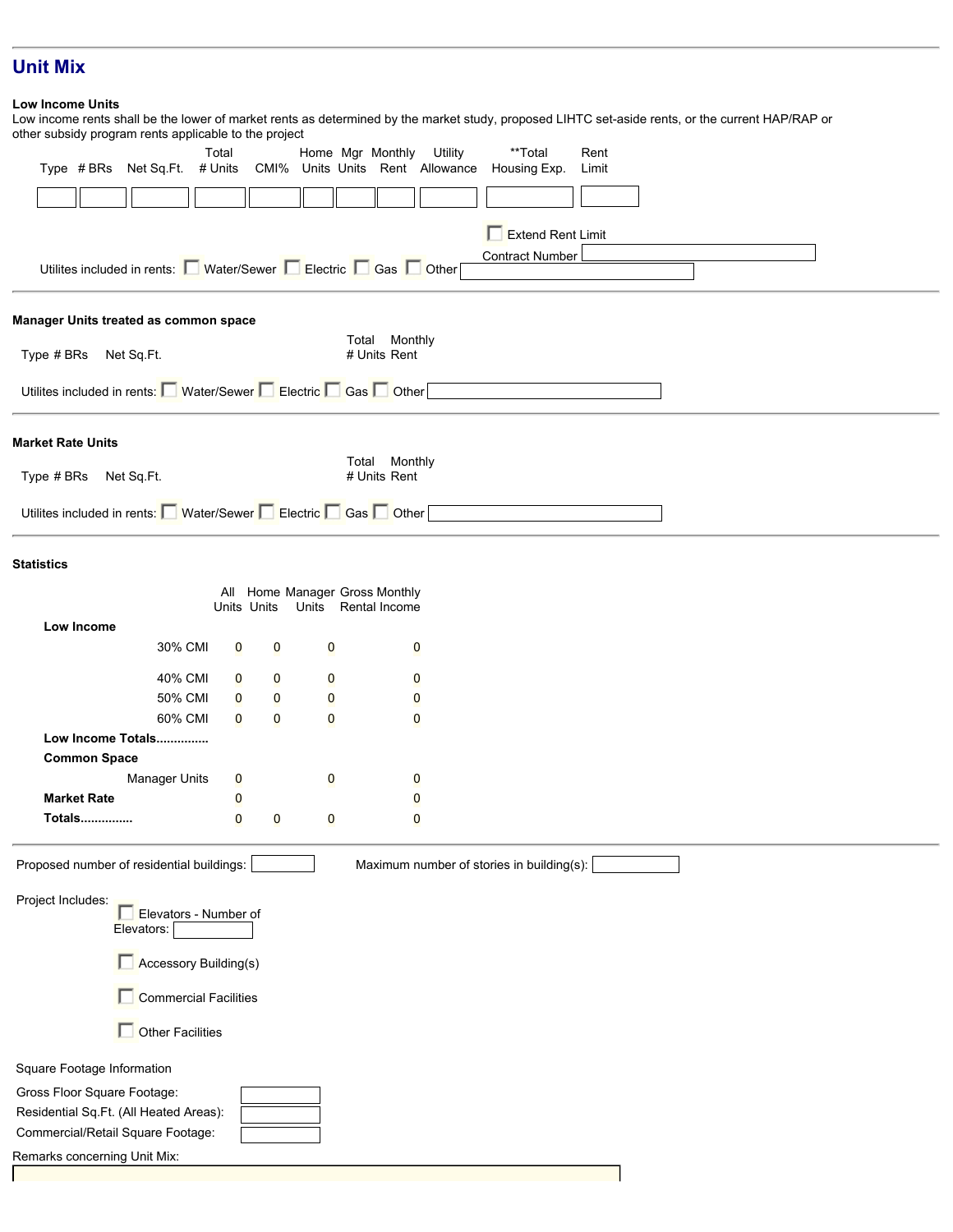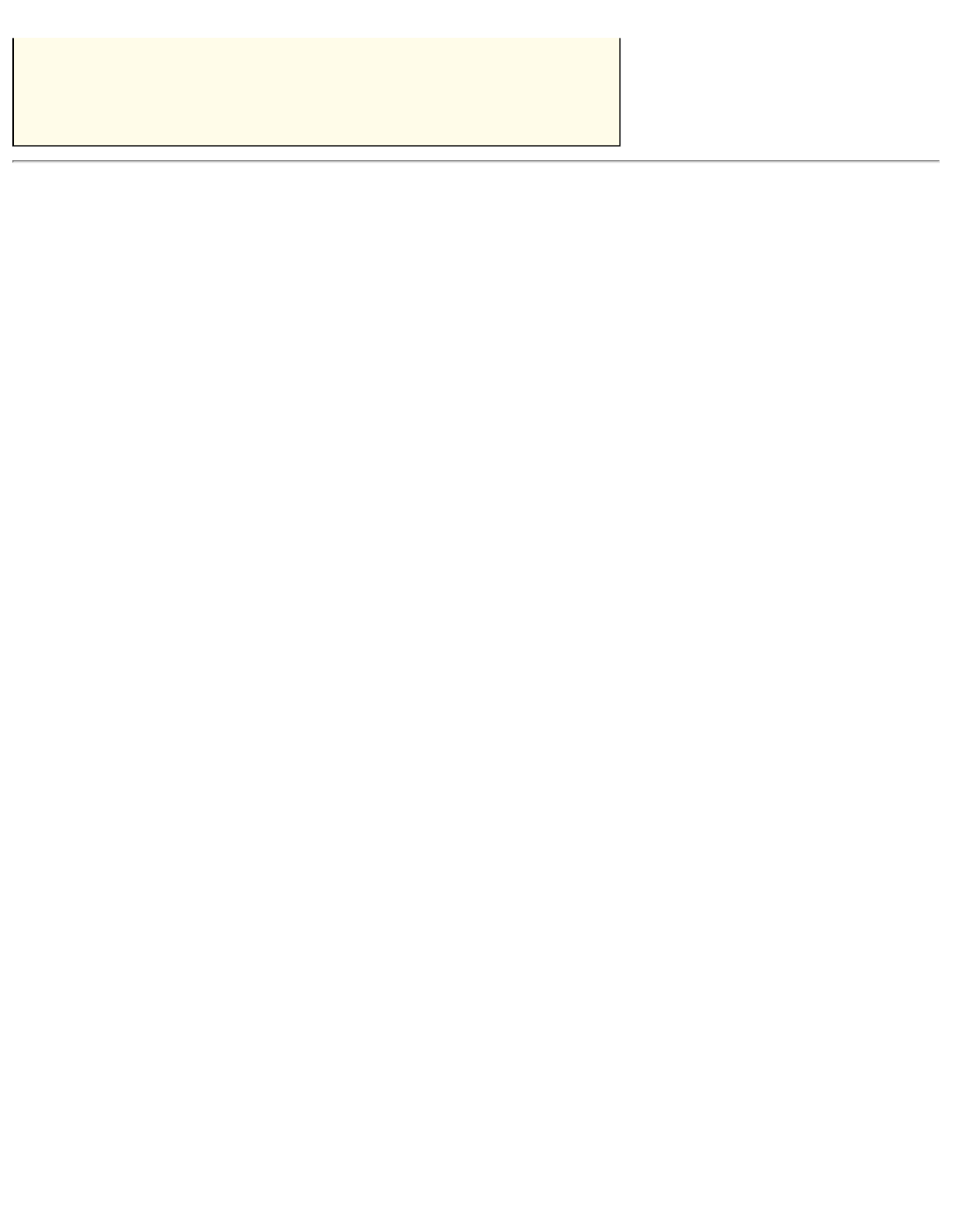### **Funding Sources**

**Note on Permanent Rate:** WHEDA requires applicants use the following permanent loan interest rate methodology for all LOLA Initial Applications:

**A. Competitive Applications:** Use WHEDA's Tax Credit Financing rate published on WHEDA.com on the day prior to application submittal.

**B. Noncompetitive Applications:** Use WHEDA's Tax-Exempt Financing rate published on WHEDA.com the week prior to application submission, with a 30 year amortization.

**C.** Applicant may use other terms if a term-specific, executed financing commitment accompanies the Application.

| Source                            | Amount I | Non-<br>Amortizing* | Rate<br>(% ) | Term<br>(Years) | Amort.<br>Period<br>(Years) | Annual<br><b>Debt</b><br>Service |
|-----------------------------------|----------|---------------------|--------------|-----------------|-----------------------------|----------------------------------|
| Permanent Loan - Lender Name:     |          |                     |              |                 |                             |                                  |
| Subordinate Loan - Lender Name:   |          |                     |              |                 |                             |                                  |
| Subordinate Loan - Lender Name:   |          |                     |              |                 |                             |                                  |
| Tax Exempt Loan - Bond Issuer     |          |                     |              |                 |                             |                                  |
| Tax Exempt Loan - Bond Issuer     |          |                     |              |                 |                             |                                  |
| <b>AHP Loan</b>                   |          |                     |              |                 |                             |                                  |
| Home Loan                         |          |                     |              |                 |                             |                                  |
| Home Grant                        |          |                     |              |                 |                             |                                  |
| <b>CDBG Grant</b>                 |          |                     |              |                 |                             |                                  |
| <b>WHEDA Foundation Grant</b>     |          |                     |              |                 |                             |                                  |
| Other - Specify Grantor:          |          |                     |              |                 |                             |                                  |
| Other - Specify Grantor:          |          |                     |              |                 |                             |                                  |
| Other - Specify Grantor:          |          |                     |              |                 |                             |                                  |
| Tax Credit Equity                 |          |                     |              |                 |                             |                                  |
| <b>Historic Tax Credit Equity</b> |          |                     |              |                 |                             |                                  |
| Deferred Developer Fees           |          |                     |              |                 |                             |                                  |
| Owner Investment                  |          |                     |              |                 |                             |                                  |
| Other - Specify:                  |          |                     |              |                 |                             |                                  |
| <b>Total Sources</b>              |          |                     |              |                 |                             |                                  |

| <b>Construction Financing</b>   |  |  |                                |  |  |  |  |
|---------------------------------|--|--|--------------------------------|--|--|--|--|
| Source of Funds                 |  |  | Amount   Rate   Term (monthly) |  |  |  |  |
| Construction Loan - Lender name |  |  |                                |  |  |  |  |
| Bridge Loan - Lender name       |  |  |                                |  |  |  |  |
| <b>Tax Credit Equity</b>        |  |  |                                |  |  |  |  |
| Total:                          |  |  |                                |  |  |  |  |

\* "Non-amortizing" indicates that the loan does not have a fixed annual debt service (i.e., the loan is subject to available cash flow). Do not check the Non-Amortizing box if this is "must pay" debt service.

Estimated pricing on sale of Federal Tax Credits: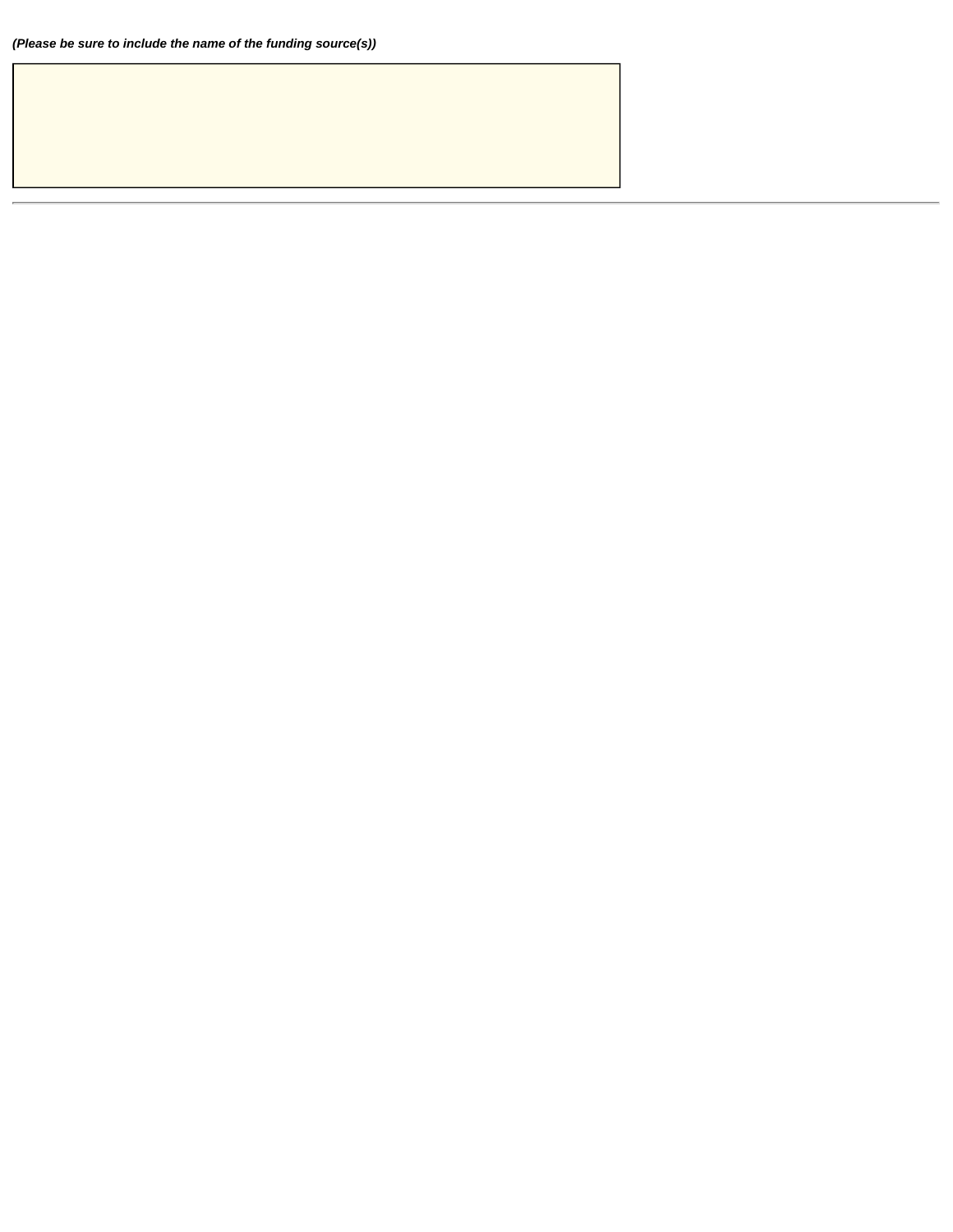# **Project Costs and Credit Calculation**

| Cost Element                                  | <b>ESTIMATED</b>  | <b>Eligible Basis</b> |        |  |
|-----------------------------------------------|-------------------|-----------------------|--------|--|
| A. Purchase Buildings and Land                | <b>TOTAL COST</b> | 30% PV                | 70% PV |  |
| Land                                          |                   |                       |        |  |
| Purchase of Buildings                         |                   |                       |        |  |
| Demolition                                    |                   |                       |        |  |
|                                               |                   |                       |        |  |
| SUBTOTAL: Purchase Buildings and Land         |                   |                       |        |  |
| <b>B. Site Work</b>                           |                   |                       |        |  |
| <b>Site Work</b>                              |                   |                       |        |  |
| Off Site Work                                 |                   |                       |        |  |
| Landscaping                                   |                   |                       |        |  |
|                                               |                   |                       |        |  |
| <b>SUBTOTAL: Site Work</b>                    |                   |                       |        |  |
| <b>C. New Construction/Rehabilitation</b>     |                   |                       |        |  |
| Construction of New Buildings                 |                   |                       |        |  |
| <b>Rehabilitation</b>                         |                   |                       |        |  |
| Accessory Buildings (Garage, storage, etc)    |                   |                       |        |  |
| Personal Property                             |                   |                       |        |  |
| <b>General Requirements</b>                   |                   |                       |        |  |
| <b>Contractor Overhead</b>                    |                   |                       |        |  |
| <b>Contractor Profit</b>                      |                   |                       |        |  |
| Construction Supervision                      |                   |                       |        |  |
|                                               |                   |                       |        |  |
| SUBTOTAL: New Construction/Rehabilitation     |                   |                       |        |  |
| D. Contingency                                |                   |                       |        |  |
| Construction Contingency                      |                   |                       |        |  |
|                                               |                   |                       |        |  |
| SUBTOTAL: Contingency                         |                   |                       |        |  |
| <b>Construction Cost Subtotal</b>             |                   |                       |        |  |
| <b>E. Architectural and Engineering</b>       |                   |                       |        |  |
| Architect's Fee - Design                      |                   |                       |        |  |
| Architect's Fee - Inspection/Supervision      |                   |                       |        |  |
| <b>Engineering Costs</b>                      |                   |                       |        |  |
|                                               |                   |                       |        |  |
| SUBTOTAL: Architectural and Engineering       |                   |                       |        |  |
| <b>F. Interim/Construction Costs</b>          |                   |                       |        |  |
| <b>Construction Insurance</b>                 |                   |                       |        |  |
| <b>Construction Loan Interest</b>             |                   |                       |        |  |
| Construction Loan Origination Fee - Non WHEDA |                   |                       |        |  |
| Construction Loan Origination Fee - WHEDA     |                   |                       |        |  |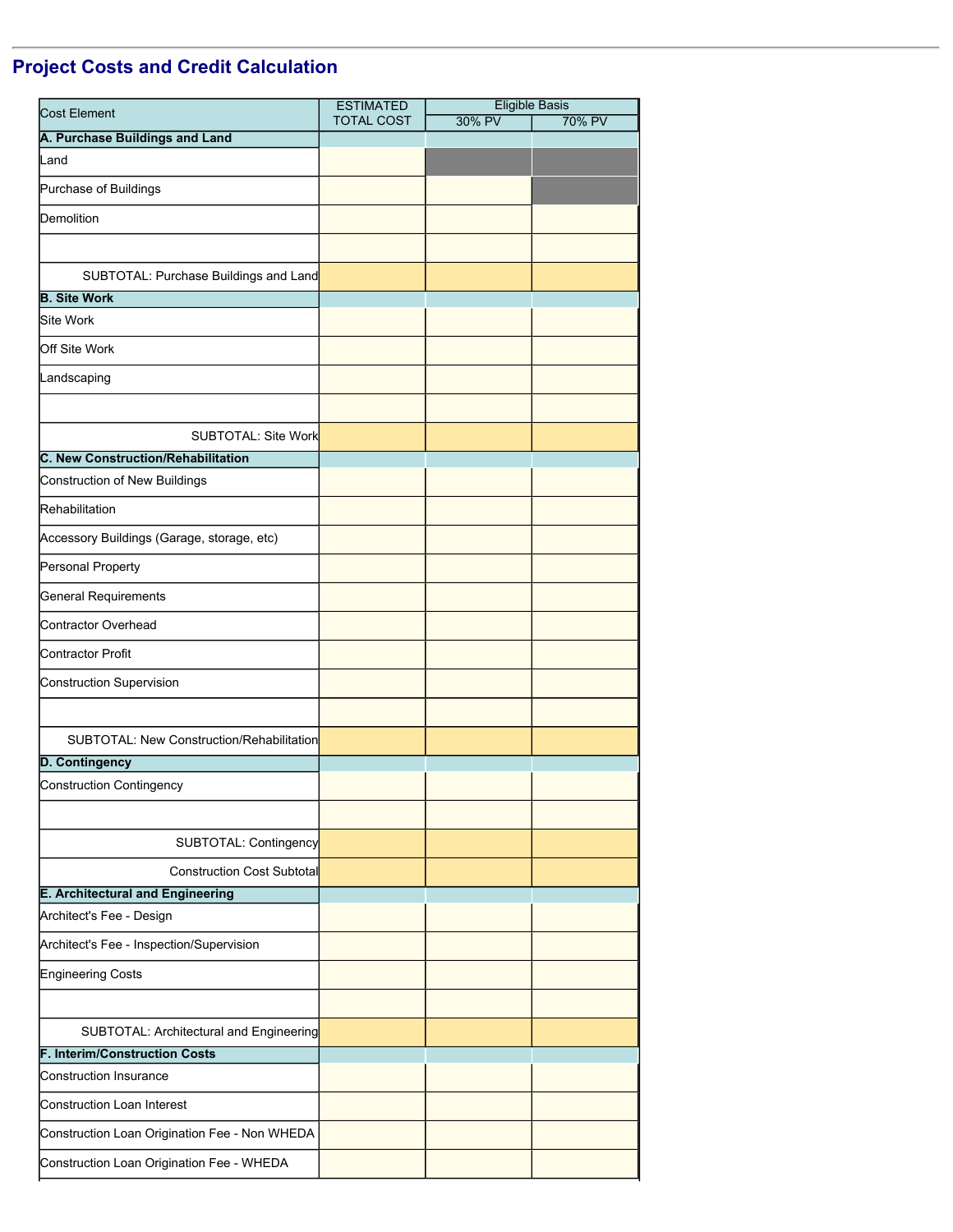| Construction Loan Credit Enhancement/LOC     |  |  |
|----------------------------------------------|--|--|
| <b>Construction Period Real Estate Taxes</b> |  |  |
| Water, Sewer and Impact Fees                 |  |  |
|                                              |  |  |
| SUBTOTAL: Interim/Construction Costs         |  |  |
| <b>G. Financing Fees and Expenses</b>        |  |  |
| Cost of Bond Issuance                        |  |  |
| Permanent Loan Origination Fee - Non WHEDA   |  |  |
| Permanent Loan Origination Fee - WHEDA       |  |  |
| Permanent Loan Credit Enhancement            |  |  |
|                                              |  |  |
| SUBTOTAL: Financing Fees and Expenses        |  |  |
| <b>H. Miscellaneous Costs</b>                |  |  |
| Property Appraisal                           |  |  |
| Market Study                                 |  |  |
| <b>Environmental Report</b>                  |  |  |
| Survey                                       |  |  |
| Rent-Up Marketing                            |  |  |
| Tax Credit Application Fees                  |  |  |
| Tax Credit Compliance Fee                    |  |  |
| Tax Credit Allocation Fee                    |  |  |
| Cost Certification/Accounting Fees           |  |  |
| Title and Recording                          |  |  |
| Permanent Relocation Expenses                |  |  |
| Temporary Relocation Expenses                |  |  |
| Furnishings and Equipment                    |  |  |
| Capital Needs Assessment Report              |  |  |
| Legal Fees - Miscellaneous                   |  |  |
| Legal Fees - Real Estate                     |  |  |
|                                              |  |  |
| <b>SUBTOTAL: Soft Costs</b>                  |  |  |
| <b>I. Syndication Costs</b>                  |  |  |
| Bridge Loan Fees and Expenses                |  |  |
| Organizational (Partnership)                 |  |  |
| Tax Opinion                                  |  |  |
|                                              |  |  |
| SUBTOTAL: Syndication Costs                  |  |  |
| J. Developer's Fees                          |  |  |
| Developer's Fee - Received                   |  |  |
| Developer's Fee - Deferred                   |  |  |
| Developer Overhead                           |  |  |
|                                              |  |  |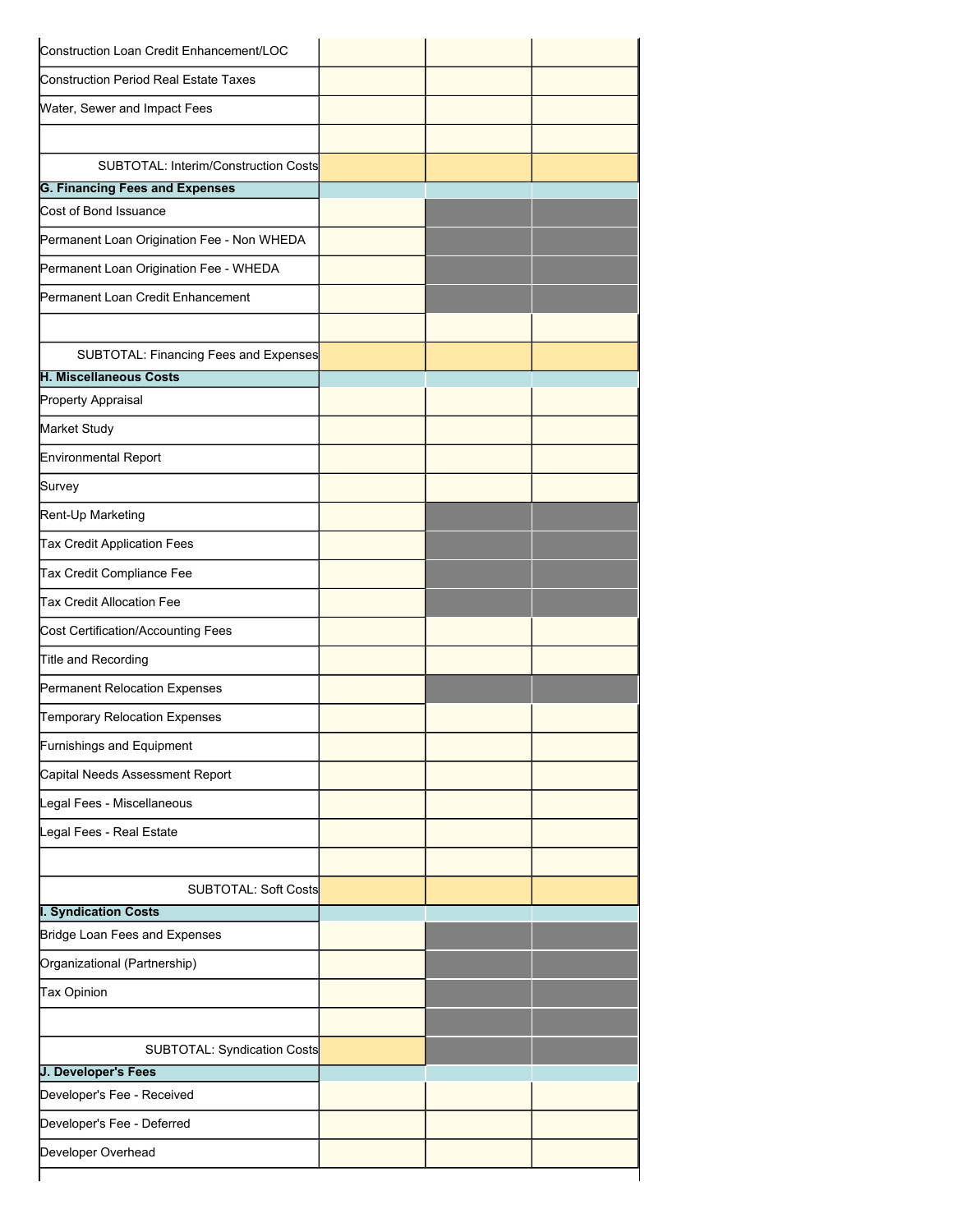| Consultants                                  |  |  |
|----------------------------------------------|--|--|
|                                              |  |  |
| SUBTOTAL: Developer's Fees                   |  |  |
| <b>K. Reserves</b>                           |  |  |
| Rent-Up Reserve                              |  |  |
| Operating Reserve                            |  |  |
| Replacement Reserve                          |  |  |
| Capital Needs Reserve                        |  |  |
| Debt Service Reserve                         |  |  |
| Escrows                                      |  |  |
|                                              |  |  |
| <b>SUBTOTAL: Reserves</b>                    |  |  |
| <b>Intermediate Costs</b>                    |  |  |
| <b>Total Development Costs</b>               |  |  |
| Less Federal Financing                       |  |  |
| Less Nonqualified Nonrecourse Financing      |  |  |
| Less Historic Tax Credit Residential         |  |  |
| _ess                                         |  |  |
|                                              |  |  |
| <b>Total Eligible Basis</b>                  |  |  |
| Adjustment for QCT                           |  |  |
| Deduction from QCT Adjustment                |  |  |
| <b>DDA/HFA Boost</b>                         |  |  |
| Deduction from DDA/HFA Boost                 |  |  |
| Applicable Fraction                          |  |  |
| <b>Total Qualified Basis</b>                 |  |  |
| Tax Credit Percentage Rate                   |  |  |
| <b>Federal Tax Credits at Estimated Rate</b> |  |  |
| Total Federal Tax Credits at Estimated Rate  |  |  |
| Previous Year's Allocation                   |  |  |
| <b>Federal Tax Credits Requested</b>         |  |  |
| <b>Credit Calculation Using Equity Gap</b>   |  |  |
| <b>Total Project Costs</b>                   |  |  |
| Less:                                        |  |  |
| Loans                                        |  |  |
| Grants                                       |  |  |
| <b>Historic Rehab Credits</b>                |  |  |
| Other                                        |  |  |
| <b>Total Sources of Funds</b>                |  |  |
| <b>Total Equity Gap</b>                      |  |  |
| Applicable Fraction                          |  |  |
|                                              |  |  |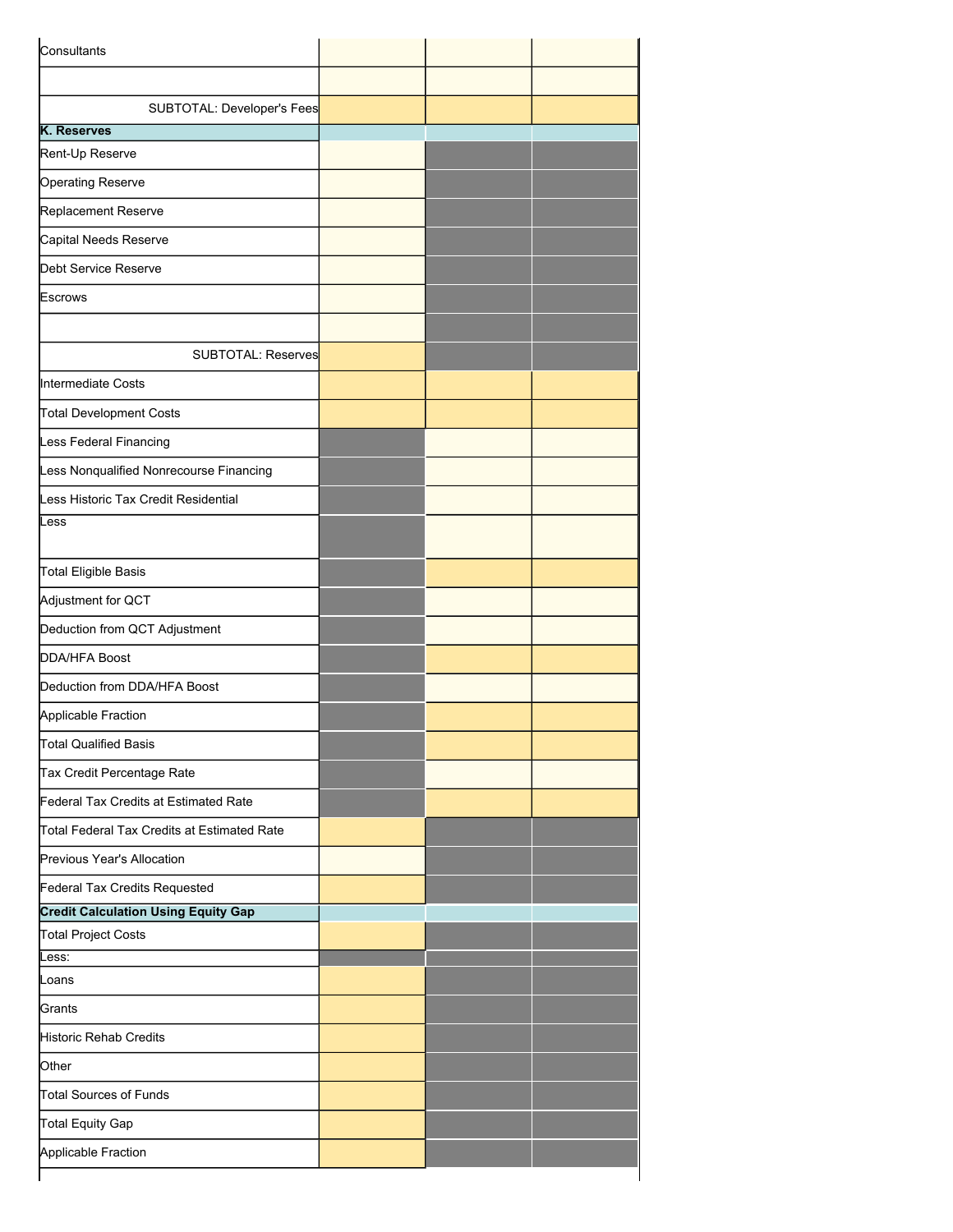| Equity Gap Adjusted for Applicable Fraction  |  |  |
|----------------------------------------------|--|--|
| Minimum Credit Value                         |  |  |
| Investor Ownership %                         |  |  |
| Tax Credit Allowed by Equity Gap Calculation |  |  |
| <b>Credit Calculated by:</b>                 |  |  |
| Eligible Basis Calculation                   |  |  |
| Equity Gap Calculation                       |  |  |
|                                              |  |  |
| <b>Credit Amount</b>                         |  |  |

Remarks concerning Project Costs and Credit Calculation:

- \* Other Adjustment Developments with market rate units are subject to a reduction in credit by the equity gap calculation, unless each market rate is offset by a corresponding 40% CMI or lower unit.
- 1.Architectural fees in eligible basis (including both design and supervision) are limited to \$3,000 per unit for new construction and \$3,500 per unit for historic rehabilitation.
- 2.Construction supervision, consultant fees, developer fees and developer overhead are limited to a combined 15% of total development costs for new developments with 24 units or less and to 12% for those with more than 24 units. Those same fees are subject to greater restrictions for the acquisition portion of acquisition/rehab projects. See [Developer Fee Policy.](https://www.wheda.com/TCA_Appendices_09/Appx%20K_09.pdf)
- 3.If the construction lender and permanent lender are same entity, the construction loan origination fee is not allowed in eligible basis.

4.General requirements, contractor overhead and contractor profit are limited to 14% in aggregate. See Instructions for calculation methodology.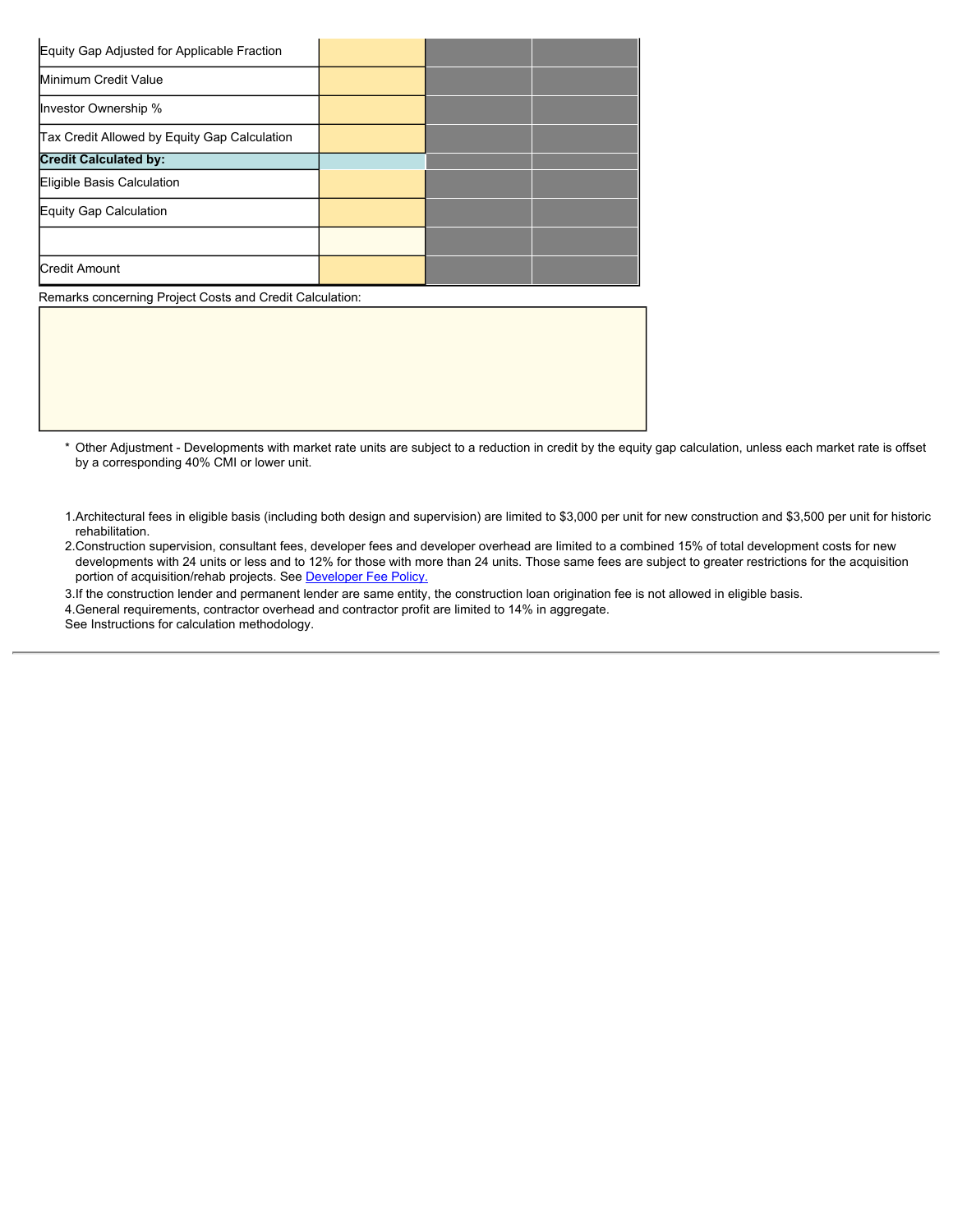# **Projected Operating Costs**

| <b>Project Operations (Year One)</b><br>I. Rent Expense |  |
|---------------------------------------------------------|--|
| <b>Conventions and Meetings</b>                         |  |
| Management Consultants                                  |  |
|                                                         |  |
| Advertising/Marketing Expense                           |  |
| Subtotal: Rent Expense<br>II. Administrative Expenses   |  |
| <b>Office Salaries</b>                                  |  |
| Office Expenses                                         |  |
| Office or Model Apartment Rent                          |  |
| Management Fee - Residential Rents                      |  |
| Management Fee - Commercial Rents                       |  |
| Management Fee - Misc Income                            |  |
| Manager/Superintendent Salaries                         |  |
| Administrative Rent-free Unit                           |  |
| Legal Expenses - Project Only                           |  |
| Auditing Expenses - Project Only                        |  |
| Bookkeeping Fees/Accounting Services                    |  |
| Bad Debt Expense                                        |  |
| Misc Administrative Expenses                            |  |
| Subtotal: Administrative Expenses                       |  |
| <b>III. Utilities Expenses</b>                          |  |
| Fuel Oil                                                |  |
| Electricity (Light & Misc. Power)                       |  |
| Water                                                   |  |
| Gas                                                     |  |
| Sewer                                                   |  |
| Owner-paid unit amenities                               |  |
| <b>Subtotal: Utilities Expenses</b>                     |  |
| IV. Operating & Maintenance Expenses                    |  |
| Payroll                                                 |  |
| Supplies                                                |  |
| Contracts                                               |  |
| Operating and Maintenance Rent Free Unit                |  |
| Garbage and Trash Removal                               |  |
| Security Payroll/Contract (incl taxes and benefits)     |  |
| Security Rent Free Unit                                 |  |
|                                                         |  |
| Heating/Cooling Repairs & Maintenance                   |  |
| Snow Removal                                            |  |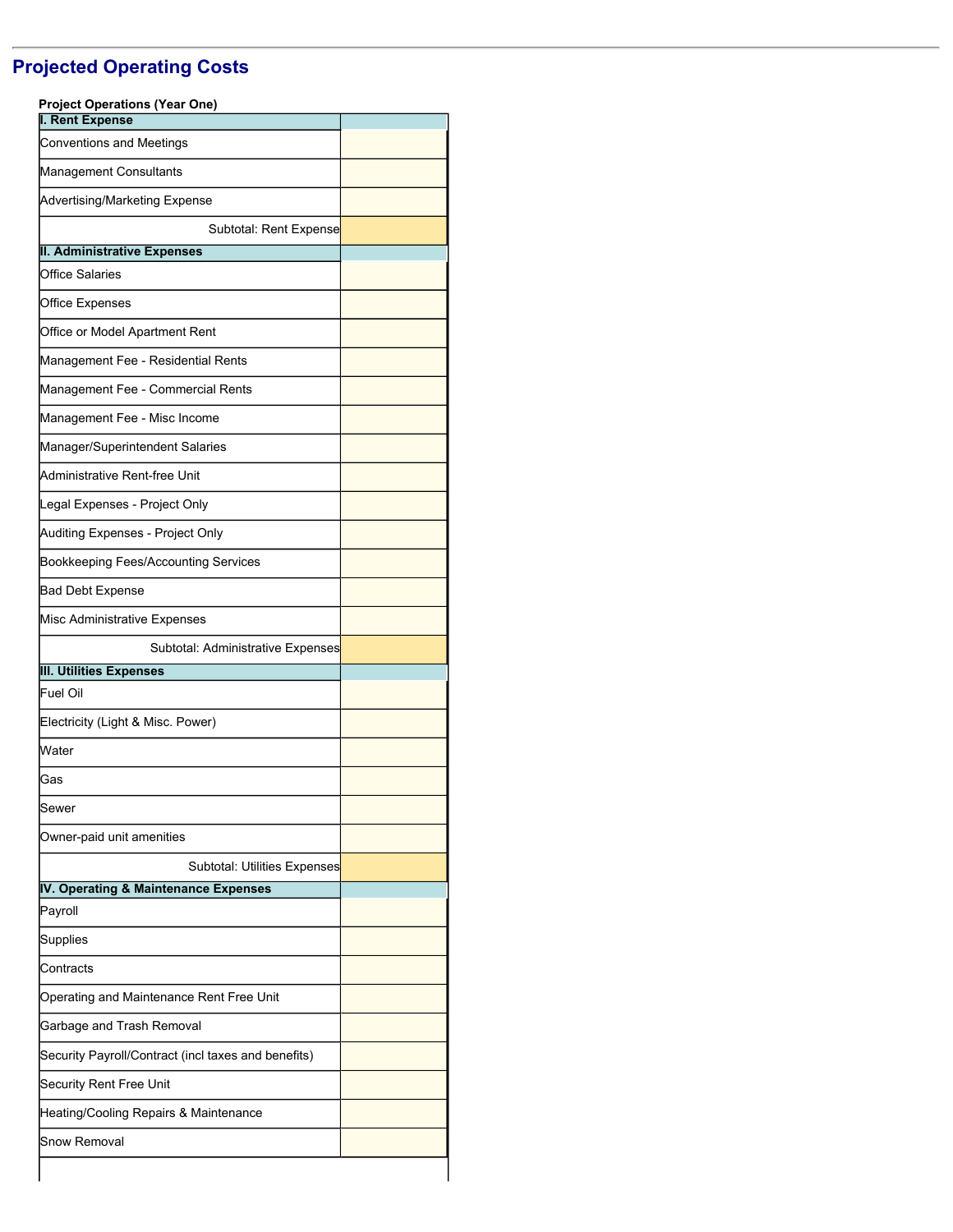| Vehicle/Maintenance Equipment Operation & Repairs |  |
|---------------------------------------------------|--|
| Miscellaneous Operating & Maintenance Expense     |  |
| Subtotal: Operating                               |  |
| <b>V. Taxes and Insurance</b>                     |  |
| Real Estate & Personal Property Taxes             |  |
| Payroll Taxes - Project Share                     |  |
| Property and Liability Insurance (Hazard)         |  |
| <b>Fidelity Bond Insurance</b>                    |  |
| <b>Workmens Compensation</b>                      |  |
| Health Insurance and Other Employee Benefits      |  |
| Misc Taxes, Licenses, Permits, and Insurance      |  |
| Subtotal: Taxes and Insurance                     |  |
| <b>VI. Total Service Expense</b>                  |  |
| Dietary Salaries                                  |  |
| Dietary Purchased Serv                            |  |
| Food                                              |  |
| Registerd Nurse Salary                            |  |
| Housekeeping Salary                               |  |
| Housekeeping Supply                               |  |
| Other Housekeeping                                |  |
| Housekeeping Purchased Serv                       |  |
| <b>Medical Supplies</b>                           |  |
| <b>Medical Purchased Serv</b>                     |  |
| Laundry/Linen                                     |  |
| <b>Laundry Salaries</b>                           |  |
| Laundry Purchased Serv                            |  |
| <b>Laundry Supplies</b>                           |  |
| <b>Medical Records Salary</b>                     |  |
| <b>Medical Records Supply</b>                     |  |
| Med Records Purchased Srv                         |  |
| Recreation/Rehab                                  |  |
| <b>Activities Supplies</b>                        |  |
| <b>Activities Purchased Serv</b>                  |  |
| <b>Rehab Salaries</b>                             |  |
| <b>Rehab Supplies</b>                             |  |
| <b>Rehab Purchased Serv</b>                       |  |
| Other Support Serv                                |  |
| Subtotal: Service Expense                         |  |
| Tax Credit Monitoring Fees                        |  |
| Annual Replacement Reserves                       |  |
|                                                   |  |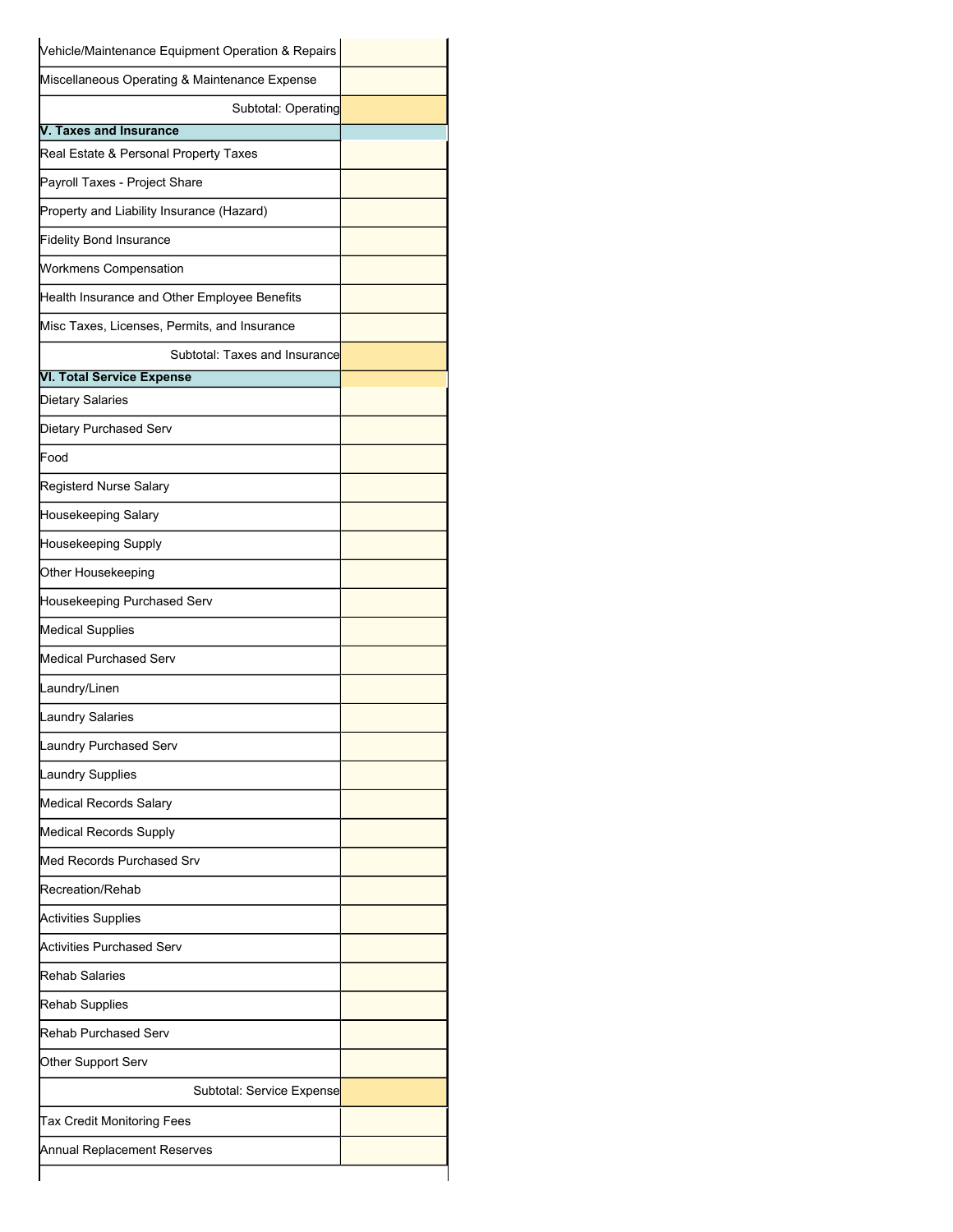| <b>Total Operating Expenses</b> |  |
|---------------------------------|--|
| <b>Total Units</b>              |  |
| <b>Per Unit Per Month</b>       |  |

Remarks concerning Projected Operating Costs: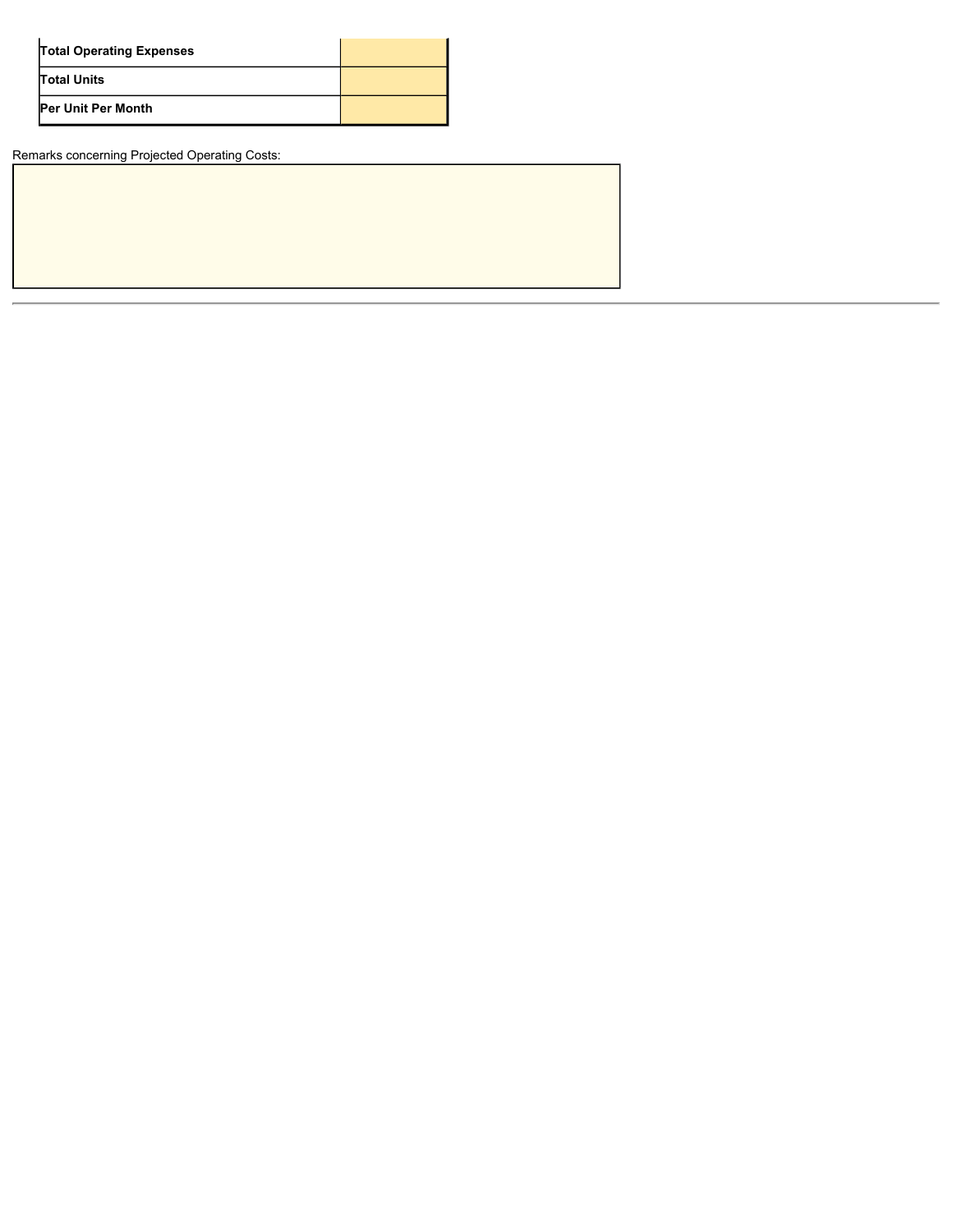### **Projected Cash Flow**

#### **Year One**

| <b>Inflation Rate</b>                                               |  |
|---------------------------------------------------------------------|--|
| Income Inflation Rate                                               |  |
| <b>Expense Inflation Rate</b>                                       |  |
| <b>Operating Income</b>                                             |  |
| Gross rental income<br>(from Unit Mix - Total Monthly Rent)         |  |
| Parking                                                             |  |
| Stores and Commercial                                               |  |
| Laundry and Vending                                                 |  |
| Other (specify):                                                    |  |
| Total Gross Income Potential at 100% Occupancy                      |  |
| 7% Vacancy Allowance                                                |  |
| <b>INET RENTAL/OTHER INCOME</b>                                     |  |
| <b>TOTAL OPERATING EXPENSES</b><br>(from Projected Operating Costs) |  |
| <b>INET OPERATING INCOME</b>                                        |  |
| <b>DEBT SERVICE</b><br>(from Funding Sources Loans)                 |  |
| <b>NET CASH FLOW</b>                                                |  |
| <b>DEBT COVERAGE RATIO</b><br>(Minimum of 1.15)                     |  |

Include and calculate other estimated non-rental income sources below:

### **20-Year Cash Flow**

| Year<br>Net Rental/Other Income | 1  | 2  | 3  | $\overline{4}$ | 5  | 6  | $\overline{7}$ | 8  | 9  | 10 |
|---------------------------------|----|----|----|----------------|----|----|----------------|----|----|----|
| <b>Total Operating Expenses</b> |    |    |    |                |    |    |                |    |    |    |
| Debt Service                    |    |    |    |                |    |    |                |    |    |    |
| Net Cash Flow                   |    |    |    |                |    |    |                |    |    |    |
| Debt Coverage Ratio             |    |    |    |                |    |    |                |    |    |    |
| Year                            | 11 | 12 | 13 | 14             | 15 | 16 | 17             | 18 | 19 | 20 |
| Net Rental/Other Income         |    |    |    |                |    |    |                |    |    |    |
| <b>Total Operating Expenses</b> |    |    |    |                |    |    |                |    |    |    |
| Debt Service                    |    |    |    |                |    |    |                |    |    |    |
| Net Cash Flow                   |    |    |    |                |    |    |                |    |    |    |
| Debt Coverage Ratio             |    |    |    |                |    |    |                |    |    |    |

Developments should maintain Debt Coverage Ratio of minimum 1.15 through year 15.

#### **Calculations:**

- 1. "Debt Service" is the sum of "regular/amortized loan debt service + non-amortizing annual service" as entered by user from Funding Sources section.
- 2. "Net Cash Flow" is "Net Rental/Other Income" minus "Total Operating Expenses" minus "Debt Service".
- 3. "Debt Coverage Ratio" is ("Net Rental/Other Income" minus "Total Operating Expenses") divided by "Debt Service".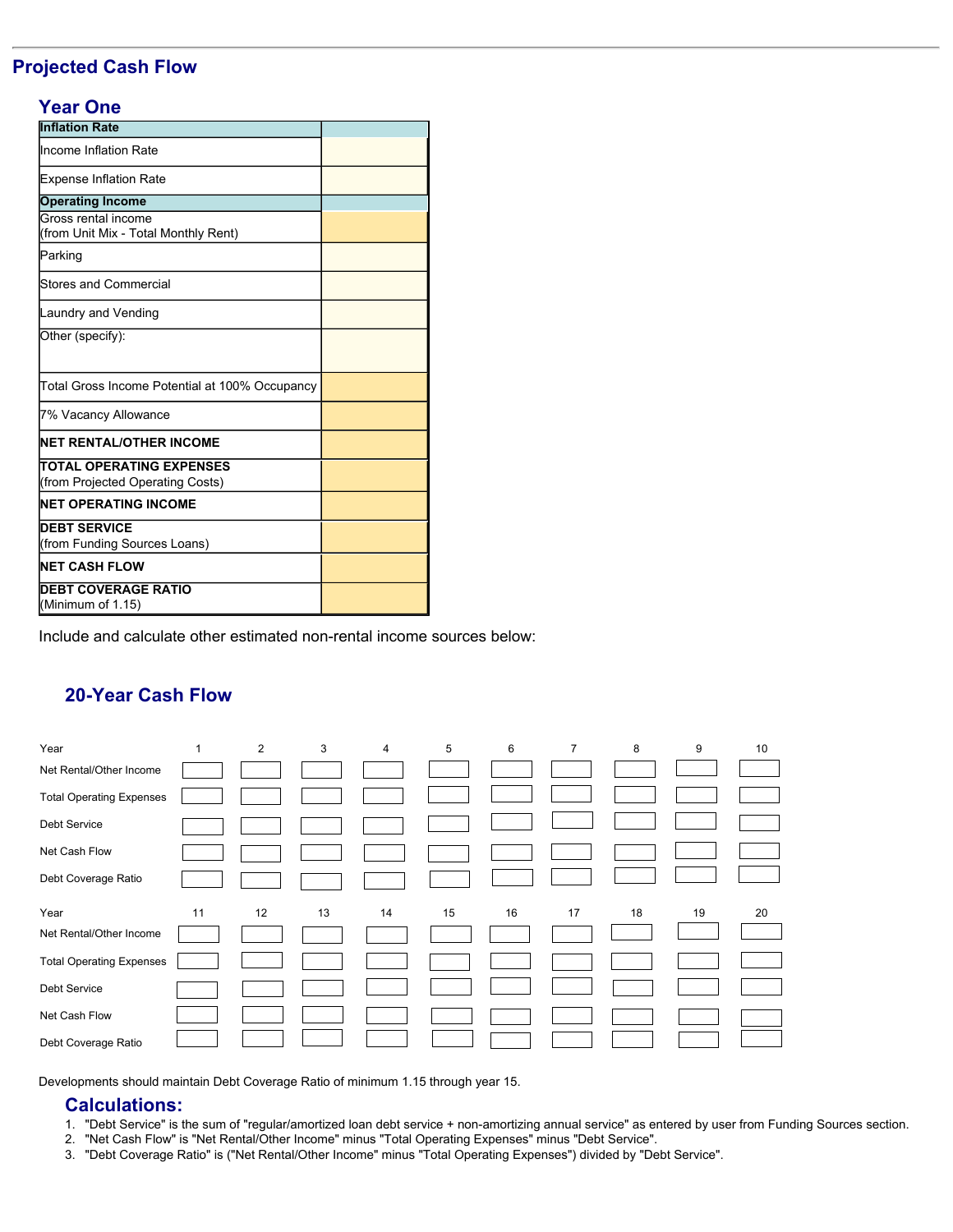### **Financial Feasibility Threshold Test**

WHEDA will evaluate the financial feasibility of all LIHTC Applications. Feasibility is determined by taking into account a variety of factors including: projected operating expenses, replacement reserves, rents and other income, vacancy assumptions, debt service and expected equity proceeds.

Developments submitted with operating expenses, operating reserves, replacement reserves and/or a debt coverage ratio outside the prescribed ranges, without documentation, will be considered infeasible.

|                                                                                                                                                                                                                                        |      | Note:                         |
|----------------------------------------------------------------------------------------------------------------------------------------------------------------------------------------------------------------------------------------|------|-------------------------------|
| <b>PUPM Operating Expenses &amp; Replacement Reserves</b>                                                                                                                                                                              | 0.00 | Per Unit Per Month Note       |
| Expected Range: Elderly - \$320 to \$380<br>Expected Range: Family - \$370 to \$440                                                                                                                                                    |      |                               |
|                                                                                                                                                                                                                                        |      | Note:                         |
| Debt Coverage Ratio: Primary "Must Pay" Debt                                                                                                                                                                                           | 0.00 | Debt Ratio Note               |
| Expected Range: 1.15 to 1.30<br>Expected Range for Tax-Exempt Applications: 1.10 to 1.30<br>Expected Range for Supportive Housing and/or Elderly Assisted Living if<br>any<br>Service Income helps support Net Cash Flow: 1.20 to 1.30 |      |                               |
|                                                                                                                                                                                                                                        |      | Note:                         |
| <b>Operating Reserve</b>                                                                                                                                                                                                               | 0.00 | <b>Operating Reserve Note</b> |
| Expected Value: 3.0 months or more                                                                                                                                                                                                     |      |                               |
|                                                                                                                                                                                                                                        |      | Note:                         |
| <b>Annual Per-Unit Replacement Reserves</b>                                                                                                                                                                                            | 0.00 | <b>Annual Reserves Note</b>   |
| Expected Value: New Construction, Elderly - \$200 or more<br>Expected Value: New Construction, Family - \$250 or more                                                                                                                  |      |                               |

Expected Value: Acquisition/Rehab - \$300 or more

WHEDA reserves the right to reject competitive applications not maintaining a minimum 1.15 debt service coverage ratio through year 15 (1.10 for noncompetitive applications) OR reduce Credit requests/allocations at Review One, Two or Three based on either an "equity gap" model or an initial debt service coverage exceeding 1.30.

WHEDA reserves the right to reduce Credit requests or allocations at any stage of the application process per Section 42 of the Code. Any reduction of Credit will be based on WHEDA's evaluation of debt and equity available and necessary for development feasibility.

#### **Special Instructions on all Supportive Housing or Elderly Assisted Living Developments:**

Applicant MUST provide along with the application:

- 1. separate proforma detailing the service expenses and income of the project, and
- 2. supporting documentation describing the assumptions used for service pricing, service expenses and service demand by the residents.

Remarks concerning Financial Feasibility Test: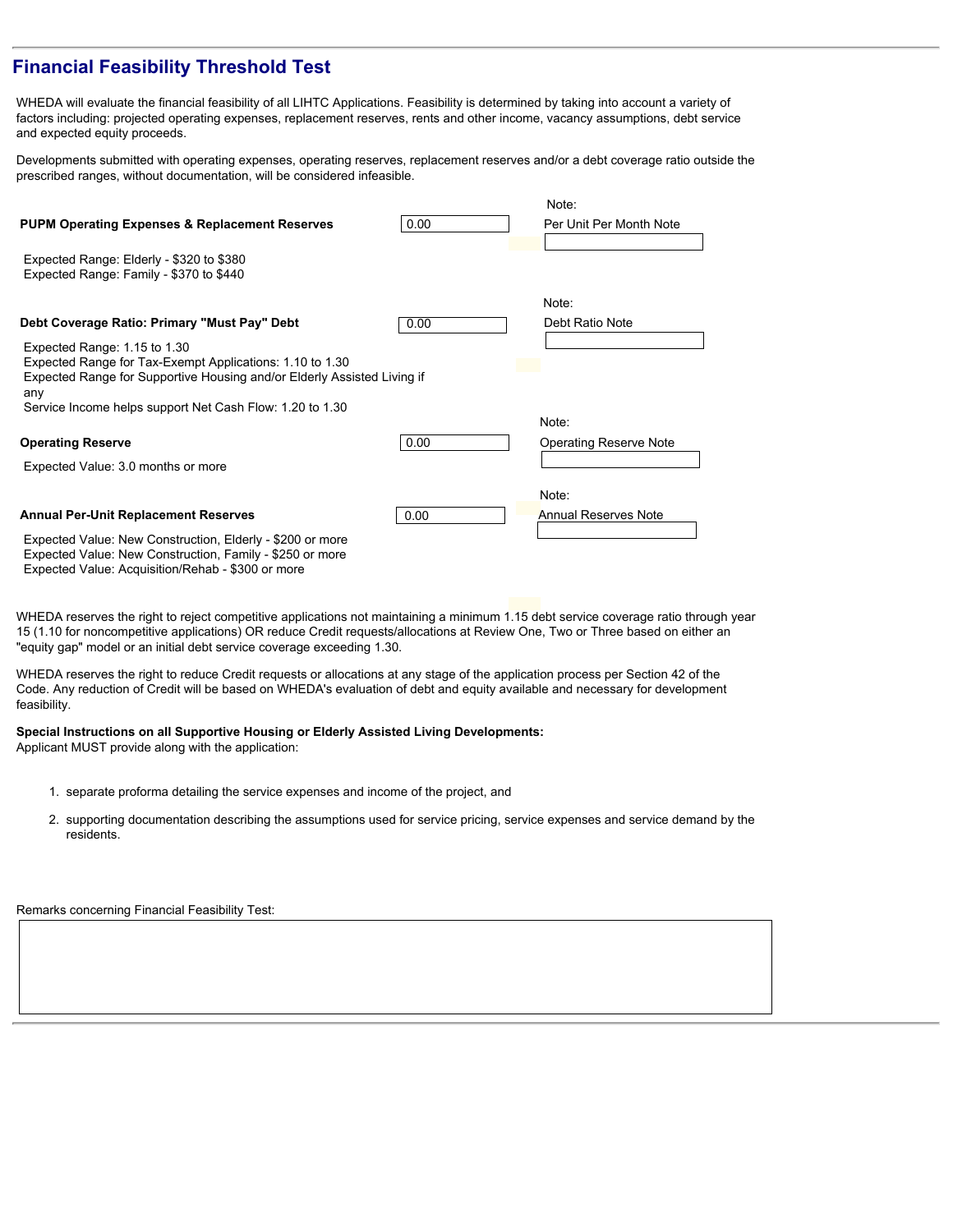#### **Instructions/Scoring Summary**

#### **2009 SELF-SCORING EXHIBIT**

Calculate Applicant Scores for your development on this Exhibit. You must proactively choose or decline participation in each scoring category. **Points will not be awarded if not requested, or if the required documentation for a category is not submitted, is insufficient, or is in an unacceptable form. Applicants must commit via written agreements to actions supporting points awarded in scoring categories. Once a development has executed a Reservation of Credit, no changes to the development score will be allowed.**

WHEDA will determine final point scores after reviewing information provided by applicant. **If two or more applicants receive the same score, the application with the highest percentage of units set aside at 30% and 40% of county median income will be ranked the highest. A secondary tiebreaker, if needed, will rank applications by lowest cost per unit.**

**All developments in the Preservation Set-Aside must score at least 120 points to be eligible for Credit. All other developments must score at least 160 total points, and score a minimum of 20 points in Category 6, to be eligible for Credit**. Points ending in a fraction will be rounded down. WHEDA reserves the right to change this threshold as it deems appropriate.

| <b>Scoring Categories</b>               |                         | Applicant<br>Score |
|-----------------------------------------|-------------------------|--------------------|
| 1. Lower-Income Areas                   | 10                      | $\mathbf{0}$       |
| 2. Energy Efficiency and Sustainability | 30                      | $\mathbf{0}$       |
| 3. Community Support                    | 27                      | $\mathbf{0}$       |
| 4. Mixed-Income Incentive               | 15                      | $\mathbf{0}$       |
| 5. Serves Large Families                | 18                      | $\mathbf{0}$       |
| 6. Serves Lowest-Income Residents       | 70                      | $\mathbf{0}$       |
| 7. Supportive Housing                   | 25                      | $\mathbf{0}$       |
| 8. Elderly Assisted Living              | 18                      | $\mathbf{0}$       |
| 9. Small Developments                   | 6                       | $\mathbf{0}$       |
| 10. Market Appeal                       | 20                      | $\mathbf{0}$       |
| 11. Universal Design                    | 23                      | $\mathbf{0}$       |
| 12. Financial Participation             | 25                      | $\mathbf{0}$       |
| 13. Ownership Characteristics           | 6                       | $\mathbf{0}$       |
| 14. Eventual Resident Ownership         | $\overline{\mathbf{3}}$ | $\mathbf{0}$       |
| 15. Development Team                    | 50                      | $\mathbf{0}$       |
| 16. Readiness to Proceed                | 15                      | $\mathbf{0}$       |
| 17. Credit Usage                        | 30                      | $\mathbf{0}$       |
| <b>Scoring Total</b>                    | 391                     | $\mathbf{0}$       |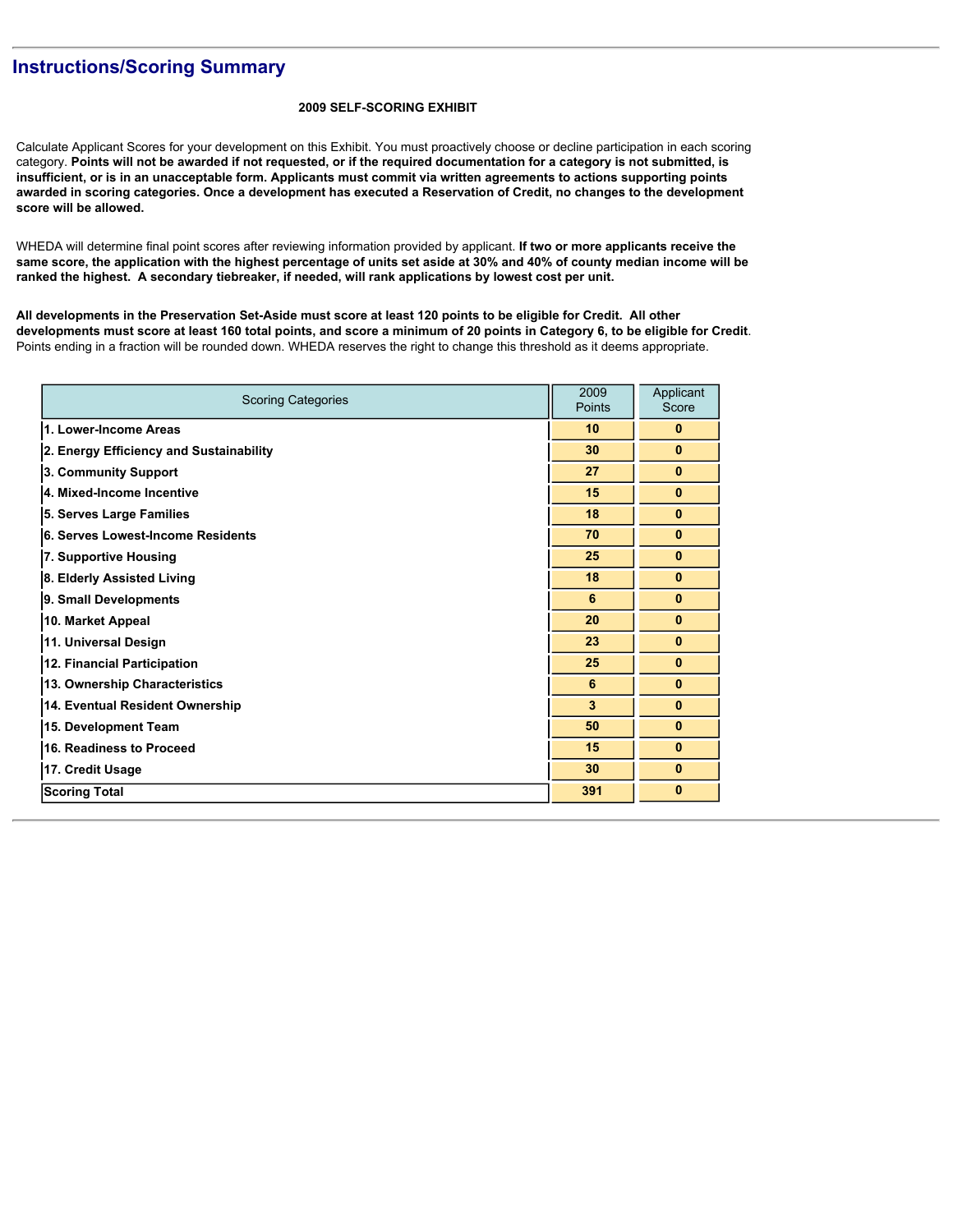#### **1. Lower-Income Areas**

|  |  |  | Do you wish to claim points for this scoring category? |  |
|--|--|--|--------------------------------------------------------|--|
|  |  |  |                                                        |  |

**Eligible Locations:**

- Developments located in a qualified census tract (see  $\Delta p$  endix  $F$  ), and in which the development contributes to a community revitalization or redevelopment plan. **Attach a map of the census tract showing the project location and a copy of the plan. Failure to attach a copy of the map and plan will result in zero points. The census tract for the development must be located in and be part of the community revitalization plan in order to score points. Only community revitalization or redevelopment plans that have been completed will be eligible to score points. Proposed plans or incomplete plans are not eligible.**
- Developments on federally designated tribal lands. These applications do not need to submit a community revitalization or redevelopment plan, but must attach a map of tribal land showing the project location.

**Maximum 10 Points Total Points:**0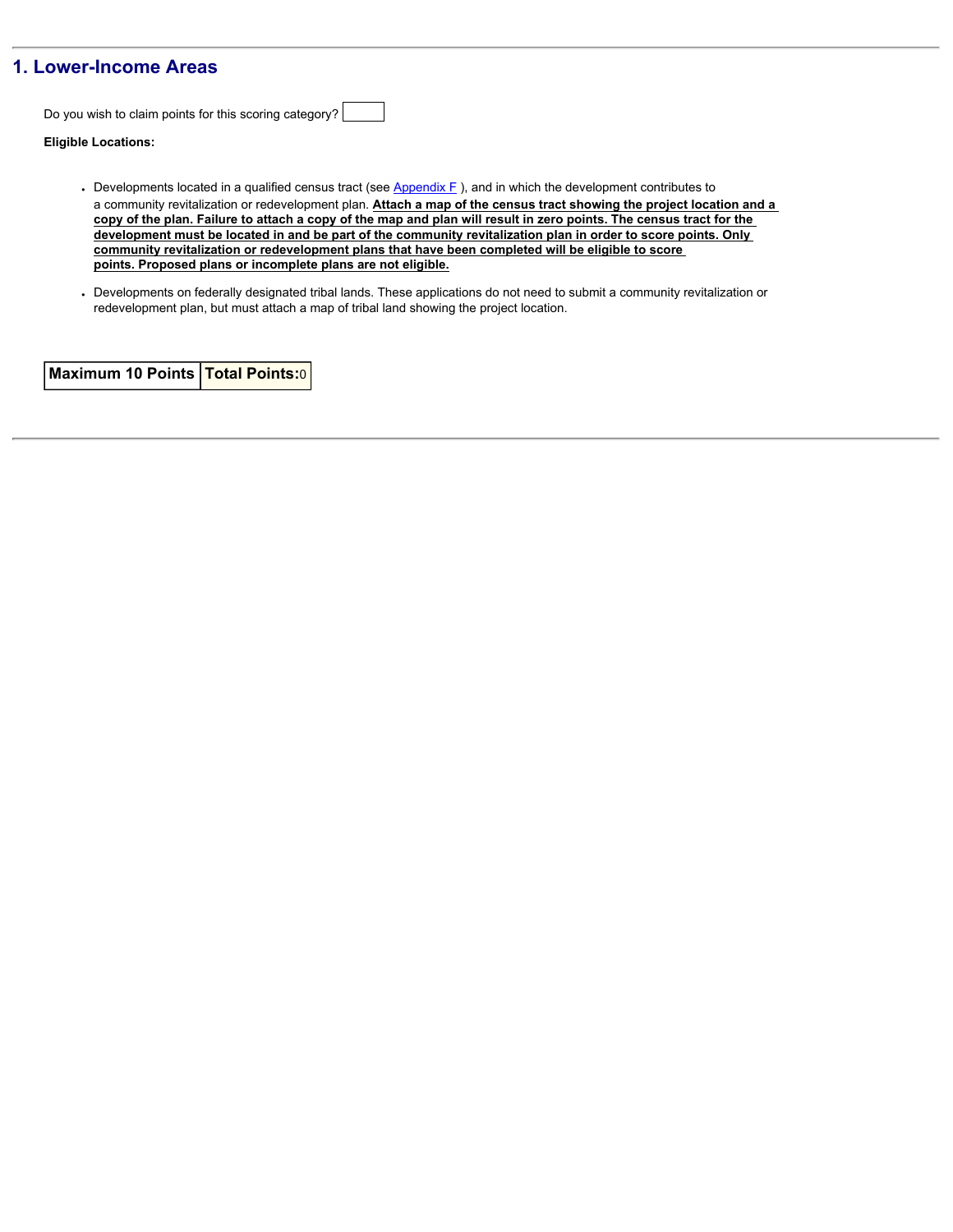### **2. Energy Efficiency and Sustainability**

Do you wish to claim points for this scoring category?

**Points will be awarded to developments which promote long term energy efficiency and sustainability through thoughtful design and development location.**

**\*In scattered site developments, two-thirds of the sites must meet criteria to receive points in any of the subcategories.**

| Check<br><b>Box</b> | Points       | Description                                                                                                                                                                                                                                                                                                                                                                                                                                      |  |  |  |
|---------------------|--------------|--------------------------------------------------------------------------------------------------------------------------------------------------------------------------------------------------------------------------------------------------------------------------------------------------------------------------------------------------------------------------------------------------------------------------------------------------|--|--|--|
|                     | 10           | <b>National Green Standards</b><br>Points will be awarded to developments certifying they will be/have built according to one of the following<br>national green building standards: LEED-Certified, Wisconsin Green Built Homes or Green Communities<br>Program. The architect must certify at initial application the development will be built to the standard. It is<br>not necessary to provide the actual certification from the standard. |  |  |  |
|                     | 3            | <b>Focus on Energy Consultation</b><br>Submit a letter from Focus on Energy, stating that the applicant has met in person with Focus on Energy<br>staff to review this proposed development for possible energy savings ideas, (website http://www.<br>focusonenergy.com/), OR, provide evidence that Focus on Energy has conducted a no-cost energy audit<br>for an existing multifamily building                                               |  |  |  |
|                     |              | Infill Location (New construction and adaptive reuse only)<br>The following criteria will be considered by WHEDA in determining whether a site is infill or not:                                                                                                                                                                                                                                                                                 |  |  |  |
|                     |              | Select all that you believe apply to the project:                                                                                                                                                                                                                                                                                                                                                                                                |  |  |  |
|                     |              | Site has had water, electric, gas, and sewer service for at least 15 years.                                                                                                                                                                                                                                                                                                                                                                      |  |  |  |
|                     | 10           | Site platted and subdivided for at least 15 years.                                                                                                                                                                                                                                                                                                                                                                                               |  |  |  |
|                     |              | Site directly bounded on at least three sides by existing developments.                                                                                                                                                                                                                                                                                                                                                                          |  |  |  |
|                     |              | Site is in downtown, urban or central city area.                                                                                                                                                                                                                                                                                                                                                                                                 |  |  |  |
|                     |              | Provide corroborating information with this application (i.e., site map, land use plan, dated plat map, dated<br>aerial or other photos, certified survey map, fact letter from local planner or zoning official, etc.)                                                                                                                                                                                                                          |  |  |  |
|                     |              | WHEDA, in its sole discretion, will determine whether the corroborating information satisfies infill<br>requirements.                                                                                                                                                                                                                                                                                                                            |  |  |  |
|                     |              | <b>Public Transportation</b><br>Points will be awarded to developments located no more than two tenths (0.2) of a mile from a regularly                                                                                                                                                                                                                                                                                                          |  |  |  |
|                     | 5            | scheduled bus stop OR developments served by government-supported transportation services (service<br>must be door-to-door and be offered at a clearly subsidized rate).                                                                                                                                                                                                                                                                         |  |  |  |
|                     |              | Provide corroborating information with this application.                                                                                                                                                                                                                                                                                                                                                                                         |  |  |  |
|                     |              | <b>Indoor Air Quality</b><br>Developments using Energy Star-labeled bathroom fans (exhausted to the outdoors and equipped with                                                                                                                                                                                                                                                                                                                   |  |  |  |
| ш                   | $\mathbf{1}$ | humidistat sensor or timer), AND using Energy Star-labeled power vented fans or range hoods (exhausted<br>to the outdoors).                                                                                                                                                                                                                                                                                                                      |  |  |  |
|                     | 6            | Resource Conservation (3 points for each item below)                                                                                                                                                                                                                                                                                                                                                                                             |  |  |  |
|                     |              | Check box next to all that apply                                                                                                                                                                                                                                                                                                                                                                                                                 |  |  |  |
|                     |              | Minimum of 20% recycled content material - excluding mechanical equipment and electrical<br>equipment. Architect Certification required with initial application.                                                                                                                                                                                                                                                                                |  |  |  |
|                     |              | Minimum of 35% of wood products are either salvaged wood, engineered materials, and/or Forest<br>Stewardship council certified wood products and materials. Architect Certification required with<br>initial application.                                                                                                                                                                                                                        |  |  |  |

**Maximum Points: 30 Total Points: 0**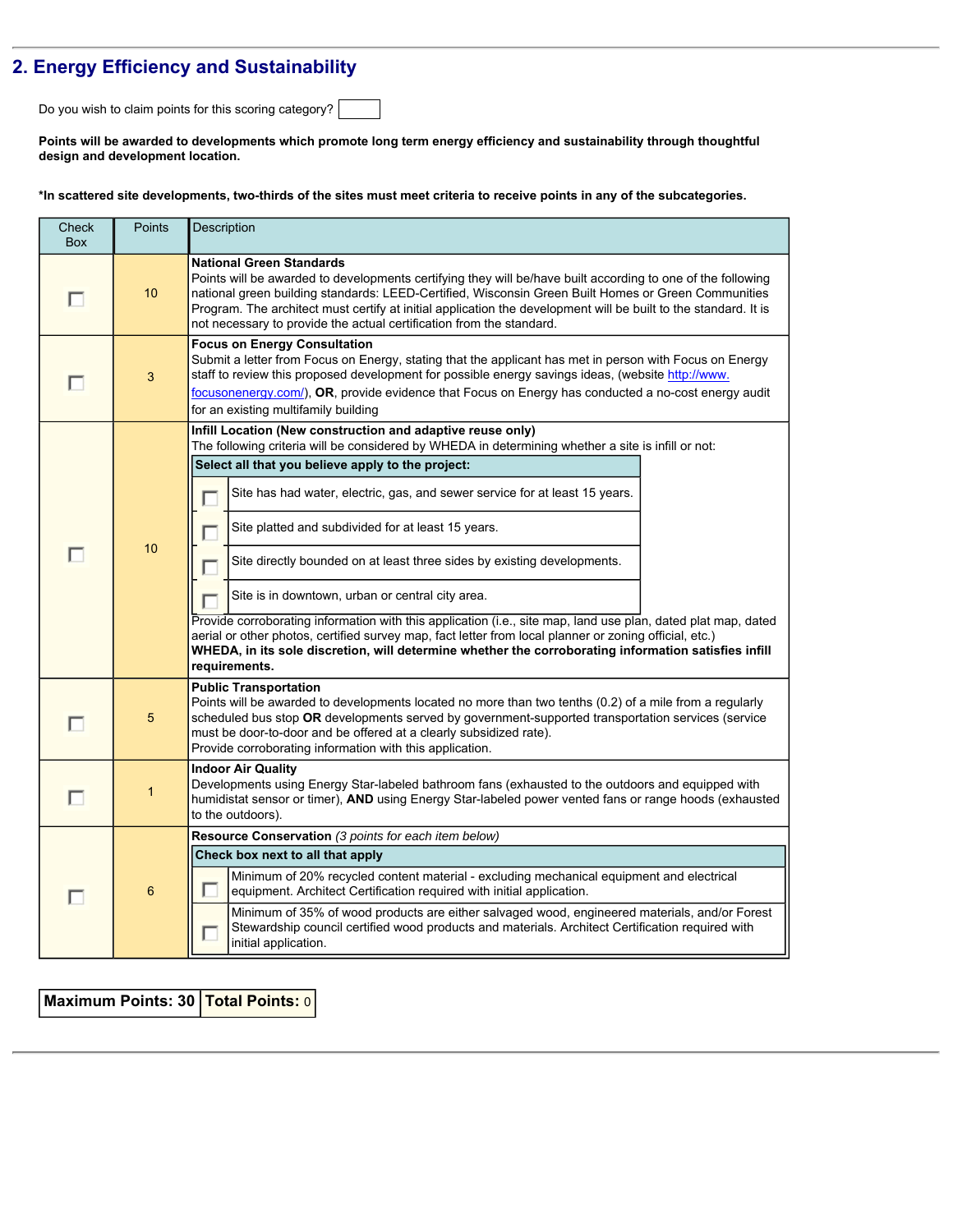# **3. Community Support**

Do you wish to claim points for this scoring category?  $[$ 

| <b>Check</b><br><b>Box</b> |    | Points Description                                                                                                                                                                                                                                                                                                                                                                                                                                                                                                                                                                                                                                                                                                                                                                                                                    |  |
|----------------------------|----|---------------------------------------------------------------------------------------------------------------------------------------------------------------------------------------------------------------------------------------------------------------------------------------------------------------------------------------------------------------------------------------------------------------------------------------------------------------------------------------------------------------------------------------------------------------------------------------------------------------------------------------------------------------------------------------------------------------------------------------------------------------------------------------------------------------------------------------|--|
|                            | 15 | <b>Municipal Support:</b><br>Support is indicated on Local Notification Form.<br>Support = 15<br>No position or opposed $= 0$<br>Maximum 15 points.                                                                                                                                                                                                                                                                                                                                                                                                                                                                                                                                                                                                                                                                                   |  |
| # of Support Letters       | 6  | <b>Community Support:</b><br>Two (2) points for each letter of support from local non-elected municipal officials, local elected public<br>officials other than individuals signing Local Notification Form, local housing-related neighborhood<br>groups, or local housing authorities.<br>The letter(s) must not be neutral and must clearly demonstrate favorable support.<br>The letter(s) must not be from multiple individuals from the same entity/organization.<br>The letters(s) must not be from an official from a different jurisdiction.<br>The letter(s) must be received by WHEDA no later than the application deadline date.<br>Maximum 6 points.                                                                                                                                                                    |  |
| 6                          |    | <b>Financial Support:</b><br>Evidence of 1) government OR non-government-funded offsite improvements that benefit the<br>development. Must total a minimum of 5% of the total development budget to be eligible for points.<br>The offsite improvements must have occurred within the previous twelve months or are to be completed<br>within the next twelve-month period (budget commitments or documented expenditures must be<br>provided). Types of improvements normally considered include, but are not limited to: New or upgraded<br>access roads, parks, schools, walkways, community facilities or utility extensions (routine maintenance<br>or service items are not eligible for points). Improvement or TIF/TID boundary shall be no more than<br>2/10ths of a mile distant from the development.<br>Maximum 6 points. |  |
| Maximum Points: 27         |    | <b>Total Points: 0</b>                                                                                                                                                                                                                                                                                                                                                                                                                                                                                                                                                                                                                                                                                                                                                                                                                |  |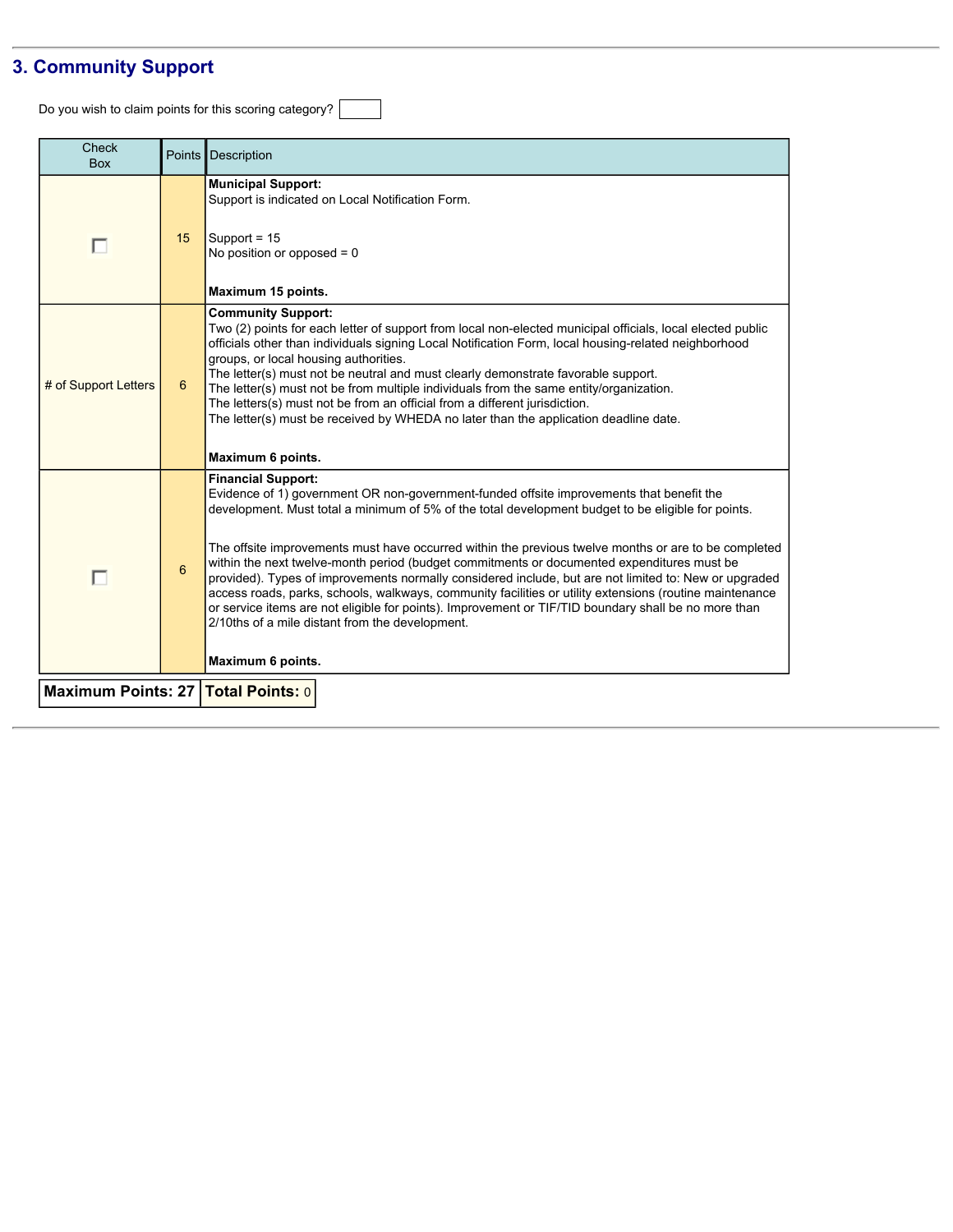#### **4. Mixed-Income Incentive**

Percentage of market-rate units in development. Score 1.00 (one) point for every percentage point of market-rate units in the development as a whole, up to 15 points.

| <b>Number of Market Rate Units</b> |          |          |               |
|------------------------------------|----------|----------|---------------|
| <b>Total Units</b>                 |          | $\equiv$ | %             |
| Multiplied by 1.00                 | $X$ 1.00 | $\equiv$ | <b>Points</b> |

Example – Eight (8) market rate units divided by 60 total units = 13.33%.13.33 x 1.00 = 13.33 rounded down to 13 points.

Note: Applicants with scattered site developments should consult with their tax or legal counsel before selecting points in this category. See IRS Code Section 42(g)(7).

Developments electing points in Category 4 (Mixed Income) may be subject to a reduction in Credit by the equity gap calculation. In order to encourage and assist developments in providing both market rate units and very low rent units, applicants are allowed an "override" of the equity gap model if the application provides for at least as many 40% CMI or lower units as market rate units proposed.

Applicants applying in the Supportive Housing Set-Aside are prohibited from scoring points in this category. Applicants applying in the Preservation Set-Aside are prohibited from scoring points in this category unless designed to accommodate an existing 'over-income' person. Provide documentation with initial application.

**Maximum 15 Points Total Points: 0**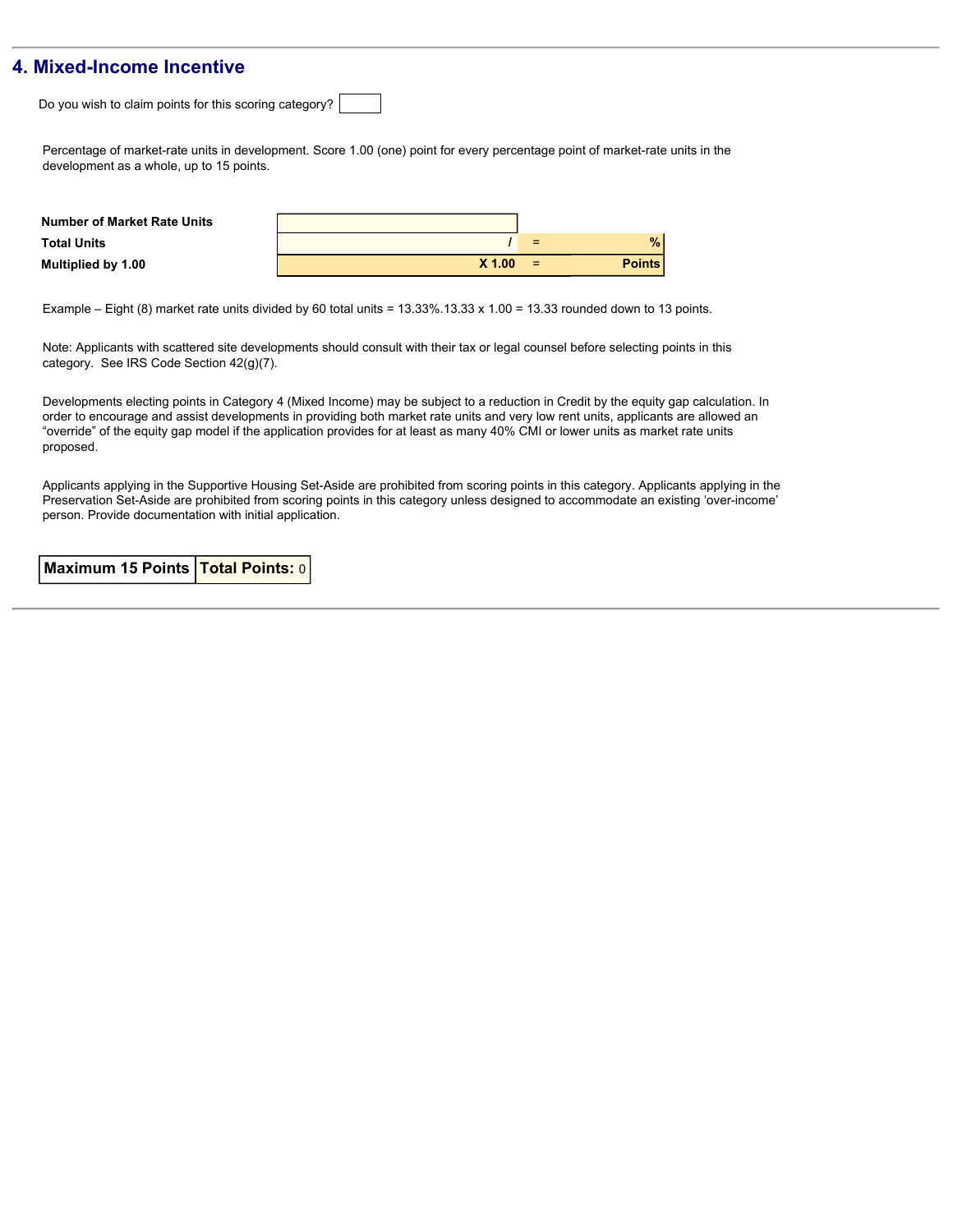### **5. Serves Large Families**

Do you wish to claim points for this scoring category?

Divide the number of three-bedroom (or larger) low-income units by total number of low-income units.

**All units (including existing multifamily units)** must have washer/dryer hookups to claim points. New construction units must be 50% CMI or below to claim points.

**Applicant must provide architect's certification with initial application showing washer/dryer hookups will be incorporated into the development.**

**Three-Bedroom (or Larger) Low-Income Units** 0



| Percentage | Points          |
|------------|-----------------|
| 10-15%     | 10              |
| 16-20%     | 12 <sup>2</sup> |
| 21-25%     | 14              |
| 26-100%    | 18              |

**Maximum 18 Points Total Points: 0**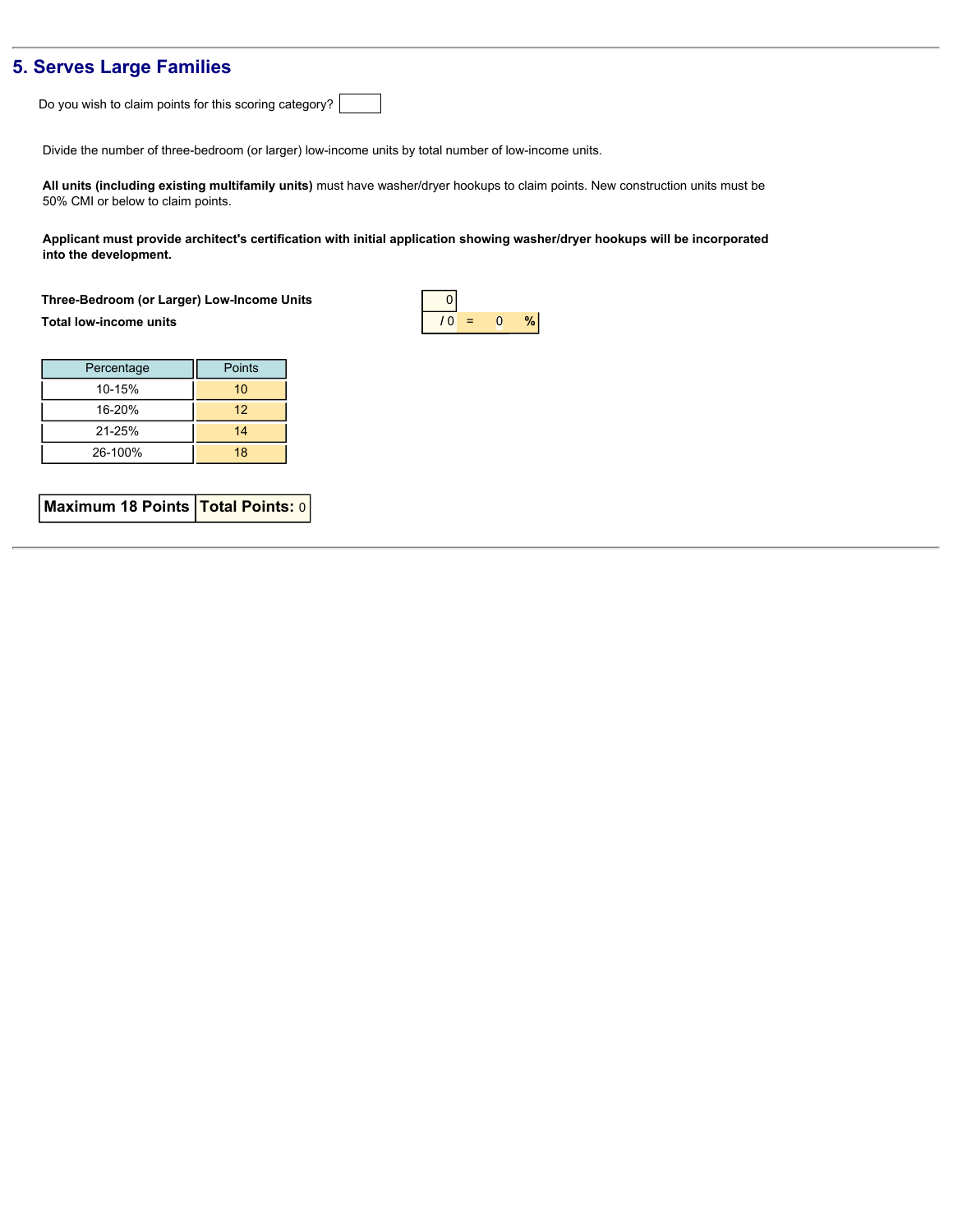#### **6. Serves Lowest-Income Residents**

Do you wish to claim points for this scoring category?

WHEDA will award points to developments with a minimum percentage of units reserved for households with incomes at 50% or less of county median income. The market study must show there is a sufficient market for the target population.

**Points will not be awarded in this category for developments applying in the Preservation Set-aside, or for developments with federal operating or rental subsidies, or developments with federal financing unless they clearly result in the creation of new low-income units. In addition, points are not awarded for units with dedicated, project-based vouchers or certificates\*. Tax-exempt bond-financed developments are allowed to score points. Projects using HOME funds that results in the addition of new low-income units are also allowed to score points.**

\*Developments scoring points in Category 7, Supportive Housing, may use committed project based vouchers or other rental subsidies as "50% CMI equivalents" for the calculation below.

| Calculate appropriate percentages and points |                            |                                                         |                               |                     |  |
|----------------------------------------------|----------------------------|---------------------------------------------------------|-------------------------------|---------------------|--|
| <b>Total Units for Development</b>           |                            |                                                         |                               |                     |  |
| <b>CMI Set-Aside Percentage</b>              | Number of Units<br>$@$ CMI | Percentage of Total,<br>(Must equal or exceed<br>$5%$ ) | Multiply Percent<br>by Factor | <b>Total Points</b> |  |
| 50%                                          |                            | $\%$                                                    | $X$ 1.00 =                    |                     |  |
| 40%                                          |                            | $\frac{0}{2}$                                           | $X$ 1.25 =                    |                     |  |
| 30% or Lower                                 |                            | $\frac{0}{2}$                                           | $X$ 1.50 =                    |                     |  |

**Note to Applicants: The unit mix stated in the Application, and the unit mix for which points are taken above, will be reflected in the eventual Land Use Restriction Agreement for the property.**

| <b>Example:</b> | 98 units total: 4 @ 50% CMI, 6 @ 40% CMI, 7 @ 30% CMI and 81 @ market |                                           |
|-----------------|-----------------------------------------------------------------------|-------------------------------------------|
| Math:           | $4$ @ 50% CMI = 4/98 = 4.0816% =                                      | 0 points                                  |
|                 | $6$ @ 40% CMI = 6/98 = 6.1224% X 1.25 =                               | 7.6530 points                             |
|                 | $7$ @ 30% CMI = 7/98 = 7.1429% X 1.50 =                               | 10.7144 points                            |
|                 |                                                                       | 18.3674 pointsRounded to: 18 total points |

**Maximum 70 Points Total Points: 0**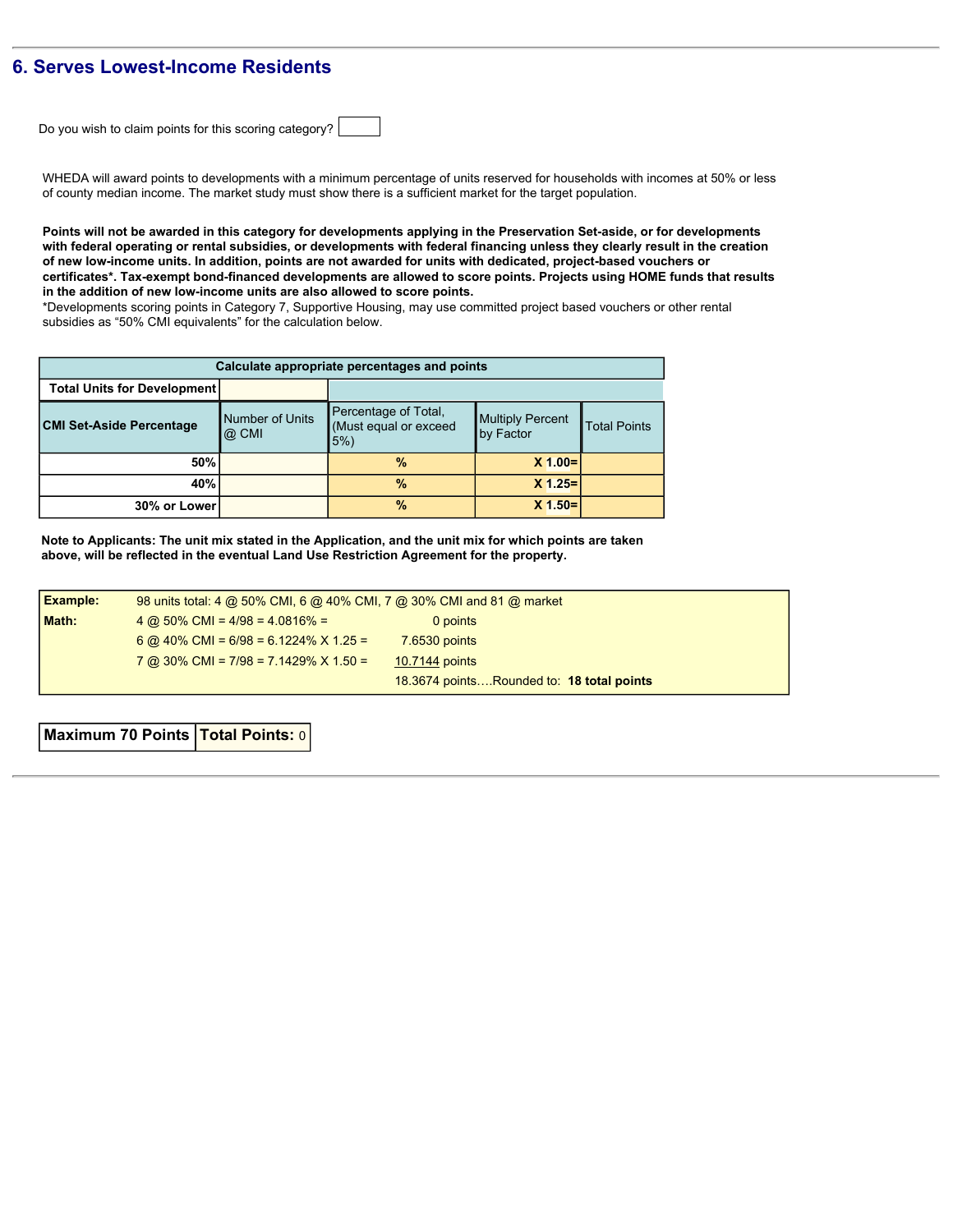### **7. Supportive Housing**

Do you wish to claim points for this scoring category?

Points will be awarded to developments intending to provide supportive services for individuals and families who are homeless, at risk of homelessness and/or have disabilities and who require access to supportive services to maintain housing.

| Check<br><b>Box</b> | <b>Points</b> | Description                                                                                                                                                                                                                                                                                      |
|---------------------|---------------|--------------------------------------------------------------------------------------------------------------------------------------------------------------------------------------------------------------------------------------------------------------------------------------------------|
|                     | 5             | Check the box if the development and application meets all of the below criteria AND intends to offer<br>supportive services to a minimum of 5% of the development units. Round up to determine unit<br>requirement. Example: 24 units X 5% = 1.20 units. Rounded up means 2 units are required. |
|                     | 25            | Check the box if the development and application meets all of the below criteria AND intends to offer<br>supportive services to a minimum of 50% of the development units. Developments seeking these points<br>must apply in the Supportive Housing Set-Aside.                                  |

#### **Check boxes to accumulate up to 25 points**

Please describe primary target population you intend to serve below.

- 1. **Rental Assistance**. Provide documentation the applicant has a firm commitment of rental subsidy assistance for the targeted number of units. Example: A 24 unit development with 50% targeted units must demonstrate rental assistance commitments for 12 units. Examples of allowable rental assistance include: Project-based Section 8 vouchers, operating subsidy, or capitalized operating fund or other rental subsidy assistance provided by a public housing authority or other government entity.
- 2. **Support Service Provider**. Provide to WHEDA documentation indicating experience, mission and capacity of Service Provider(s) for the target population. Complete and attach a Relevant Experience and Certification Service Provider sheet. (see<http://www.wheda.com/> for form). Note: All Service Providers described must be a 501C(3) non profit or tax exempt organization with a minimum of five years experience in the field.
- 3. **Service Plan**. Provide to WHEDA a Memorandum of Understanding executed by both the applicant and anticipated Service Provider detailing:
	- ❍ how the services will enhance independent living success and promote the dignity of residents
	- $\circ$  the services that will be offered
	- o how the services will be funded
	- ❍ a marketing plan to insure the target population can be attracted to the development
	- $\circ$  how residents will be connected with a service provider if services are not provided by the owner
- 4. **Market Demand** . The market study submitted must specifically support a sufficient market for and demand by the target population.
- 5. **County agency and/or Care Management Organization Support** . Provide to WHEDA a letter of support from the appropriate county agency or Care Management Organization (in Family Care counties) where the development will be located indicating that:
	- ❍ the proposed development and the Service Plan has been reviewed;
	- ❍ The agency or organization feels there is a need for the supportive housing, and that the housing and service plan is consistent with State or local plans and policies;
	- ❍ The agency or organization currently provides or will provide funding for services to residents that meet its eligibility criteria;
	- ❍ The agency or organization does (or does not) have experience with the proposed service provider and, if it does have experience with the service provider, a description of that experience.

**Maximum Points: 25 Total Points: 0**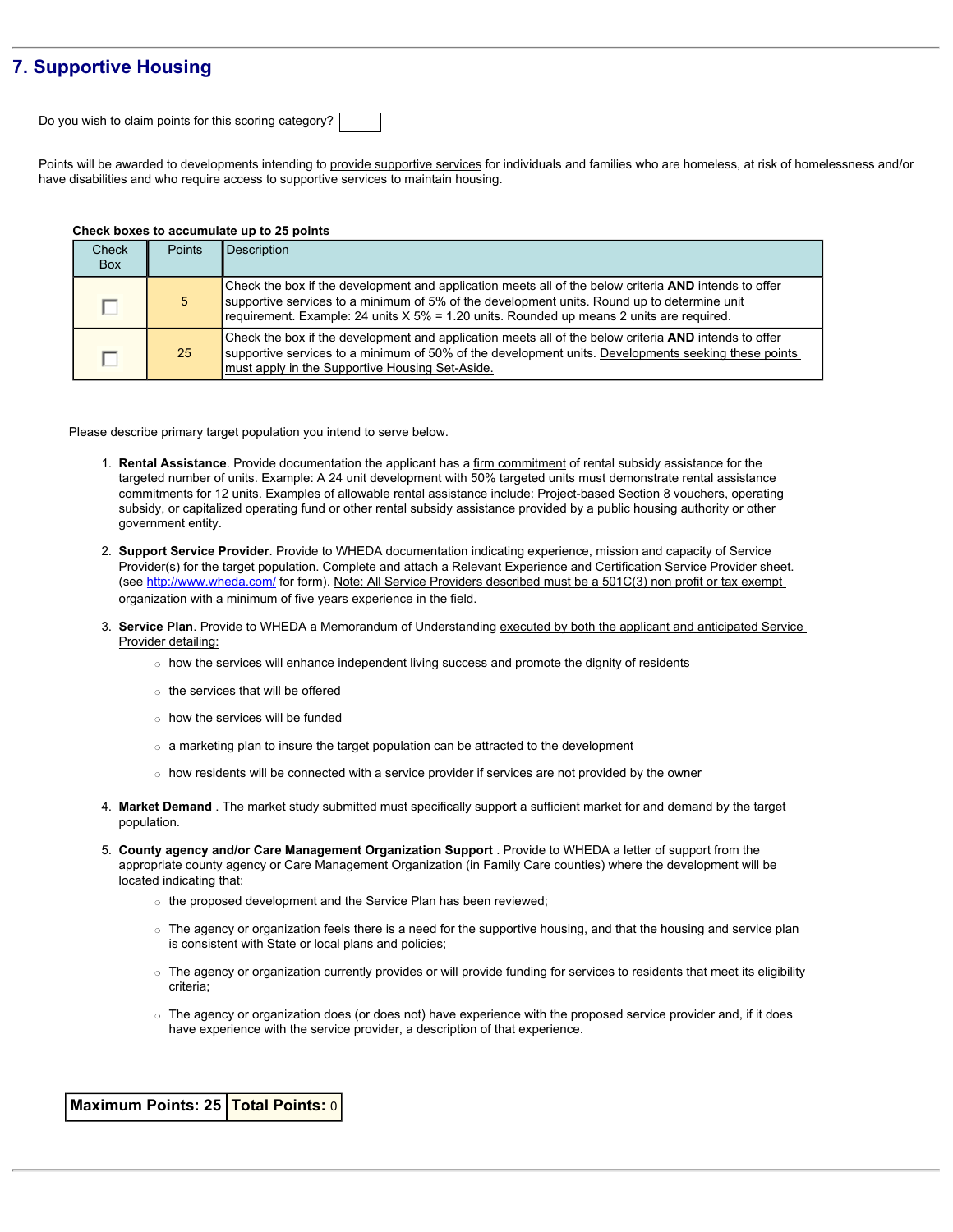### **8. Elderly Assisted Living**

Points will be awarded to developments intending to provide supportive services to elderly persons in a certified Residential Care Apartment Complex (RCAC).

In order to score points in this category the applicant must demonstrate to WHEDA's satisfaction the following:

- 1. **Support Service Provider**. Provide to WHEDA documentation indicating experience, mission, and capacity of Service Provider(s) for the target population. Complete and attach a *Relevant Experience and Certification Service Provider* sheet. (see<http://www.wheda.com/>for form). Note: All Service Providers must demonstrate a minimum of five years experience in the field.
- 2. **Service Plan**. Provide to WHEDA a Service Plan executed by both the applicant and anticipated Service Provider detailing:
	- $\circ$  How the services will enhance independent living success and promote the dignity of residents
	- $\circ$  the services that will be offered
	- $\circ$  how the services will be funded
	- $\circ$  a marketing plan to insure the target population can be attracted to the development
	- ❍ how residents will be connected with a service provider if services are not provided by the owner
- 3. **Design Features**. Include with initial application architect's certification this development will be built according to the requirements in Wisconsin Statute 50, HFS 89.
- 4. **Market Demand**. The market study submitted must specifically support a sufficient market for and demand by the target population. WHEDA's Market Study Guidelines for RCACs must be followed.
- 5. **County agency and/or Care Management Organization Support**. Provide to WHEDA a letter of support from the appropriate county agency or Care Management Organization (in Family Care counties) where the development will be located indicating that:
	- o the proposed development and the Service Plan has been reviewed;
	- ❍ the agency or organization feels there is a need is for the RCAC, and that the housing and service plan is consistent with State or local plans and policies;
	- ❍ the agency or organization currently provides or will provide funding for services to residents that meet its eligibility criteria;
	- ❍ the agency or organization does (or does not) have experience with the proposed service provider and, if it does have experience with the service provider, a description of that experience.
- 6. Licensed CBRFs and Adult Family Homes are not eligible for credit.

| Check<br><b>Box</b> | <b>Points</b> | <b>Description</b>                                                                                                                                                                                                                                                        |
|---------------------|---------------|---------------------------------------------------------------------------------------------------------------------------------------------------------------------------------------------------------------------------------------------------------------------------|
|                     | 18            | <b>Check the box if the development and application meets all of the above criteria and intends to offer</b><br>supportive services to the elderly in a certified (State of Wisconsin Administrative Code HFS 89) RCAC in<br>at least 50% of the total development units. |

**Maximum Points: 18 Total Points: 0**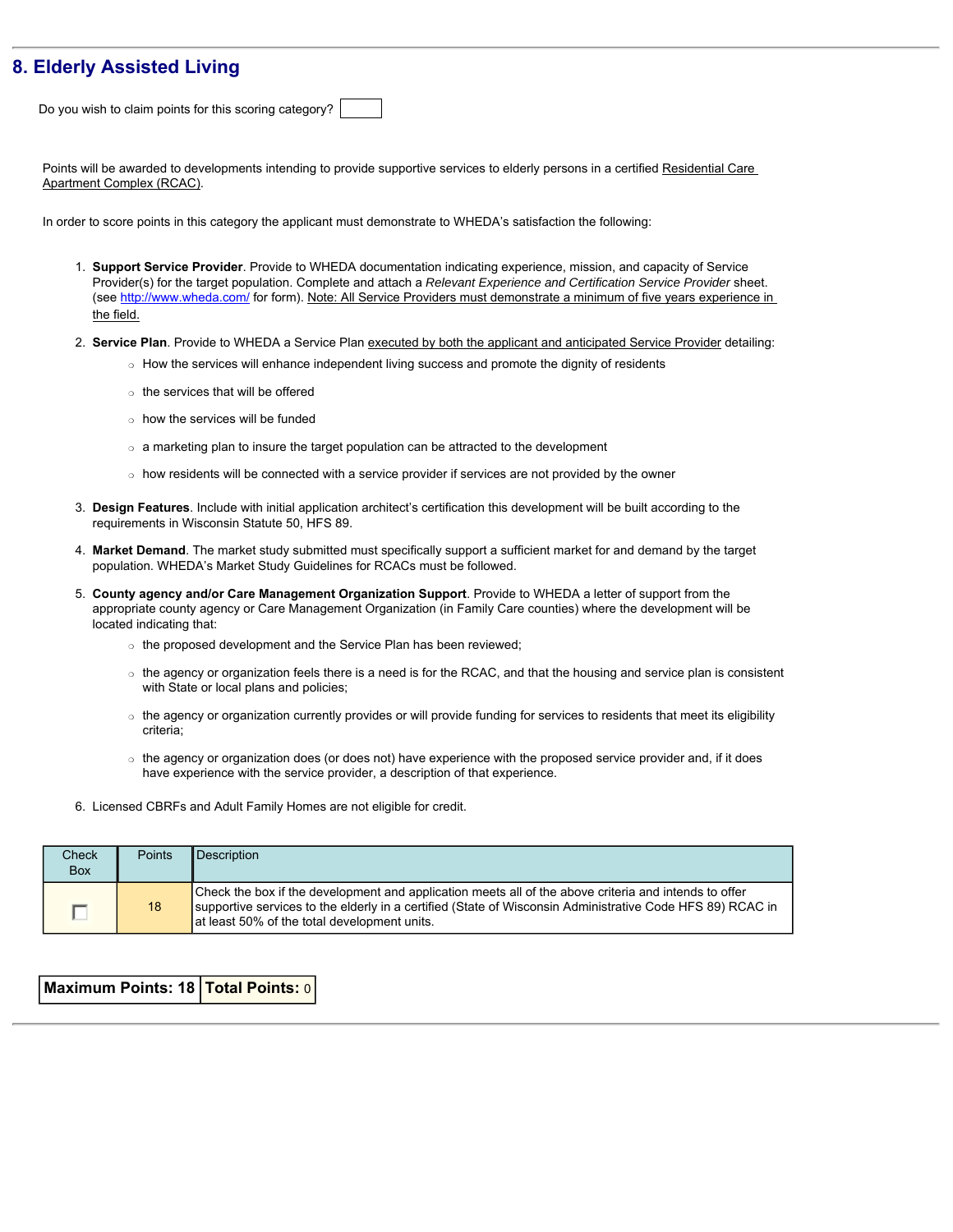### **9. Small Developments**

Do you wish to claim points for this scoring category? [

6 points will be awarded to applications with 24 or fewer units.

Scattered site developments totaling greater than 24 units do not qualify for points.

**Maximum 6 Points Total Points:** 0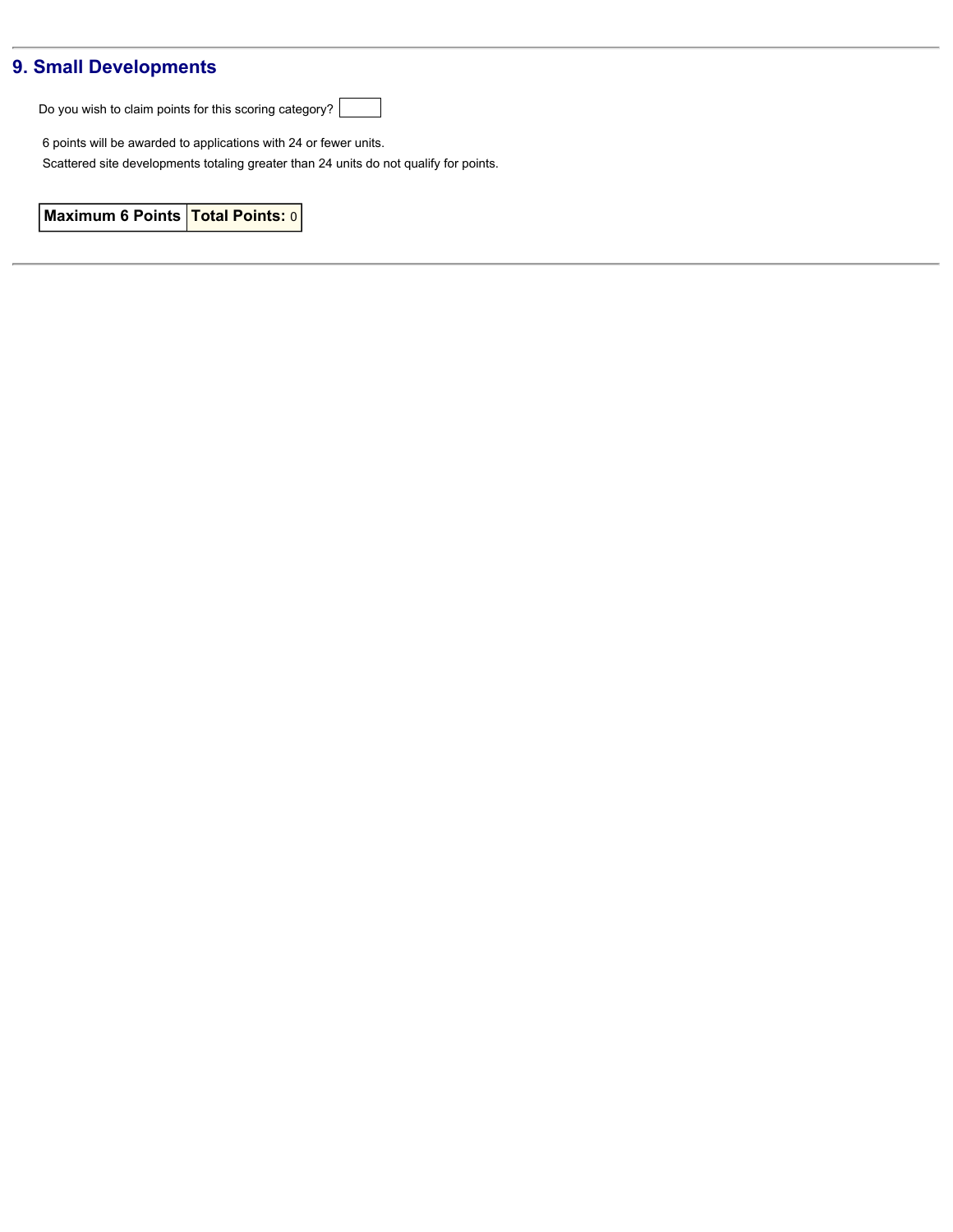### **10. Market Appeal**

Do you wish to claim points for this scoring category?

WHEDA will award points to Projects in which the owner is providing amenities that enhance market appeal and promote long-term Project viability. This list is all inclusive. Applicants may not add "Other Amenities". **Note: Owner-paid items checked below must be included as a line item in the Project operating budget**

#### **UNIT AMENITIES**

| Amenity must be included in a minimum of 50% of units. Check box next to all that apply. |   |                                                                                                                                                              |  |
|------------------------------------------------------------------------------------------|---|--------------------------------------------------------------------------------------------------------------------------------------------------------------|--|
| Check                                                                                    |   | Points Amenity                                                                                                                                               |  |
| <b>Box</b>                                                                               |   |                                                                                                                                                              |  |
|                                                                                          | 3 | Separate ground-floor exterior entries                                                                                                                       |  |
|                                                                                          | 3 | Basement in townhouse, duplex or single-family unit                                                                                                          |  |
|                                                                                          | 3 | Washer and dryer (stacked units or individual washer and dryer units acceptable)                                                                             |  |
|                                                                                          | 3 | Underground parking and/or garage (at least 1 space per 2 units) - no carports/other covered parking                                                         |  |
|                                                                                          | 1 | Air conditioning (central only)                                                                                                                              |  |
|                                                                                          | 1 | Washer and dryer hookup (in addition to central/common laundry)                                                                                              |  |
|                                                                                          | 1 | <b>Electronic Pass Keys</b>                                                                                                                                  |  |
|                                                                                          | 1 | Private balconies/patios/porches (minimum 4' X 8' size)                                                                                                      |  |
|                                                                                          | 3 | Owner-paid high-speed internet service (this means free, unrestricted internet service supplied to the resident by the<br>development-not just wired access) |  |

**Unit Amenities Subtotal Points: 0** 

#### **COMMON AREA AMENITIES**

| In scattered site development, amenity must be included in a minimum of two-thirds of sites. Check box next to all that<br>apply. |                      |                                                                                                                            |  |  |
|-----------------------------------------------------------------------------------------------------------------------------------|----------------------|----------------------------------------------------------------------------------------------------------------------------|--|--|
| <b>Check</b><br><b>Box</b>                                                                                                        |                      | Points Amenity                                                                                                             |  |  |
|                                                                                                                                   | $\overline{2}$       | Dedicated community space appropriately furnished & equipped                                                               |  |  |
|                                                                                                                                   | $\overline{2}$       | Elevator installation for existing preservation/acquisition-rehab transactions                                             |  |  |
|                                                                                                                                   | $\overline{2}$       | Dedicated playground areas with new playground equipment (equipment appropriate to size of development)                    |  |  |
|                                                                                                                                   | $\blacktriangleleft$ | Beauty salon/barber shop - plumbed & equipped                                                                              |  |  |
|                                                                                                                                   |                      | Business center with computer and copy machine and/or fax machine                                                          |  |  |
|                                                                                                                                   |                      | Sports court or fitness center (with equipment appropriate to development size & type)                                     |  |  |
|                                                                                                                                   | $\mathbf{1}$         | Individual storage lockers (no charge) in residents' building (includes basement in single-family, duplex, or<br>townhome) |  |  |

\*Rural single-family scattered site developements may receive points for community space, playgrounds or business centers if constructed as part of the development, and within 2/10th mile from at least 50% of the homes.

**Common Area Amenities Subtotal Points: 0**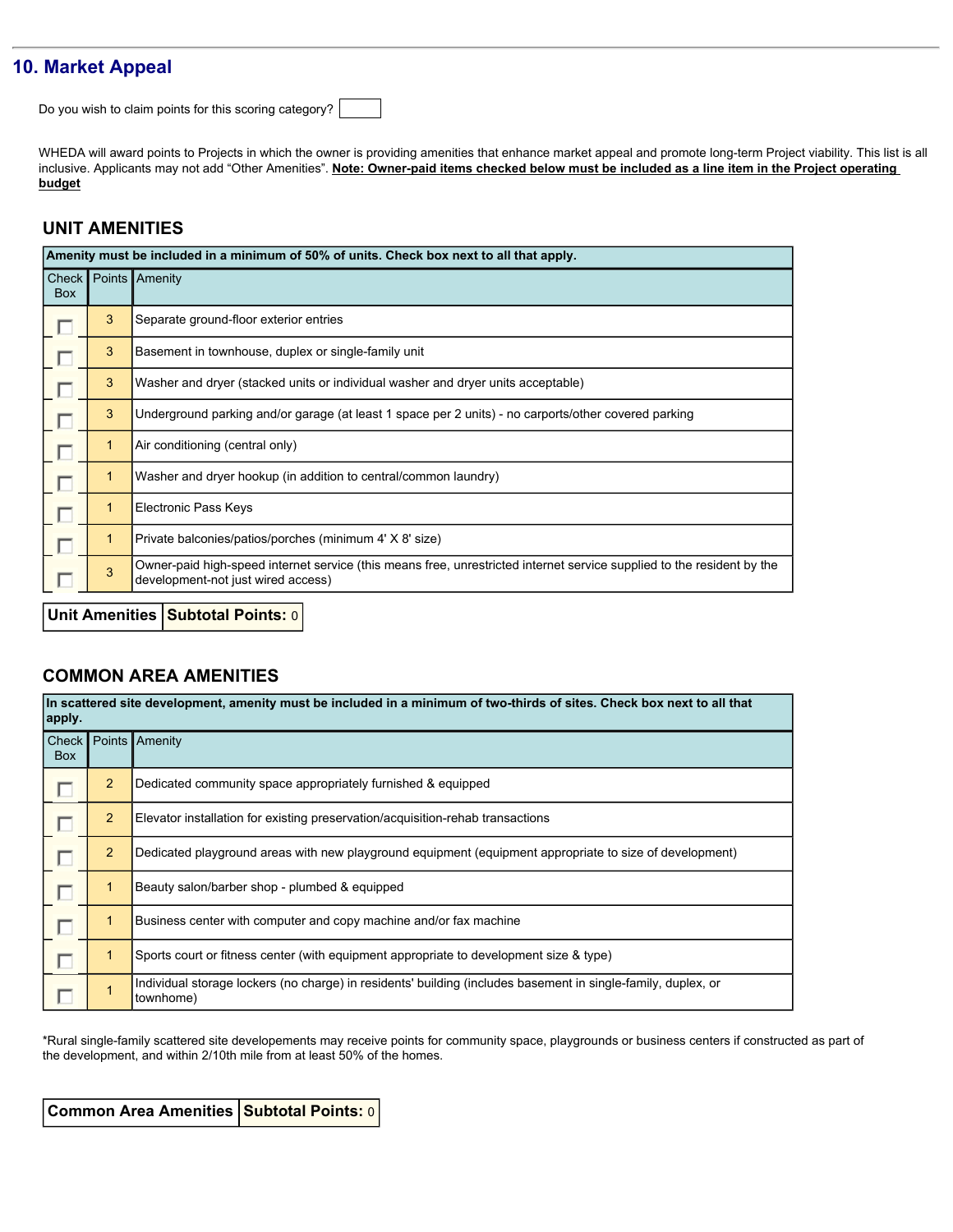| Maximum Points: 20 Total Points: 0 |  |
|------------------------------------|--|
|------------------------------------|--|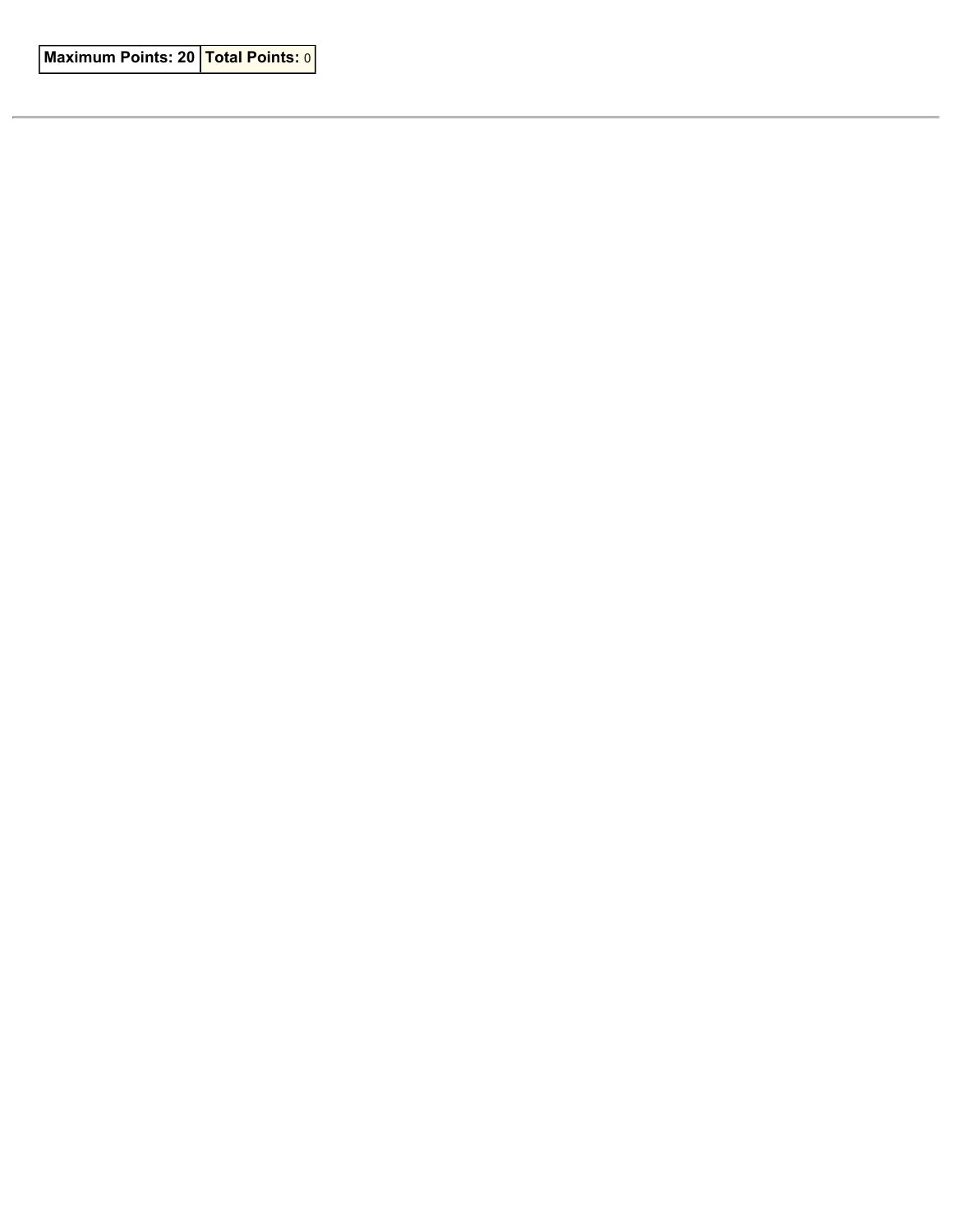### **11. Universal Design**

Do you wish to claim points for this scoring category?

Developments offering architectural features that increase accessibility will broaden the market for many units. All items must be specified and certified by an architect and attached to the application.

#### **Common Area Features. In scattered site developments, feature must be included in a minimum of two-thirds of sites. Check box next to all that apply.**

| <b>Box</b> |                | Check   Points   Feature                                                                       |
|------------|----------------|------------------------------------------------------------------------------------------------|
|            | 3              | Hand rails on both sides of common hallways                                                    |
|            | 3              | Automatic door openers at main entrances to all buildings                                      |
|            | $\overline{2}$ | <b>Front-loading</b> washers and standard dryers (mounted on permanent base for accessibility) |

#### **Unit Features. Minimum of 20% of units. Check box next to all that apply.**

| <b>Box</b> |                | Check   Points   Feature                                                                                                                                                                                                                                                                                                                                                                     |
|------------|----------------|----------------------------------------------------------------------------------------------------------------------------------------------------------------------------------------------------------------------------------------------------------------------------------------------------------------------------------------------------------------------------------------------|
|            | 3              | Five-foot turning diameter or T-turns 36" in width in kitchen(s) and bathroom(s). Space shall permit knee-toe clearance per ANSI Chapter 3.<br>Space required to make 180-degree turn is clear space. Floor space below countertop/vanity is initially constructed to self-support and base<br>cabinet is easily removable.                                                                  |
|            | 3              | Switches at accessible height for garbage disposal, range hood and electrical receptacles mounted on the front of cabinets or on an end wall                                                                                                                                                                                                                                                 |
|            | 3              | At minimum, one accessible work counter at a maximum 34" height and minimum 36" wide & 25% of base cabinets with pull-out shelves                                                                                                                                                                                                                                                            |
|            | 3              | Roll-in showers with trench drains or low curb showers. Shower compartment at minimum 36" X 60" with no raised curb over 2" and have, at<br>minimum, a clear-floor space in front of 36" X 48"                                                                                                                                                                                               |
|            | 3              | Exterior doors with delayed closures                                                                                                                                                                                                                                                                                                                                                         |
|            | 3              | Multi-story townhouse units: Accessible bathroom on main level. (32" door clearance, plus clear floor space at least 30" x 48" to allow either<br>forward or parallel approach by wheelchair)                                                                                                                                                                                                |
| п          | 3              | All interior doors 36" (minimum 32" clear)                                                                                                                                                                                                                                                                                                                                                   |
| г          | $\overline{2}$ | Closets shall have clear floor space at least 30" X 48" to allow either forward or parallel approach by wheelchair                                                                                                                                                                                                                                                                           |
|            | $\overline{2}$ | Sinks in kitchen with offset drain and 30-inch minimum clear open knee space below sinks with either removable or stowaway doors on front                                                                                                                                                                                                                                                    |
|            | $\overline{2}$ | Windows and window locks accessible. Windows requiring less than 5 lbs. of pressure to operate. Handles, pulls, etc. shall have shape easily<br>grasped with one hand. No tight grasping, necessary pinching, OR twisting of wrist required to operate. Locks/latches mounted no more than 48"<br>above finished floor.                                                                      |
| Г          | $\overline{2}$ | Low-pile carpeting (HUD UM44d standards) - Restricted to single level pile in corridors & exit ways. Elderly Housing - class 1. Moderate wear in-<br>unit; 2, heavy wear for all levels, but, specifically for public areas such as lobbies & corridors. Family Housing - Type 1, class 1 in-unit; class 2<br>heavy-wear for use at all levels. Not all textures are recommended for stairs. |
|            | $\overline{2}$ | Medicine cabinet and/or permanently-mounted tilt mirror accessible, or 36" mirror mounted on wall with bottom no higher than 40" above floor                                                                                                                                                                                                                                                 |
|            | $\mathbf 1$    | All unit light switches Rocker type light switches.                                                                                                                                                                                                                                                                                                                                          |

#### **Items Below only available for Acquisition/Rehab and Preservation project.**

| <b>Box</b> | Check   Points   Feature                                                                              |
|------------|-------------------------------------------------------------------------------------------------------|
|            | <b>Bathtub/shower stall with offset controls</b>                                                      |
|            | Electrical outlets and cable/data outputs set to a minimum height 18" above the floor                 |
|            | Thermostats, primary electrical box and light switches set to a maximum height of 48" above the floor |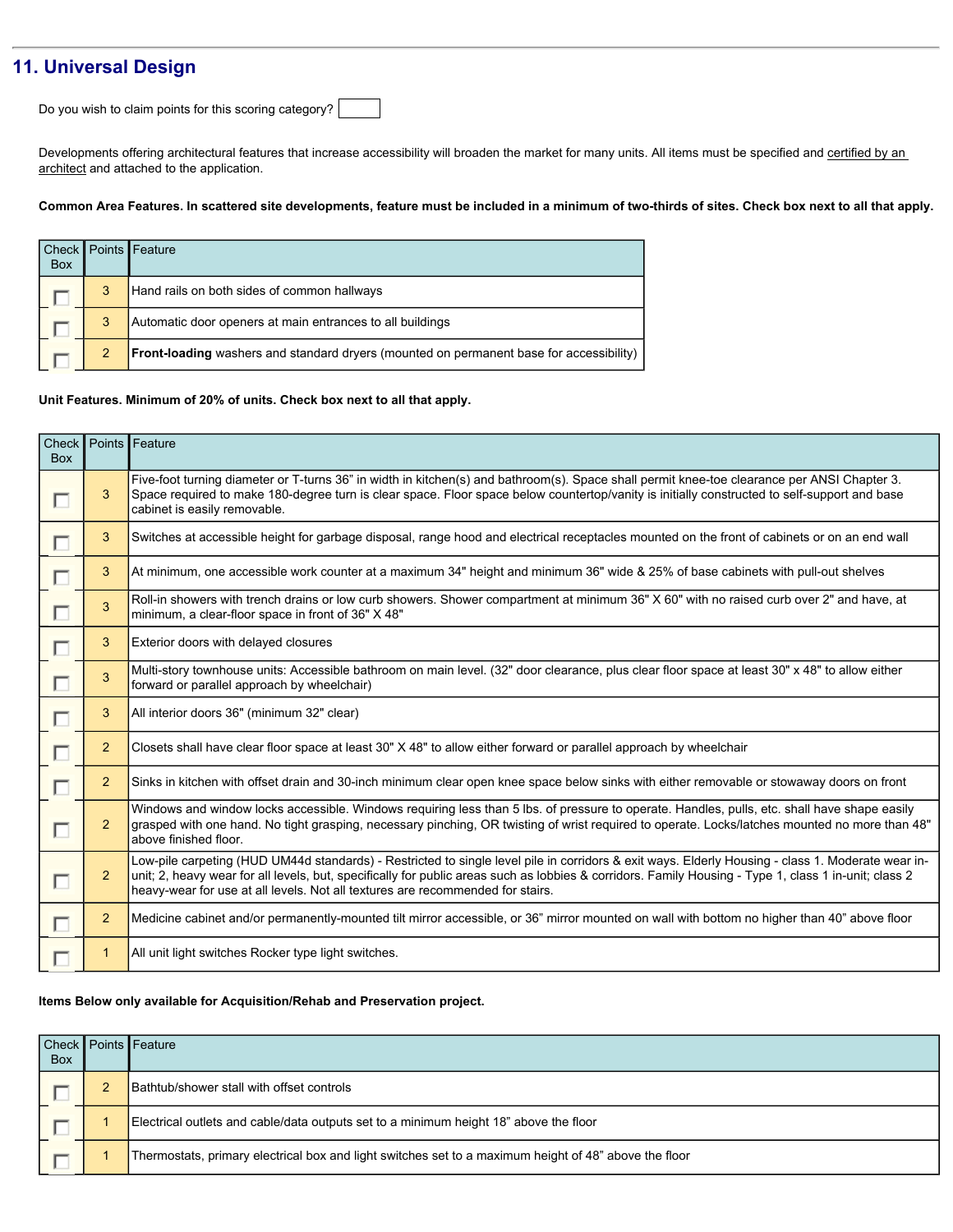|                | Sinks in bathroom AND kitchen must have single-lever faucets                                                                                                                                                                                                |
|----------------|-------------------------------------------------------------------------------------------------------------------------------------------------------------------------------------------------------------------------------------------------------------|
|                | Anti-scald devices on water-supply fixtures                                                                                                                                                                                                                 |
| 3              | 100% visitable units (i.e. Accessible route from vehicle parking, at least one no-step entry with weather-sealed door threshold less than 1/2" high,<br>all exterior doors 36" wide, and 60" x 60" level maneuvering space on both sides of exterior doors) |
| $\overline{2}$ | Toilet space will have a minimum 42" side clear area and be 18" from the wall/tub/cabinet on the opposite side to the center of bowl                                                                                                                        |
| $\overline{2}$ | Low-profile thresholds - 1/4" maximum vertical height, or 1/2" maximum beveled at 1:2 are required between ALL interior common areas and in all<br>dwelling unit openings when floor transition height differs                                              |
| $\overline{2}$ | All walls within 36" of toilet, and in tub/shower area, shall have 3/4" plywood behind drywall to provide sufficient support for grab bars or other<br>assist devices                                                                                       |
|                | Bathtub/shower stall permanently lined with non-skid surface or pattern covering 75% of floor                                                                                                                                                               |

 $\mathbf{r}$ 

# **Sum of Items Checked:** 0

| Sum of<br>checked items | Maximum<br>total points |
|-------------------------|-------------------------|
| 38 and Over             | 23                      |
| 30-37                   | 16                      |
| $22 - 29$               | 12                      |
| $14 - 21$               | 8                       |
| $6 - 13$                |                         |

**Maximum Points: 23 Total Points:** 0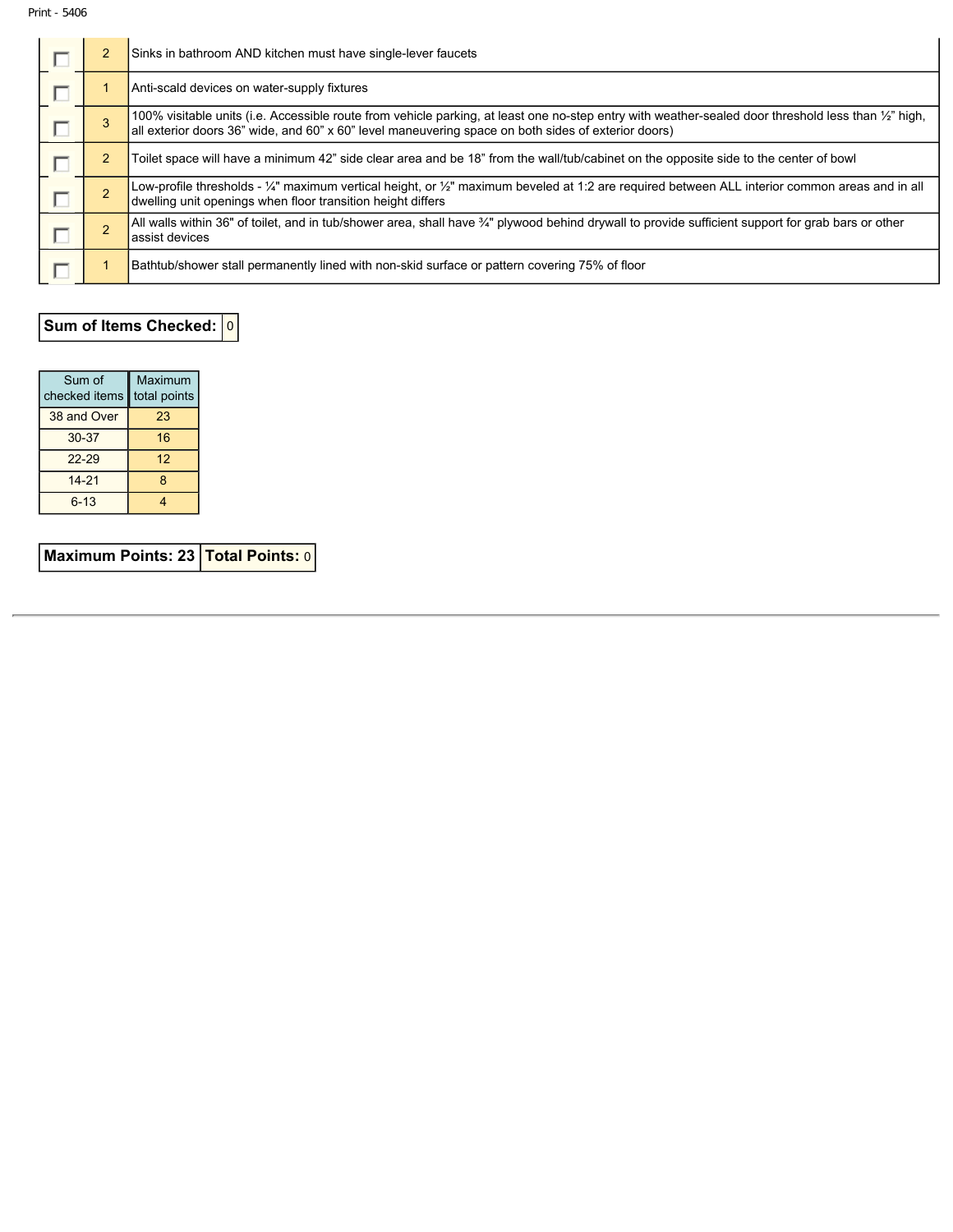### **12. Financial Participation**

Do you wish to claim points for this scoring category?

Points will be awarded for various types of financial participation that is secured by the applicant. The percentage of development costs, or the percentage of rental units covered by a rental or operating subsidy, qualify for points in this category.

Funding sources that typically fund a portion of the development costs include: unaffiliated private companies, federal, state or local government loans or subsidies, federal or state Historic tax credits, tax-exempt bond financing (only on 4% tax credit applications) unaffiliated religious, philanthropic, or charitable organizations, unaffiliated nonprofits and unaffiliated public or private foundations, or public housing authorities. See A. below.

Development operating or rental subsidies also score points. See B. below.

• Up to 25 points will be awarded by dividing the financial participation amount by the total development costs. Score 1 point for every percentage point of financial participation.

#### **OR**

Section 8 HAP or RAP or other rental subsidy contracts and all documented contracts providing operating subsidies are eligible to score points. Score 1 point for each 4% of the development units that are currently covered by the rental or operating subsidy. The point score must be rounded down to the next whole number when completing the point score calculation.

An applicant cannot claim points from a combination of Sections A and B above.

#### **Examples of the types of financial participation include, but are not limited to, the following:**

- . The local government funds on-site project costs by providing HOME, CDBG funds or other financial resources in the form of loans, grants, or a combination thereof.
- The local government creates a quantifiable reduction of on-site project development costs. Examples of quantifiable reduction of on-site development costs include: waiver of water or sewer fees, waiver of building permit fees or other government development fees, waiver of impact fees, donation or waiver of project specific assessment or infrastructure costs, provides demolition and removal of existing structures at no/reduced cost.
- USDA RD Section 515 financing, generally in the form of a loan.
- Federal Home Loan Bank AHP funds, generally in the form of a loan.
- NAHASDA funding, generally in the form of a loan.
- A Section 8 HAP or RAP, or other rental subsidy contract.
- Documented development contract providing an operating subsidy.
- TIF financing in the form of a grant or loan.
- Cash donations or grants from any of the above named entities.
- Loans, grants or cash donations made by area employer(s).

Note: A Payment in Lieu of Taxes (PILOT) agreement with a Local Government does not qualify for points in this category.

#### **Guidelines under which points will be awarded:**

- Funding or project cost reductions must be documented in the form of a written commitment.
- Funding can be in the form of a loan, grant, or cash donation, or municipal cost reduction.
- Only loans which provide permanent financing for a minimum term of ten (10) years will be considered for points in this category. The loan must be at a rate equal to, or less than, the Long Term Applicable Federal Rate (compounded annually). Origination fees may not exceed 2.5%.
- All loans, grants or cash donations must be included as a source of funding for the development on the application. If cash donations or grant funding will be paid in multiple years, only the initial year funding will be included in the point scoring.
- All Local Government contributions which provide a quantifiable reduction of on-site development costs must be identified in the application.
- "Local government" includes the city, town, village or county where the proposed development will be located.
- Applicants must provide a letter from the appropriate representative of the Local Government certifying the Local Government's contribution and/or actions that create a quantifiable reduction of on-site development cost. The "appropriate representative" of the Local Government would include the person or person(s) that have the authority to sign such a commitment. That person may include the mayor, common council president, or department head, etc. The letter must clearly show the types, amounts, value or terms and conditions of such contributions and/or quantifiable reductions. All such contributions must be included in the Application.
- Commitments may contain conditions, but only within control or based upon the performance of the borrower, not the local government or other provider.
- To receive points in this category, written, fully executed, conditional funding commitments must be submitted with the application to document any points claimed.
- If claiming Historic Tax Credit, submit a) written evidence that historic designation (Part I) has been applied for, or that the building is already deemed historic, and b) letter of interest by investor, and c) detailed calculation of the credit amount.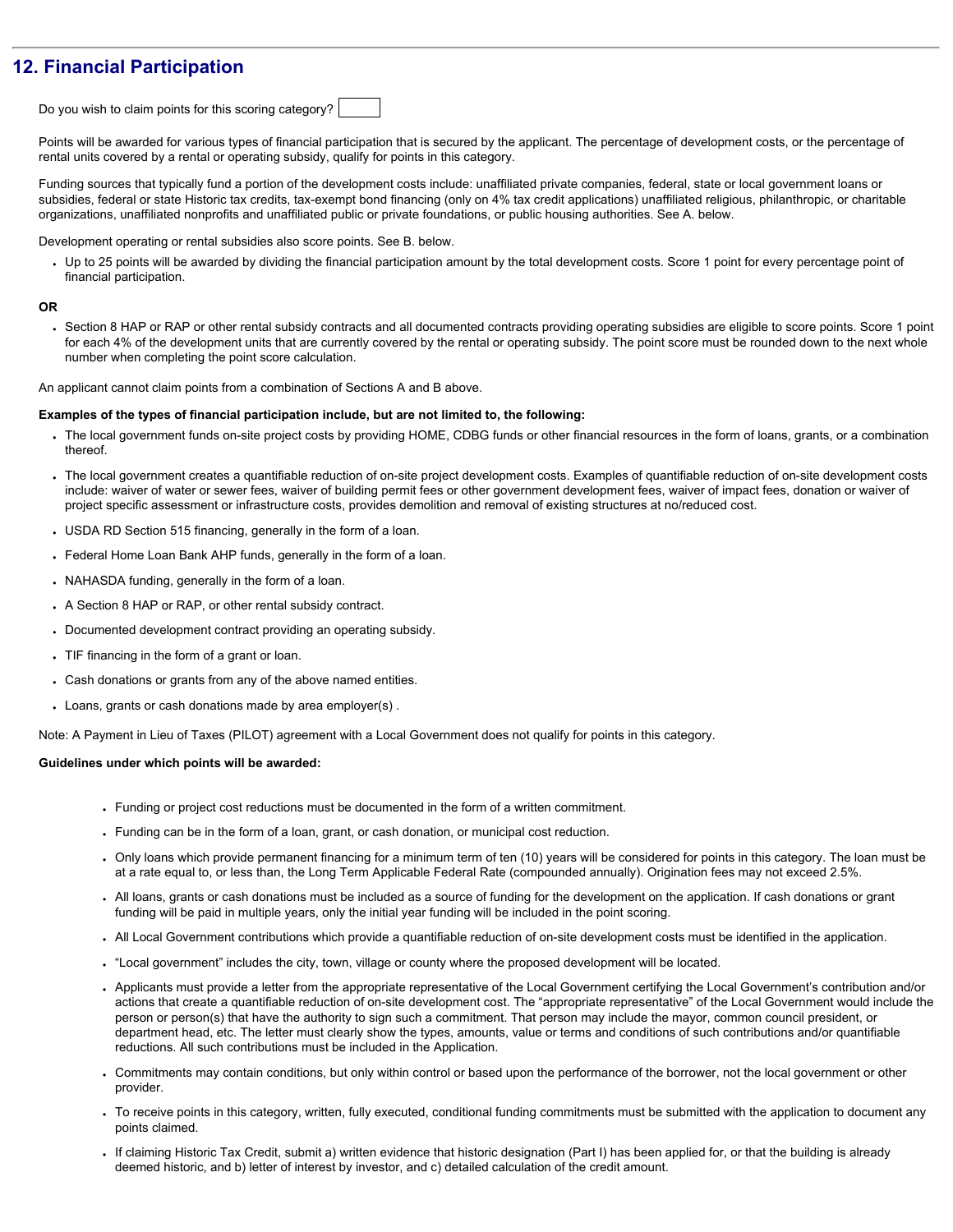- All funding commitments must include the type of funding (grant or loan or cash donation), amounts, terms and conditions of all funding. Commitments that include the terms "may" or "intend" will not be acceptable for scoring purposes of this category.
- Copies of any rental or operating subsidy contracts must be submitted with the application. The contracts must include the amount of the subsidy and/or the number of units covered by the contract. Contracts that do not include the required information will need a separate letter from the provider which provides that information.

| Dollar Amount of Qualified Financial Participation<br><b>Total Development Cost</b><br><b>Percentage Points</b>      | <b>Points</b><br>(all values are rounded down) |            |                                                                 |
|----------------------------------------------------------------------------------------------------------------------|------------------------------------------------|------------|-----------------------------------------------------------------|
| <b>OR</b>                                                                                                            |                                                |            |                                                                 |
| Number of units covered by subsidy<br><b>Total Number of Development units</b><br>Divided by 4 (1 point for each 4%) | $\overline{4}$                                 | $=$<br>$=$ | $\frac{0}{0}$<br><b>Points</b><br>(all values are rounded down) |

Example: 11 subsidized units divided by 24 total units = 45.83%. 45.83/4 = 4.166 rounded down to 4 points.

|  |  | Maximum Points: 25 Total Points: 0 |
|--|--|------------------------------------|
|--|--|------------------------------------|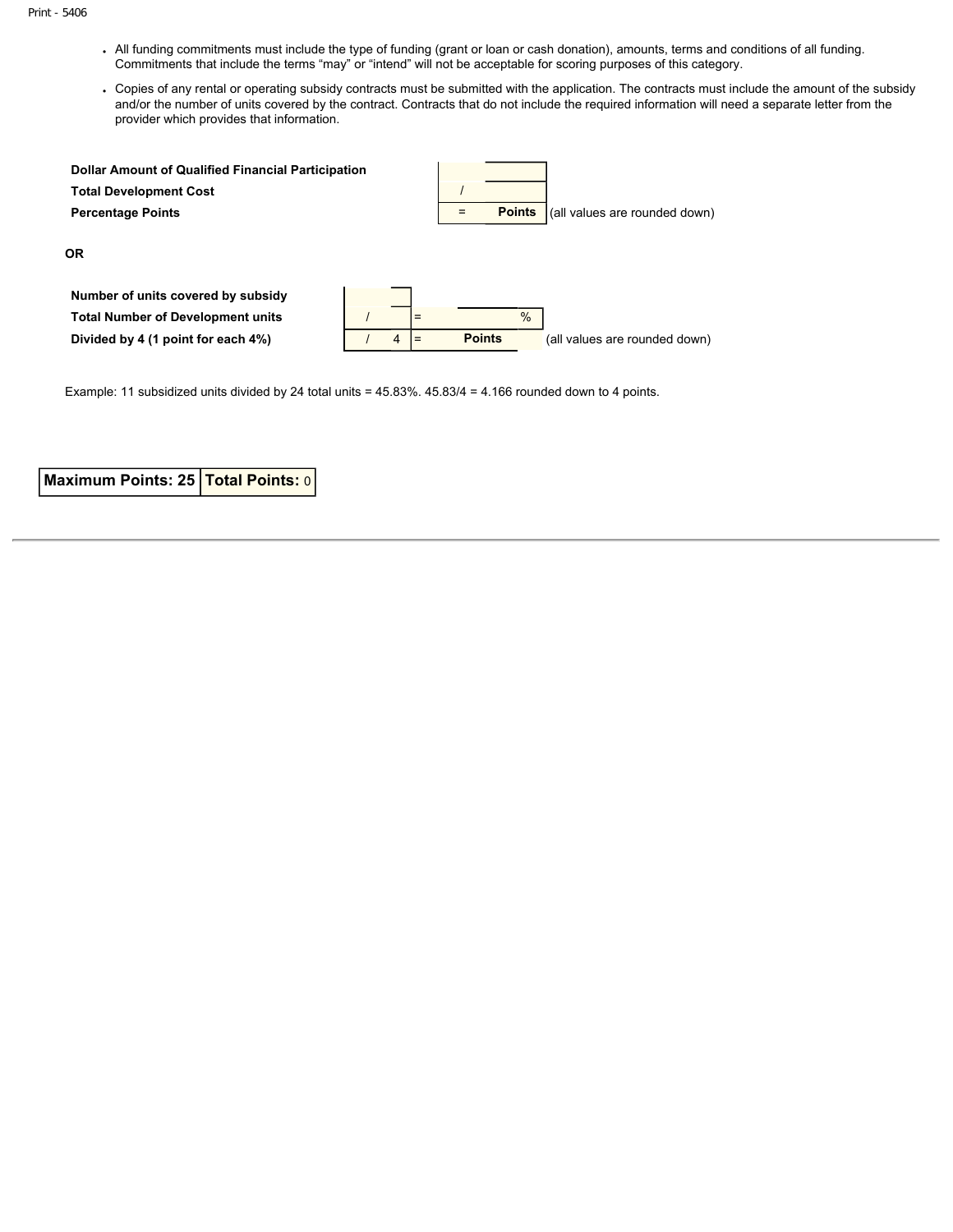# **13. Ownership Characteristics**

Do you wish to claim points for this scoring category?  $\square$ 

| <b>Box</b> | l Check <b>I</b> Points IItem |                                                                                                                                                                                                                                                                                                                                                                                                                                                                                                               |
|------------|-------------------------------|---------------------------------------------------------------------------------------------------------------------------------------------------------------------------------------------------------------------------------------------------------------------------------------------------------------------------------------------------------------------------------------------------------------------------------------------------------------------------------------------------------------|
|            | 6                             | Developments where the controlling entity (managing member or general partner) is at least 51% owned and controlled by a member of a<br>minority group as defined by DOC Comm. 105.02(29). Please refer to page 2 of the Minority Business Enterprise Certification Manual.<br>Controlling entity must have acceptable previous experience in the development and/or operation of housing similar to that proposed in the<br>application. Previous experience must be documented<br>Please name the minority: |
|            |                               | The controlling entity (managing member or general partner) is at least 51% owned and controlled by a tax-exempt organization (including local<br>governments and public housing authorities) with acceptable previous experience in the development and/or operation of housing similar to that<br>proposed in the application. Previous experience must be documented.                                                                                                                                      |

 $\overline{\phantom{a}}$ 

**Maximum Points: 6 Total Points:** 0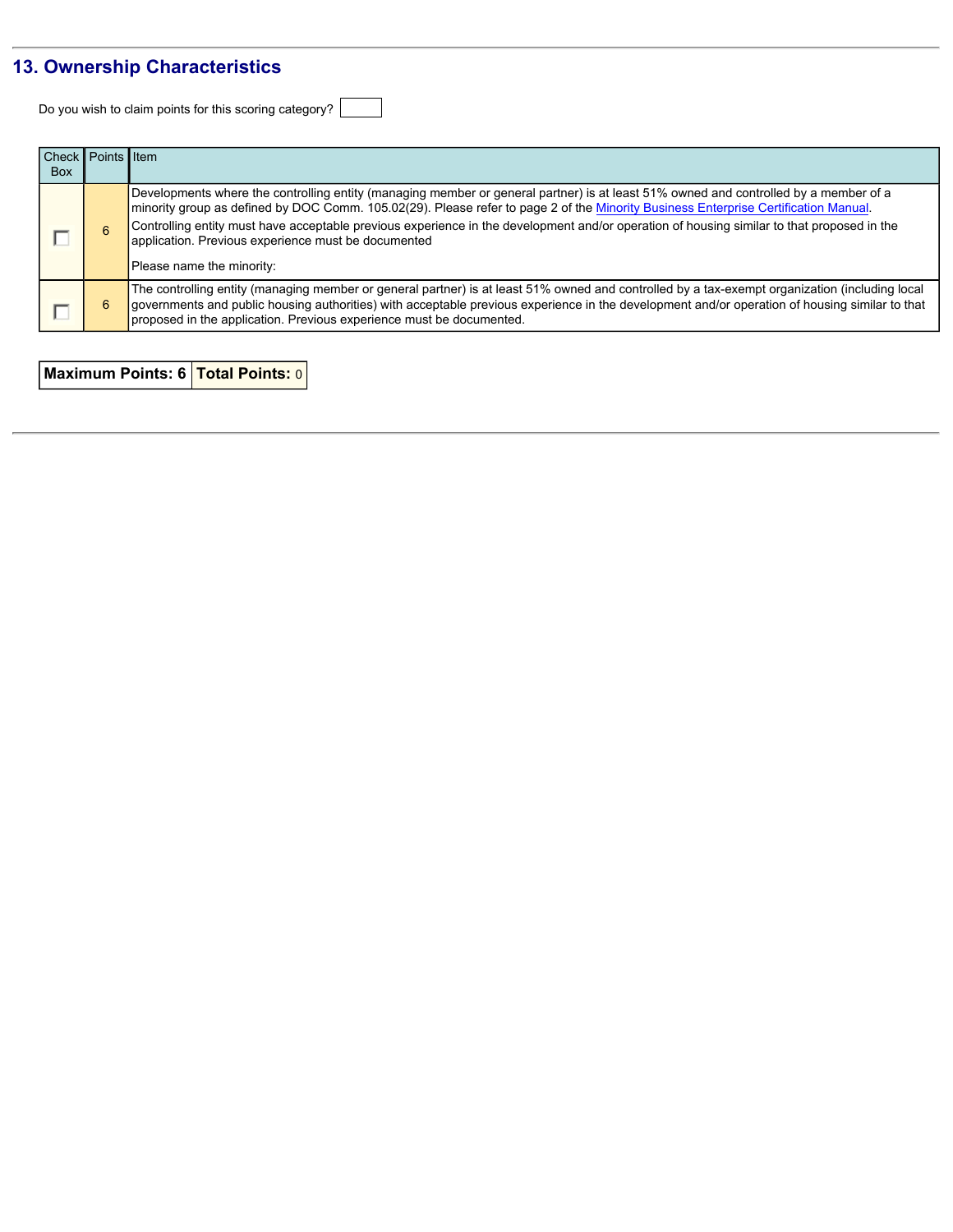#### **14. Eventual Resident Ownership**

Do you wish to claim points for this scoring category?

#### **NOTE: Points are limited to developments designated as BOTH (1) "family" and (2) single family style construction.**

100% of the development is intended for eventual resident ownership. A Resident Homeownership Plan must be submitted with initial application. The plan must incorporate an exit strategy, including how units will be marketed and sold to the eventual resident owner, as well as detailing the provision of services including home ownership education, training, and down payment assistance.

The Resident Homeownership plan must include the following:

- Anticipated tenant qualifications
- Pre-purchase homeownership and financial counseling services to be provided
- Estimated timelines for transition to ownership
- Estimated affordable purchase price of units Show methodology. Use WHEDA's Home Ownership program for purchase price limitations
- Detail any downpayment assistance that will be offered to the residents for example, will any part of the monthly rent be reserved for downpayment assistance?

Release of the LURA after the expiration of the compliance period will be subject to WHEDA's review at that time regarding the above, as well as tenant protection, continued affordability, and review of a Capital Needs Assessment (CNA).

Failure to provide any required element of the Resident Homeownership Plan will result in no points.

#### **Maximum Points: 3 Total Points: 0**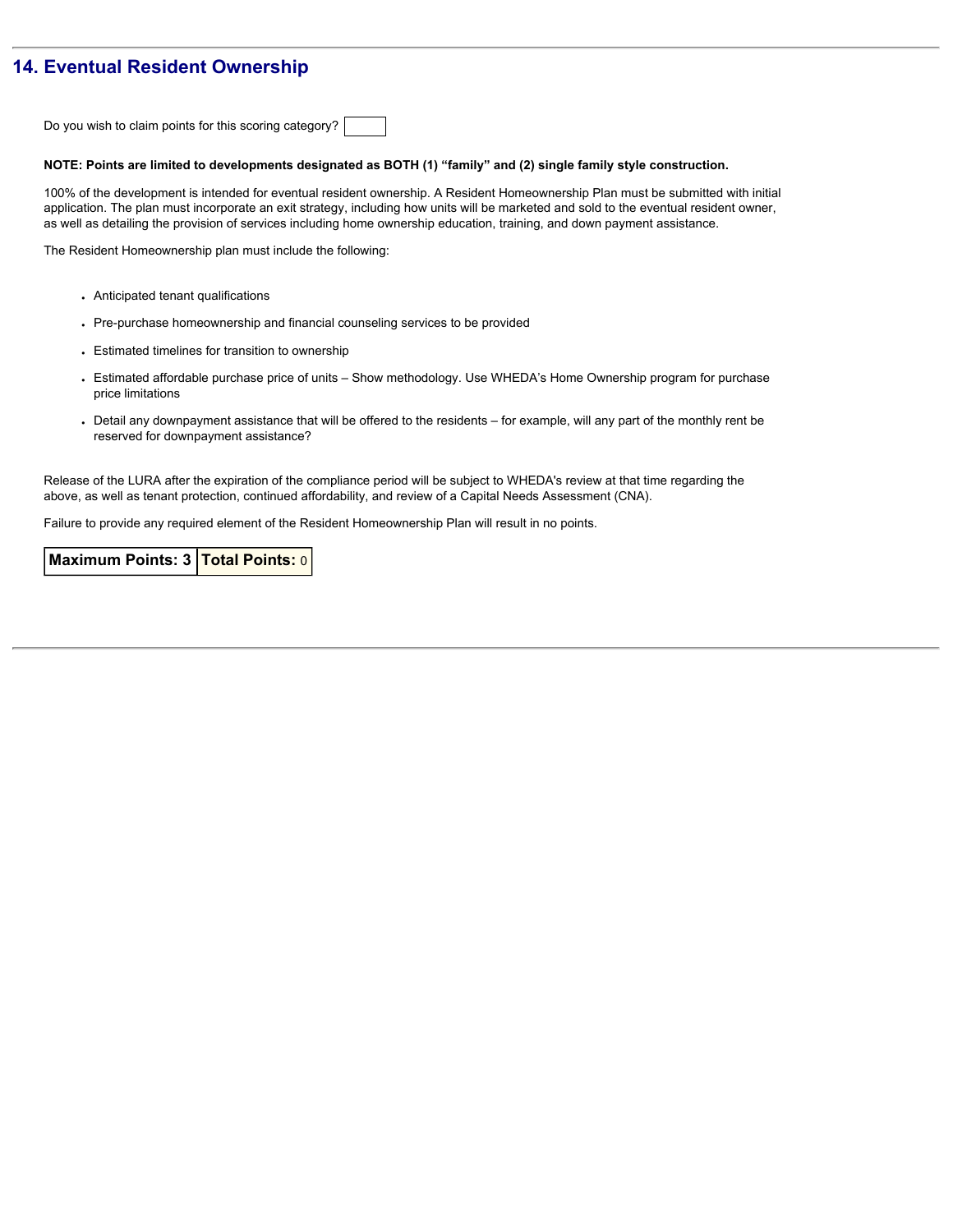#### **15. Development Team**

Applicants must document Development Team strength and experience. [Appendix P](https://www.wheda.com/TCA_Appendices_09/Appx%20P_09.pdf) details factors that will be considered by WHEDA in evaluating the Development Team. Applicants are encouraged to consult with WHEDA staff regarding documentation in advance of submitting their application.

#### **FOR INFORMATIONAL PURPOSES ONLY - SCORING WILL BE COMPLETED BY WHEDA**

\*Note: Scoring is done for the Primary Developer, not the Co-Developer/Consultant (if any). Strength of the Co-Developer/Consultant is reflected in Ability to Bring **Strong Players Together** 

| "Primary Developer" Quality Scoring                                                                                                                                                                                       | <b>Available</b><br><b>Points</b> |
|---------------------------------------------------------------------------------------------------------------------------------------------------------------------------------------------------------------------------|-----------------------------------|
| <b>Experience</b>                                                                                                                                                                                                         |                                   |
| • Years of Multifamily/Section 42 Experience Documented                                                                                                                                                                   |                                   |
| <b>Below Average/None</b>                                                                                                                                                                                                 | 1                                 |
| Satisfactory/Average                                                                                                                                                                                                      | 2                                 |
| Superior                                                                                                                                                                                                                  | 3                                 |
| • Quality/Success of Projects                                                                                                                                                                                             |                                   |
| <b>Below Average</b>                                                                                                                                                                                                      | 2                                 |
| Satisfactory                                                                                                                                                                                                              | 3                                 |
| <b>Above Average</b>                                                                                                                                                                                                      | 4                                 |
| Superior                                                                                                                                                                                                                  | 5                                 |
| <b>Market (Product-type) Familiarity</b>                                                                                                                                                                                  |                                   |
| <b>Below Average</b>                                                                                                                                                                                                      | 2                                 |
| Satisfactory                                                                                                                                                                                                              | 3                                 |
| <b>Above Average</b>                                                                                                                                                                                                      | 4                                 |
| Superior                                                                                                                                                                                                                  | 5                                 |
| <b>Market (Geographic) Familiarity</b>                                                                                                                                                                                    |                                   |
| <b>Below Average</b>                                                                                                                                                                                                      | 2                                 |
| Satisfactory                                                                                                                                                                                                              | 3                                 |
| <b>Above Average</b>                                                                                                                                                                                                      | 4                                 |
| Superior                                                                                                                                                                                                                  | 5                                 |
| <b>Understanding of Tax Credit Process</b>                                                                                                                                                                                |                                   |
| <b>Below Average</b>                                                                                                                                                                                                      | 2                                 |
| Satisfactory                                                                                                                                                                                                              | 3                                 |
| <b>Above Average</b>                                                                                                                                                                                                      | 4<br>5                            |
| Superior<br><b>Ability to Bring Strong Players Together</b>                                                                                                                                                               |                                   |
| <b>Below Average</b>                                                                                                                                                                                                      | 2                                 |
| Satisfactory                                                                                                                                                                                                              | 3                                 |
| <b>Above Average</b>                                                                                                                                                                                                      | 4                                 |
| Superior                                                                                                                                                                                                                  | 5                                 |
| <b>Non-Performance Deduction</b>                                                                                                                                                                                          |                                   |
| • WHEDA reserves the right to deduct up to 15 points for non-<br>compliance with a previous LIHTC award's representation of scope,<br>support services, design, energy efficiency, amenities, score or<br>certifications. |                                   |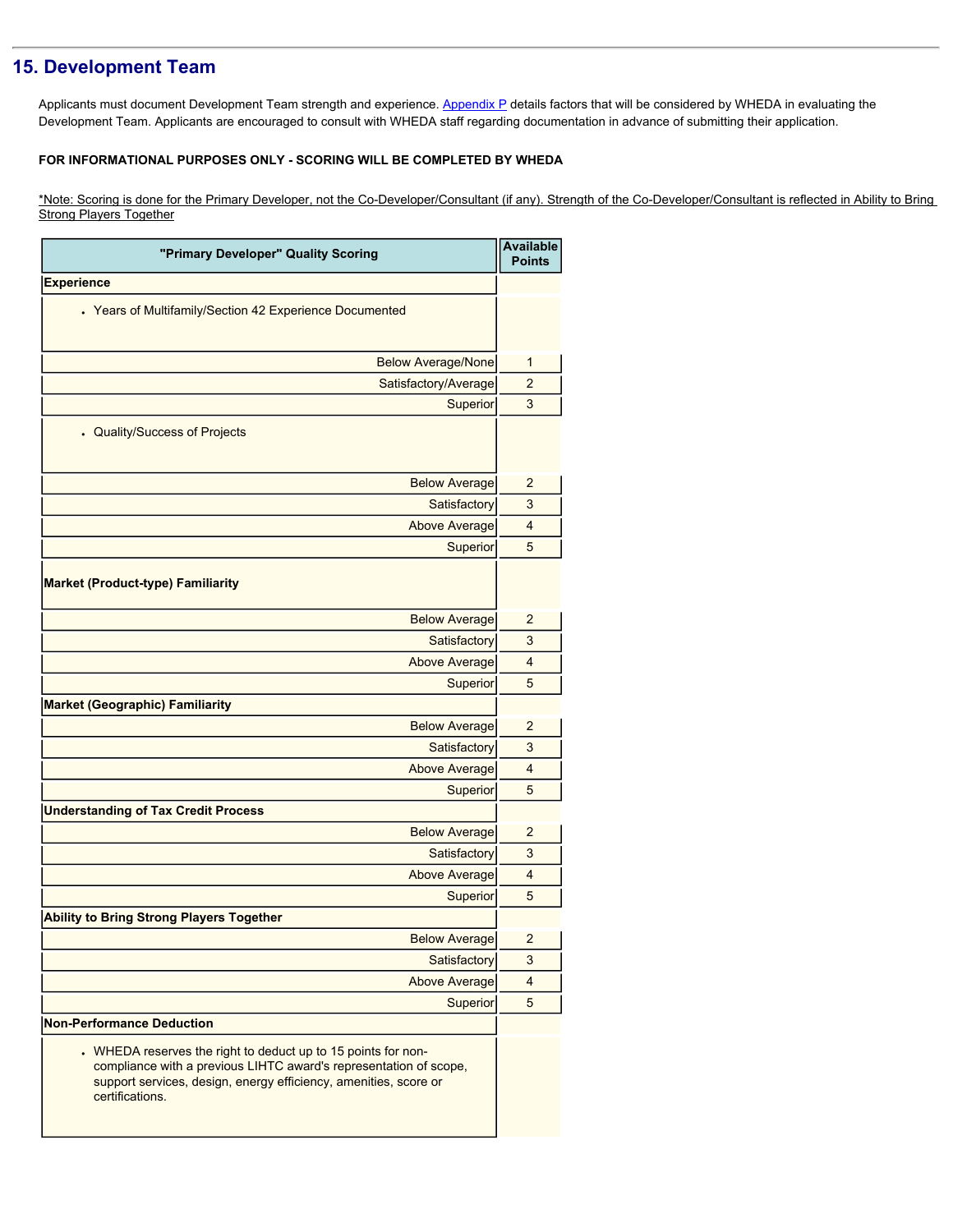# **Total Developer Quality Points: 28 Points**

| <b>Management Agent Quality Scoring</b>                 | <b>Available</b><br><b>Points</b> |
|---------------------------------------------------------|-----------------------------------|
| <b>Compliance History</b>                               |                                   |
| <b>Below Average</b>                                    | 3                                 |
| Satisfactory                                            | $\overline{4}$                    |
| Above Average                                           | 5                                 |
| Superior                                                | 6                                 |
| <b>Vacancy History</b>                                  |                                   |
| Portfolio more than 10% vacant                          | 3                                 |
| Portfolio 7-10% vacant                                  | $\overline{4}$                    |
| Portfolio 5-7% vacant                                   | 5                                 |
| Portfolio less than 5% vacant                           | 6                                 |
| <b>Property Condition</b>                               |                                   |
| <b>Below Average</b>                                    | $\overline{2}$                    |
| Satisfactory                                            | 3                                 |
| <b>Above Average</b>                                    | $\overline{4}$                    |
| Superior                                                | 5                                 |
| <b>Capacity/Experience</b>                              |                                   |
| <b>Below Average</b>                                    | 2                                 |
| Satisfactory                                            | 3                                 |
| <b>Above Average</b>                                    | $\overline{4}$                    |
| Superior                                                | 5                                 |
| <b>Total Management Agent Quality Points: 22 Points</b> |                                   |
| <b>Total Possible Points: 50 Points</b>                 |                                   |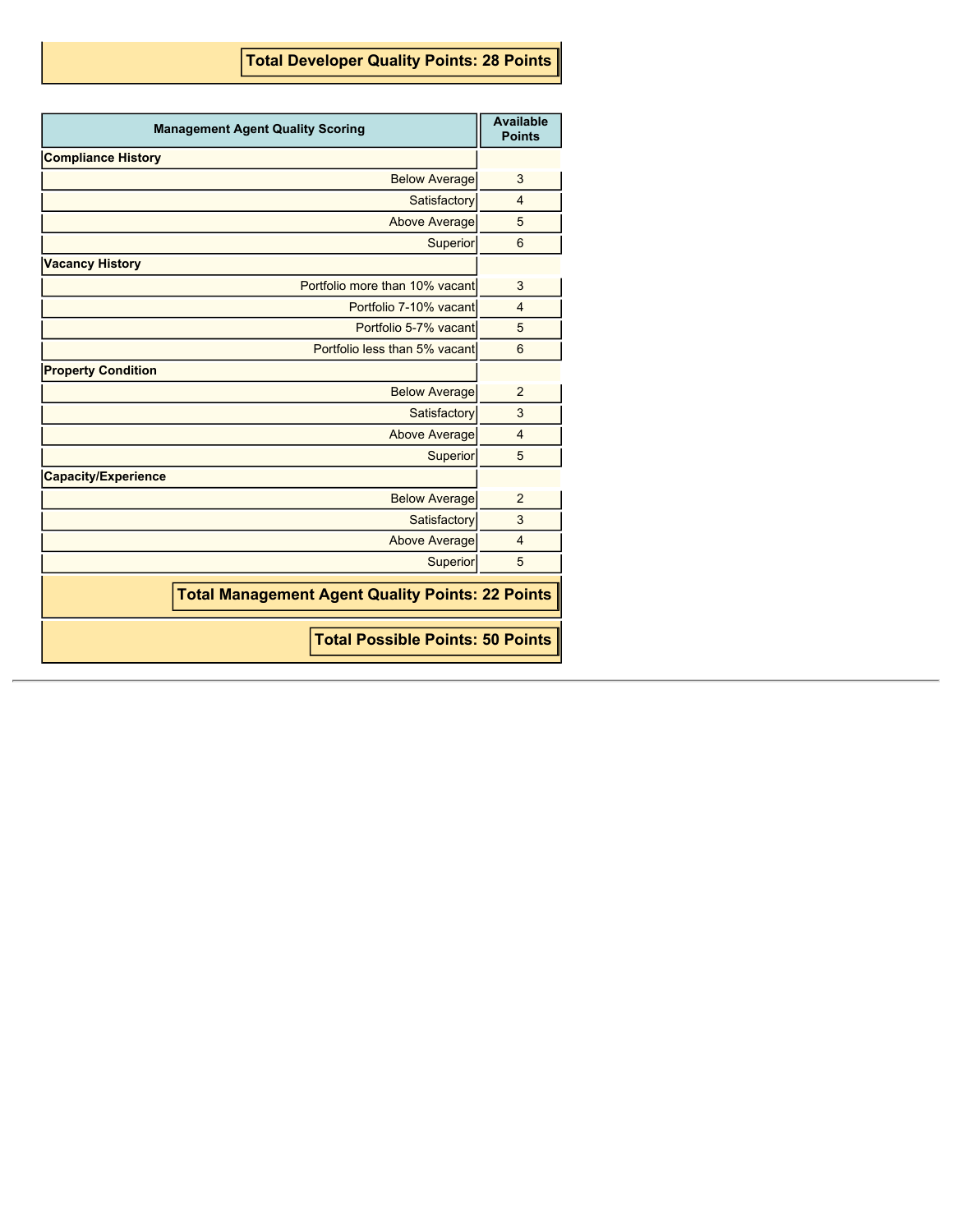# **16. Readiness To Proceed**

Do you wish to claim points for this scoring category? [

**Zoning Status:** Permissive zoning in place, including any conditional use permit or other acceptable zoning. (Final plan approval not required.)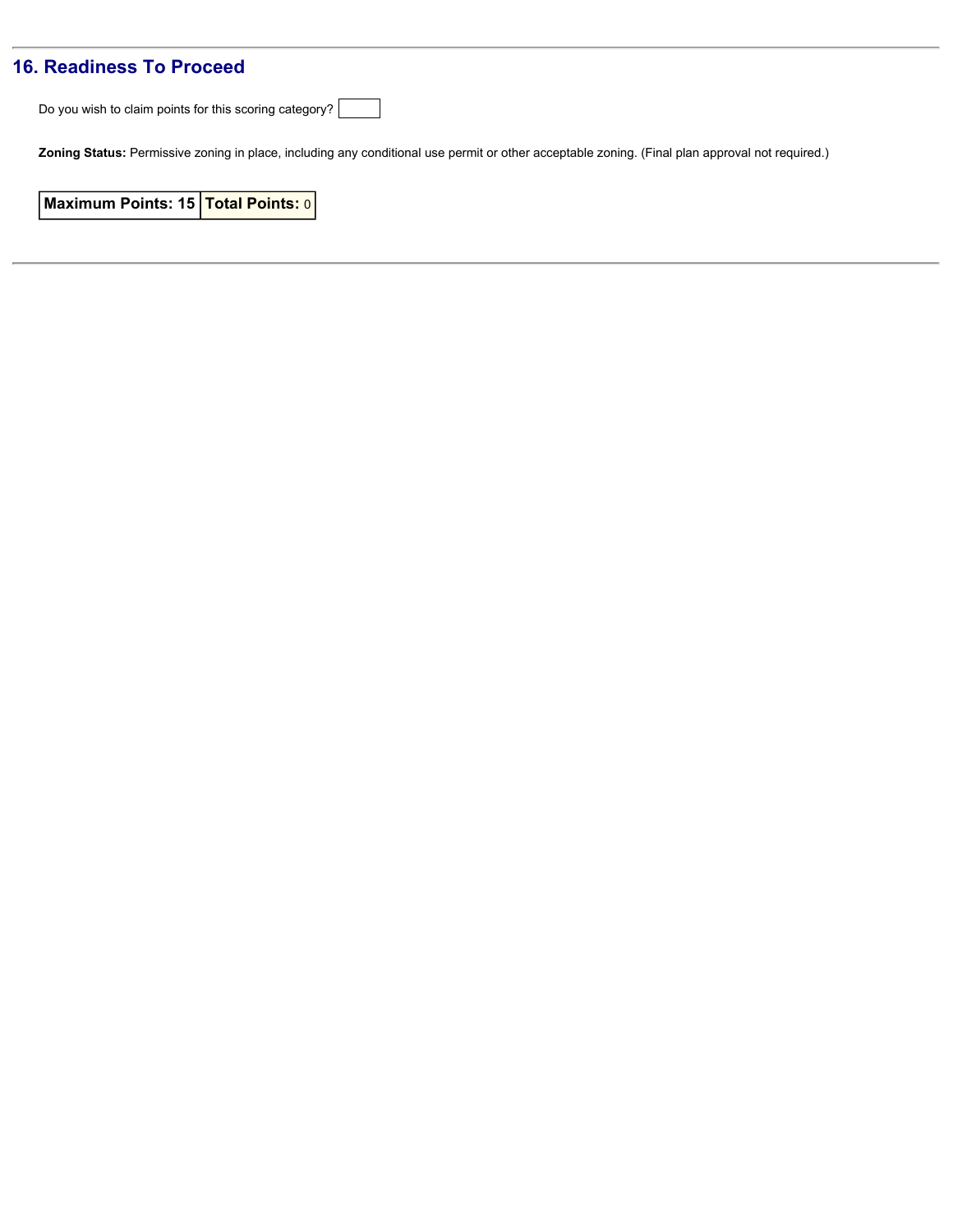## **17. Credit Usage**

Do you wish to claim points for this scoring category?

**Credit Per Low-Income Unit** WHEDA will award points to developments requesting relatively fewer credits per low income unit produced, as calculated in the initial application.

Note: The Credit-per-Unit calculation for the proposed unit mix will be adjusted to reflect the bedroom sizes of the low-income unit mixes (see examples below). The "Weighted Credit-per-Unit" value will be used to determine points. Developments receiving QCT boost will have their Weighted Credit-per-Unit based upon the Normalized Credit Amount.

#### **Credit per Weighted Unit Calculation**

| Unit Num<br>Size Of LI<br>Units |                      | Weight   Weighted Units |
|---------------------------------|----------------------|-------------------------|
|                                 | Total Weighted Units |                         |

| Credit Requested   Weighted Units | <b>Il Credit Per Unit</b> |
|-----------------------------------|---------------------------|
| $\sqrt{ }$ \$0.00                 |                           |

#### **Select One To Determine Point Scale:**

| <b>Preservation Set-Aside</b> |    | All Other Set-Asides      |           |
|-------------------------------|----|---------------------------|-----------|
| <b>Credit Per Unit</b>        |    | Points    Credit Per Unit | Points    |
| \$5,500 or less               | 30 | \$10,000 or less          | 30        |
| \$5,501 to \$6,500            | 20 | \$10,001 to \$12,000      | 120       |
| \$6,501 to \$7,500            | 10 | \$12,001 to \$14,000      | 110       |
| More than \$7,500             | I٥ | More than \$14,000        | $\bullet$ |

| Maximum Points: 30 Total Points: 0 |  |
|------------------------------------|--|
|------------------------------------|--|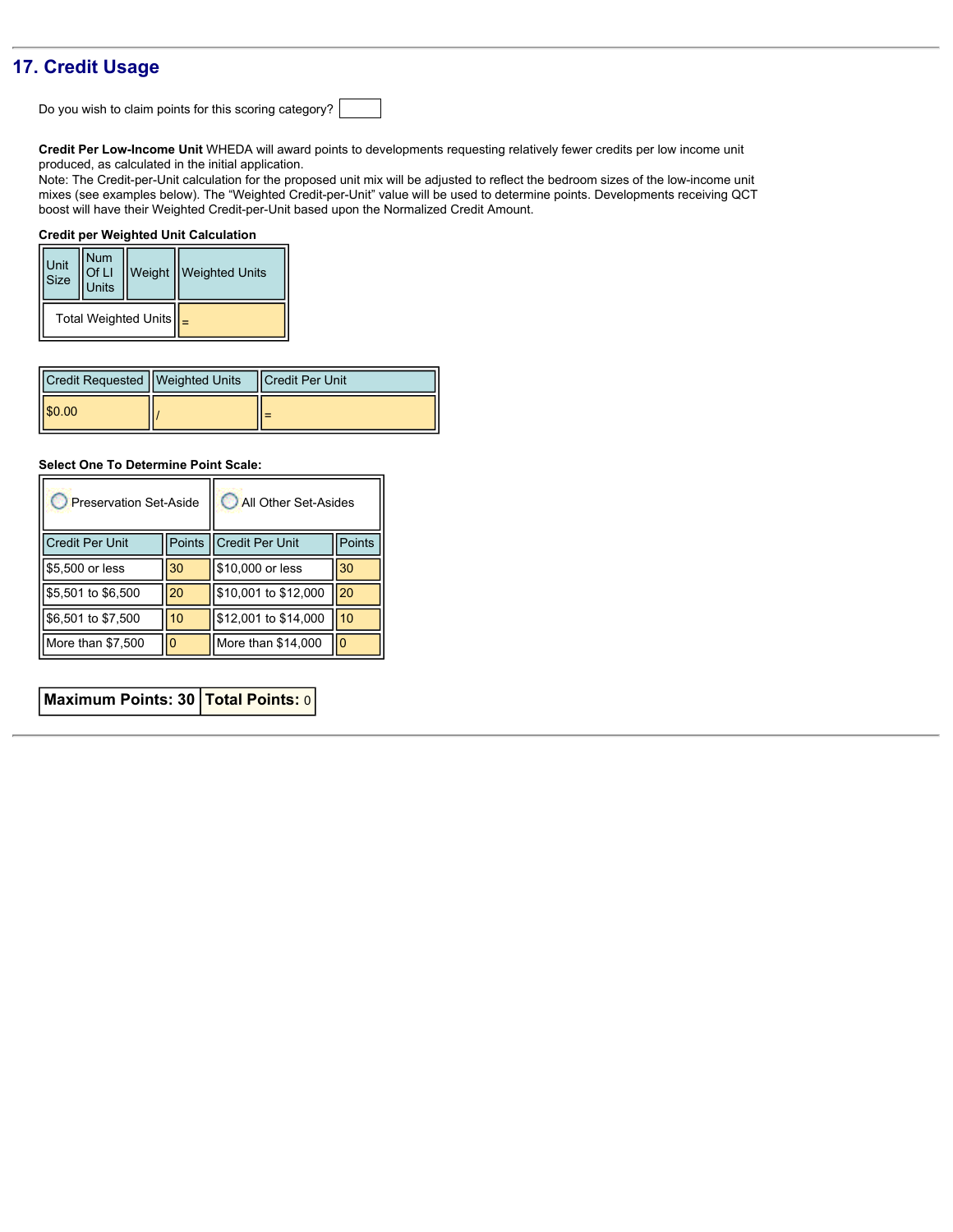### **Application Threshold**

### **2009 Application Submission Checklist - Submit with Initial Application**

Electronic applications must be submitted NO LATER THAN 5:00 p.m. August 31, 2009. Paper applications (printed by the applicant **after** the electronic submission) must also be submitted. The paper application should be submitted in an organized three-ring binder, indexed, with tab sets clearly marking each exhibit or enclosure. One original of the application is required. Applications will be accepted by hand-delivery or mail. If mailed, applications must be postmarked NO LATER THAN August 31, 2009. If hand-delivered, the submission deadline is August 31, 2009 at 5:00 p.m. Applications must be mailed or hand-delivered to WHEDA's Madison Office. **Tax-Exempt applications must provide items on the [Credit-Award Checklist](https://www.wheda.com/TCA_Appendices_09/Post%20Award%20Checklist_09.pdf) at the time of initial application.**

Items that MUST be submitted for Initial Application Review. Submit the items in the order below:

|         | N/A | Encl. | <b>APPLICATION FEES - SUBMIT WTH INITIAL APPLICATION</b>                                                                                     |                          |         |
|---------|-----|-------|----------------------------------------------------------------------------------------------------------------------------------------------|--------------------------|---------|
| $\star$ |     |       | <b>COMPETITIVE</b> Low-Income Housing Tax Credit Application                                                                                 | <b>24 UNITS OR FEWER</b> | \$1,000 |
| $\star$ |     |       | <b>COMPETITIVE</b> Low-Income Housing Tax Credit Application                                                                                 | <b>OVER 24 UNITS</b>     | \$2,000 |
| $\star$ |     |       | <b>TAX-EXEMPT</b> Low-Income Housing Tax Credit Application                                                                                  | <b>24 UNITS OR FEWER</b> | \$1,000 |
| $\star$ |     |       | TAX-EXEMPT Low-Income Housing Tax Credit Application                                                                                         | <b>OVER 24 UNITS</b>     | \$2,000 |
| $\star$ |     |       | **WHEDA MultiFamily Loan Application Addendum                                                                                                | <b>24 UNITS OR FEWER</b> | \$250   |
|         |     |       | **WHEDA MultiFamily Loan Application Addendum                                                                                                | <b>OVER 24 UNITS</b>     | \$500   |
|         |     |       | **Competitive Applications: Do not submit this fee until award is made. Non-Competitive Applications: Submit loan fee with Loan<br>Addendum. |                          |         |



|           | N/A | <b>Encl.   APPLICATION</b>                    |
|-----------|-----|-----------------------------------------------|
| $\star$ 1 |     | Application Submission Checklist              |
| $\star$ I |     | Application for Low-Income Housing Tax Credit |

|     | N/A | Encl. SELF-SCORING -- SUBMIT WITH INITIAL APPLICATION |
|-----|-----|-------------------------------------------------------|
|     |     | Self-Scoring Checklist                                |
| жIJ |     | Self-Scoring Exhibit                                  |

| N/A | Encl. | THRESHOLD DOCUMENTATION -- SUBMIT WITH INITIAL APPLICATION                                                                                                                                                                                                                     |
|-----|-------|--------------------------------------------------------------------------------------------------------------------------------------------------------------------------------------------------------------------------------------------------------------------------------|
|     |       | <b>Local Official Notification Form</b>                                                                                                                                                                                                                                        |
|     |       | Letter from appropriate local governing body supporting the development.                                                                                                                                                                                                       |
|     |       | Non-Profit Set-Aside Projects                                                                                                                                                                                                                                                  |
|     |       | Articles of Incorporation. Copy of IRS tax-exempt status or copy of completed application requesting IRS tax-exempt status. (Submit<br>completed Appendix B)                                                                                                                   |
|     |       | <b>Offer to Purchase/Deed</b>                                                                                                                                                                                                                                                  |
|     |       | A signed & accepted photocopy of an unexpired contract between applicant & seller for purchase of the property, or a photocopy of<br>the deed if the title has been transferred. Must specify legal description of the property, terms of sale - price, seller financing, etc. |

Options to purchase must extend a minimum of 90 days beyond the application submission date.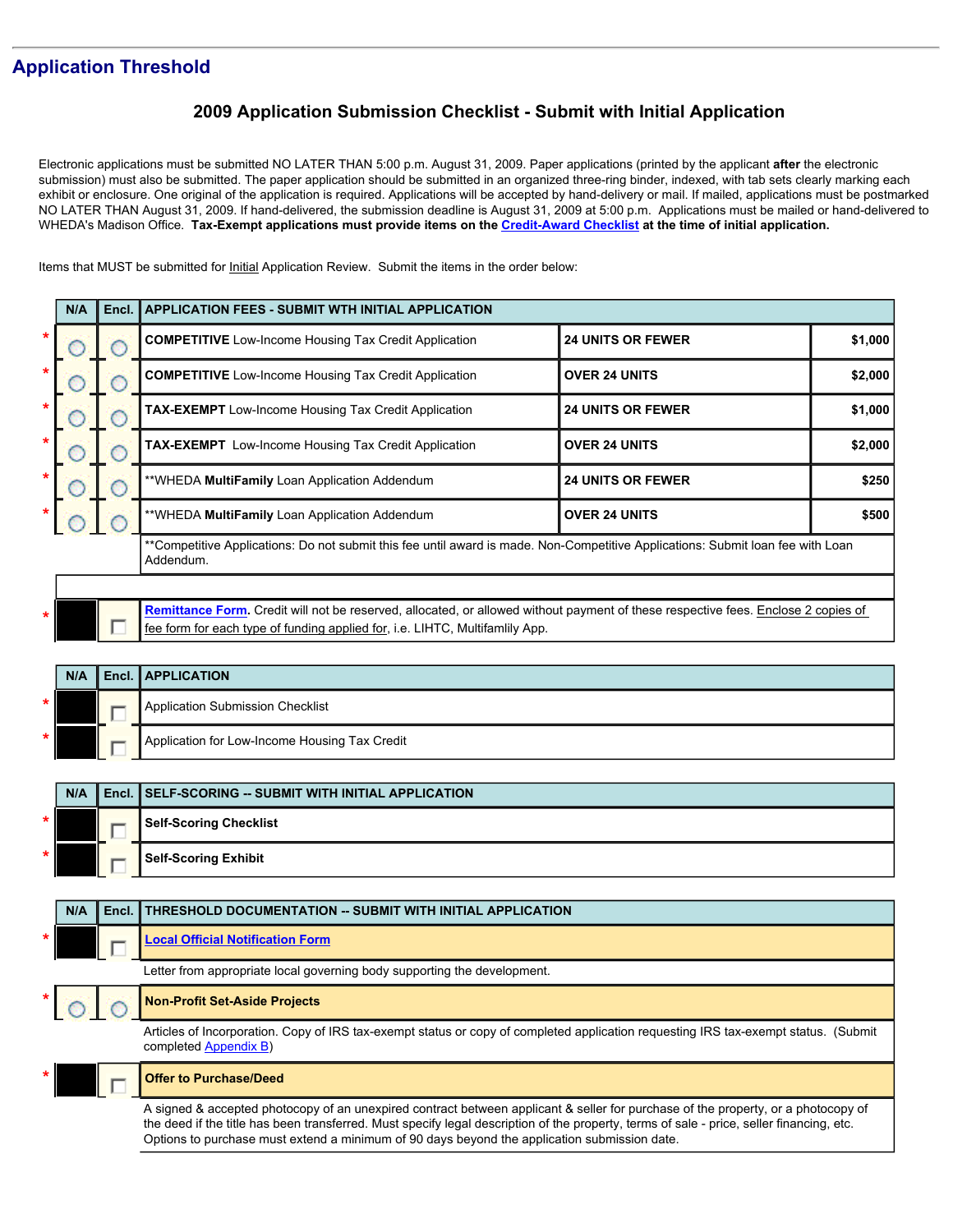|  | <b>Design Threshold Requirement (Refer to Appendix M)</b>                                                                                                                                                                                                                                                                                                                                                                                                                                                   |
|--|-------------------------------------------------------------------------------------------------------------------------------------------------------------------------------------------------------------------------------------------------------------------------------------------------------------------------------------------------------------------------------------------------------------------------------------------------------------------------------------------------------------|
|  | Submit Architect/Engineer and applicant certification stating all Development Requirements outlined in Appendix M will be<br>incorporated in the completed development.                                                                                                                                                                                                                                                                                                                                     |
|  | <b>Market Study - Refer to Appendix A</b>                                                                                                                                                                                                                                                                                                                                                                                                                                                                   |
|  | Appraisal - establishing "As-is market value" for Acquisition/Rehab transactions. Must be conducted by third-party appraiser with WI<br>general certification.                                                                                                                                                                                                                                                                                                                                              |
|  | Completed third-party Capital Needs Assessment for Acquisition/Rehab transactions properties, with the "Scope of Work"<br>attached (Refer to Appendix H & Appendix H1)                                                                                                                                                                                                                                                                                                                                      |
|  | <b>Preservation/HUD/RD Developments</b>                                                                                                                                                                                                                                                                                                                                                                                                                                                                     |
|  | Evidence of pre-application structure review with HUD or RD. (Refer to Appendix N)                                                                                                                                                                                                                                                                                                                                                                                                                          |
|  | Provide a photocopy of all Housing Assistance Payment (HAP) contracts, Rental Assistance Payment (RAP) contracts and/or<br>operating assistance contracts. Provide a photocopy of any NAHASDA Assistance. (Refer to Appendix N)                                                                                                                                                                                                                                                                             |
|  | Actual or Preliminary approval of all subsidy increases from appropriate authority. (Refer to Appendix N)                                                                                                                                                                                                                                                                                                                                                                                                   |
|  | Actual or Preliminary approval of any special terms or restructuring from appropriate authority. (Refer to Appendix N)                                                                                                                                                                                                                                                                                                                                                                                      |
|  | <b>Preservation - All Currently Occupied Developments</b>                                                                                                                                                                                                                                                                                                                                                                                                                                                   |
|  | Provide rent roll (dated not more than 60 days prior to application) and identify all residents whose incomes currently exceed tax<br>credit maximums.                                                                                                                                                                                                                                                                                                                                                      |
|  | Provide plan addressing any proposed temporary relocation, or any proposed permanent relocation of over- income residents. The<br>plan should meet the standards established by the federal Uniform Relocation Act (URA). WHEDA prohibits permanent displacement<br>of residents, including those whose incomes are known to, or are estimated to, exceed tax credit maximums. WHEDA may require the<br>reduction of applicable fractions in tax credit awards to avoid displacement of existing residents. |
|  | 10 Year Rule Documentation (waived for any federally assisted building such as Sec. 8, Sec. 236, Sec. 515 etc.)                                                                                                                                                                                                                                                                                                                                                                                             |
|  | Provide documentation of placed-in-service date (photocopy of note, HUD construction completion certificate, or other<br>documentation).                                                                                                                                                                                                                                                                                                                                                                    |
|  | Provide documentation that current owner has owned the development for 10 years or more (photocopy of seller's warranty deed).                                                                                                                                                                                                                                                                                                                                                                              |
|  | Special Needs Developments (supportive housing and elderly assisted living)                                                                                                                                                                                                                                                                                                                                                                                                                                 |
|  | Summary of service provider's relevant experience, experience certification, and release of information form. (Refer to Appendix P)                                                                                                                                                                                                                                                                                                                                                                         |
|  | Support service plan. (Refer to Appendix I)                                                                                                                                                                                                                                                                                                                                                                                                                                                                 |
|  | Provide separate proforma detailing service income and expenses only.                                                                                                                                                                                                                                                                                                                                                                                                                                       |
|  | Provide assumptions used for service pricing to residents, expenses, and expected demand by residents (i.e. will 100% of the<br>residents take 100% of the services offered?)                                                                                                                                                                                                                                                                                                                               |

**Note: Special Initial Application Submittal Rules for Applications Targeting Multi-site Acquisition and Rehabilitation of Foreclosed Homes:** WHEDA will only require Site Control, Appraisals, and Capital Needs Assessments on 35% of the application's units at Initial Application. The balance must be submitted within 120 days of Credit Reservation issuance (i.e. submit with Application Two).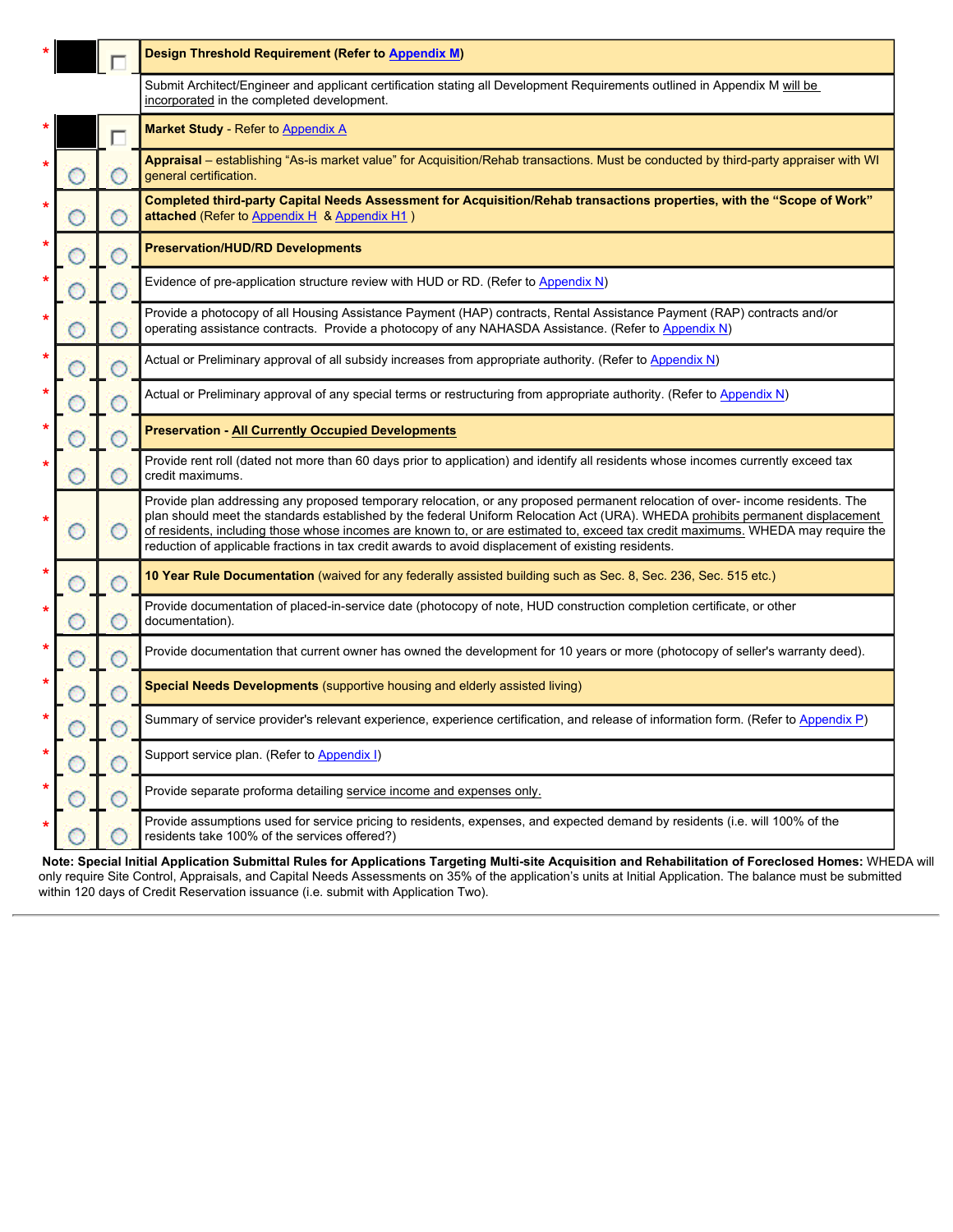### **Self Scoring**

### **2009 Self-Scoring Checklist - Submit with Initial Application Only**

**Please check the boxes for both the Scoring Category and the attached documentation. If a category is not applicable to your application, check "N/A" in the Scoring Category box only.**

|         | N/A | Encl. | <b>SCORING DOCUMENTATION -- SUBMIT WITH INITIAL APPLICATION</b>                                                                                                                                                                                                                                                                                                                                       |
|---------|-----|-------|-------------------------------------------------------------------------------------------------------------------------------------------------------------------------------------------------------------------------------------------------------------------------------------------------------------------------------------------------------------------------------------------------------|
|         |     |       | <b>Lower-Income Areas (Scoring Category 1)</b>                                                                                                                                                                                                                                                                                                                                                        |
| $\star$ |     |       | Qualified Census Tracts/Milwaukee Census Tracts: Map showing location of the development within QCT AND a photocopy<br>of Community Revitalization or Redevelopment Plan. (Refer to Appendix F) Federally designated tribal land: Attach map showing<br>project location.                                                                                                                             |
| *       |     |       | <b>Energy Efficiency and Sustainability (Scoring Category 2)</b>                                                                                                                                                                                                                                                                                                                                      |
|         |     |       | Infill: Provide corroborating documentation with the application that demonstrates satisfaction of the criteria.                                                                                                                                                                                                                                                                                      |
|         |     |       | Public Transportation: Provide Corroborating documentation with the application.                                                                                                                                                                                                                                                                                                                      |
|         |     |       | Energy Star-labeled bath and power vented fans: Provide architect certification.                                                                                                                                                                                                                                                                                                                      |
|         |     |       | Resources Conservation points: Provide architect certification.                                                                                                                                                                                                                                                                                                                                       |
|         |     |       | National Green Standards: Provide architect certification that the building will be built to one of the standards listed.                                                                                                                                                                                                                                                                             |
|         |     |       | <b>Community Support (Scoring Category 3)</b>                                                                                                                                                                                                                                                                                                                                                         |
|         |     |       | Local Official Notification Form signed by the highest ranking elected local official or city manager. (This must be amended and<br>resubmitted if there are any material changes made to the project.)                                                                                                                                                                                               |
|         |     |       | Letters or documentation demonstrating community support of other officials, community leaders or neighborhood groups.                                                                                                                                                                                                                                                                                |
|         |     |       | Financial support -- attach documentation of local government-funded financial support.                                                                                                                                                                                                                                                                                                               |
|         |     |       | <b>Serves Large Families (Scoring Category 5)</b>                                                                                                                                                                                                                                                                                                                                                     |
|         |     |       | Provide architect certification that washer/dryer hook ups will be incorporated into these units.                                                                                                                                                                                                                                                                                                     |
|         |     |       | Serves Lowest-Income Residents (Scoring Category 6) (Refer to Market Study Guidelines, Appendix A)                                                                                                                                                                                                                                                                                                    |
|         |     |       | New for 2009: All non-Preservation Set-Aside Competitive Credit applications must score a minimum of 20 points in Category 6 to be<br>eligible for credit.                                                                                                                                                                                                                                            |
|         |     |       | <b>Supportive Housing (Scoring Category 7)</b>                                                                                                                                                                                                                                                                                                                                                        |
|         |     |       | A detailed photocopy of the executed Memorandum of Understanding between applicant and service provider, and the associated<br>service plan and marketing plan. (Refer to Self-Scoring Exhibit category 7)                                                                                                                                                                                            |
| $\star$ |     |       | Letter of support from appropriate agency or Care Management Organization (in Family Care counties) indicating: review of the<br>proposed development, sufficient need for this type of housing, the agency will provide funding for services to residents meeting their<br>eligibility criteria, and the agency's experience with the proposed service provider. (Refer to Self-Scoring category 7). |
| *       |     |       | Provide a completed Relevant Experience and Certification Service Provider form. (See Development Team Experience Forms)                                                                                                                                                                                                                                                                              |
|         |     |       | Provide evidence the applicant has a firm commitment of Project-based Sec. 8 vouchers or similar rent subsidy.                                                                                                                                                                                                                                                                                        |
|         |     |       | <b>Elderly Assisted Living (Scoring Category 8)</b>                                                                                                                                                                                                                                                                                                                                                   |
|         |     |       | Applicant Certification that the RCAC will be certified under State of Wisconsin Admin. Code HFS 89 by the submission of the final<br>LIHTC application. (Refer to Appendix I)                                                                                                                                                                                                                        |
|         |     |       | Architect's certification the building will be built according to requirements under State of Wisconsin Admin. Code HFS 89.                                                                                                                                                                                                                                                                           |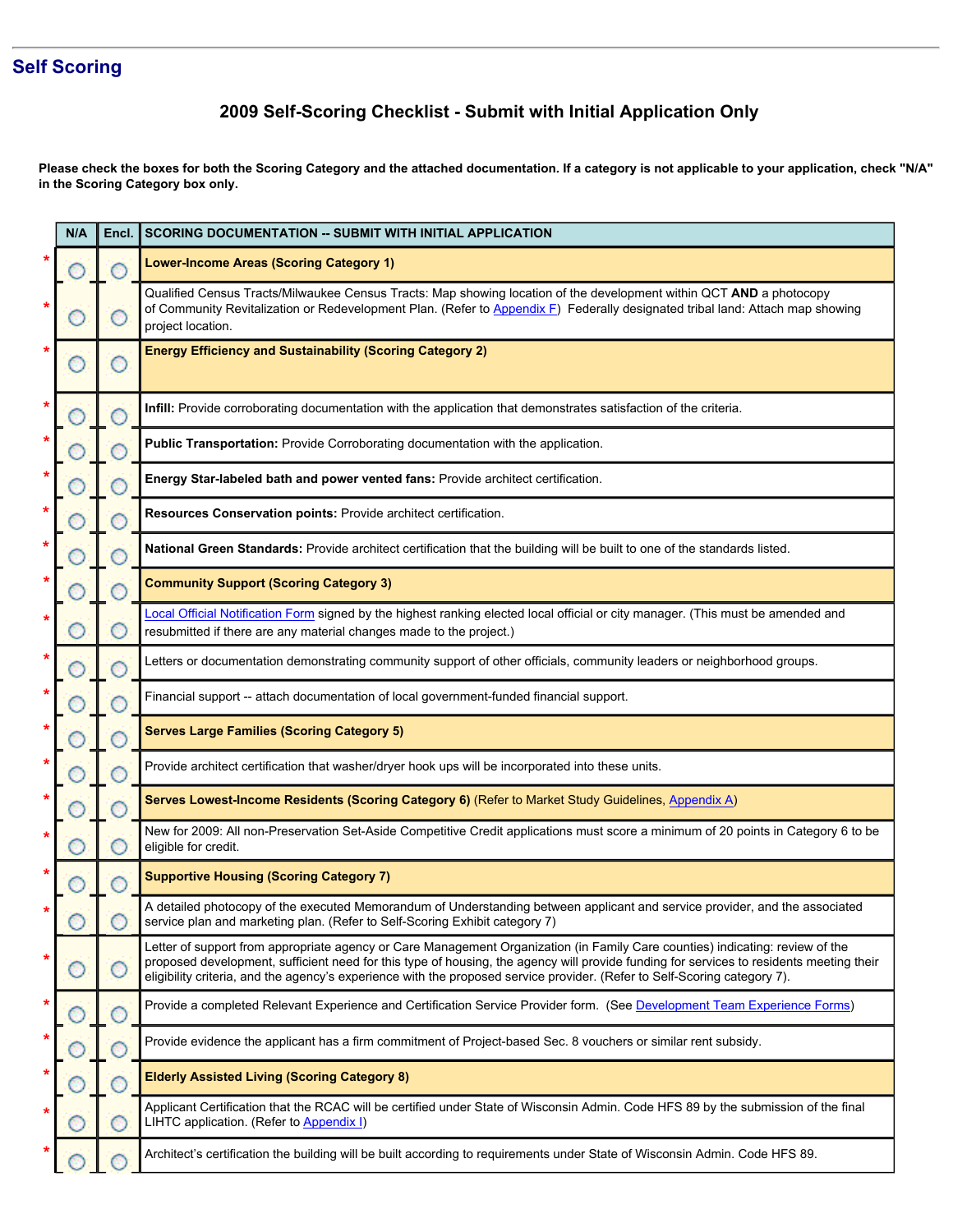|        |   | Photocopy of the executed service plan between applicant and service provider, and the associated marketing plan. (Refer to Self-<br>Scoring Exhibit Category 8).                                                                                                                                                                                                                                            |
|--------|---|--------------------------------------------------------------------------------------------------------------------------------------------------------------------------------------------------------------------------------------------------------------------------------------------------------------------------------------------------------------------------------------------------------------|
| *      |   | Letter of support from appropriate agency or Care Management Organization (in Family Care counties) indicating: review of the<br>proposed development, sufficient need for this type of housing, the agency will provide funding for services to residents meeting their<br>eligibility criteria, and the agency's experience with the proposed service provider. (Refer to Self-Scoring Exhibit Category 8) |
|        |   | Provide a completed Relevant Experience and Certification Service Provider form. (See Development Team Experience Forms)                                                                                                                                                                                                                                                                                     |
|        |   | <b>Market Appeal (Scoring Category 10)</b>                                                                                                                                                                                                                                                                                                                                                                   |
|        |   | Owner-paid item (i.e. high speed internet) checked MUST be reflected as a line item in the operating budget.                                                                                                                                                                                                                                                                                                 |
|        |   | <b>Universal Design (Scoring Category 11)</b>                                                                                                                                                                                                                                                                                                                                                                |
|        |   | Attach Architect's certification that the items checked will be incorporated into the development. (Refer to Self-Scoring Exhibit)                                                                                                                                                                                                                                                                           |
|        |   | <b>Financial Participation (Scoring Category 12)</b>                                                                                                                                                                                                                                                                                                                                                         |
|        |   | An Inducement Resolution from the proposed bond issuer for local issue tax-exempt bond financed developments.                                                                                                                                                                                                                                                                                                |
|        |   | An executed, term-specific conditional funding commitment (for loans or grants)                                                                                                                                                                                                                                                                                                                              |
| $\ast$ |   | If receiving historic credit, submit written evidence that historic designation ("Part I") has been applied for, or that the building is<br>already deemed historic. Also include proposal letter from investor with preliminary price, and a sample calculation of the credit and<br>equity amounts.                                                                                                        |
|        |   | Provide copy of Permanent Financial Conditional Commitment(s) from a Funding Source. (Refer to Self-Scoring Exhibit)                                                                                                                                                                                                                                                                                         |
|        |   | <b>Ownership Characteristics (Scoring Category 13)</b>                                                                                                                                                                                                                                                                                                                                                       |
|        |   | IRS documentation of tax-exempt status or completed application requesting IRS tax-exempt status.                                                                                                                                                                                                                                                                                                            |
|        |   | Documentation of at least 52% ownership/control by a minority group as defined by the Department of Commerce. (Refer to Self-<br>Scoring Exhibit)                                                                                                                                                                                                                                                            |
| *      | æ | Documentation of minority controlling entity's previous participation in the development/operation of housing similar to the<br>development. (Refer to Self-Scoring Exhibit)                                                                                                                                                                                                                                 |
|        |   | Documentation of local tax-exempt organization's previous participation in the development/operation of housing similar to the<br>development. (Refer to the Self-Scoring Exhibit)                                                                                                                                                                                                                           |
|        |   | <b>Eventual Resident Ownership (Scoring Category 14)</b>                                                                                                                                                                                                                                                                                                                                                     |
|        |   | Submit Resident Ownership Plan (Refer to Self-Scoring Exhibit)                                                                                                                                                                                                                                                                                                                                               |
|        |   | <b>Development Team (Scoring Category 15)</b>                                                                                                                                                                                                                                                                                                                                                                |
|        |   | Summary of developer's relevant experience, experience certification, and release of information form. Any other supporting<br>documentation. (Refer to Appendix P and Development Team Experience Form)                                                                                                                                                                                                     |
|        | O | Summary of contractor's relevant experience, experience certification, and release of information form. Any other supporting<br>documentation. (Refer to Appendix P and Development Team Experience Form)                                                                                                                                                                                                    |
| *      | ۰ | Summary of management agent's relevant experience, experience certification, and release of information form. Any other supporting<br>documentation. (Refer to Appendix P and Development Team Experience Form)                                                                                                                                                                                              |
| *      |   | <b>Readiness to Proceed (Scoring Category 16)</b>                                                                                                                                                                                                                                                                                                                                                            |
|        |   | Documentation of current zoning that allows the intended use, evidenced by a letter from the appropriate local governing body stating<br>the development meets local zoning requirements for the number & type of units, and evidence of issuance of any required<br>conditional use permit(s).                                                                                                              |